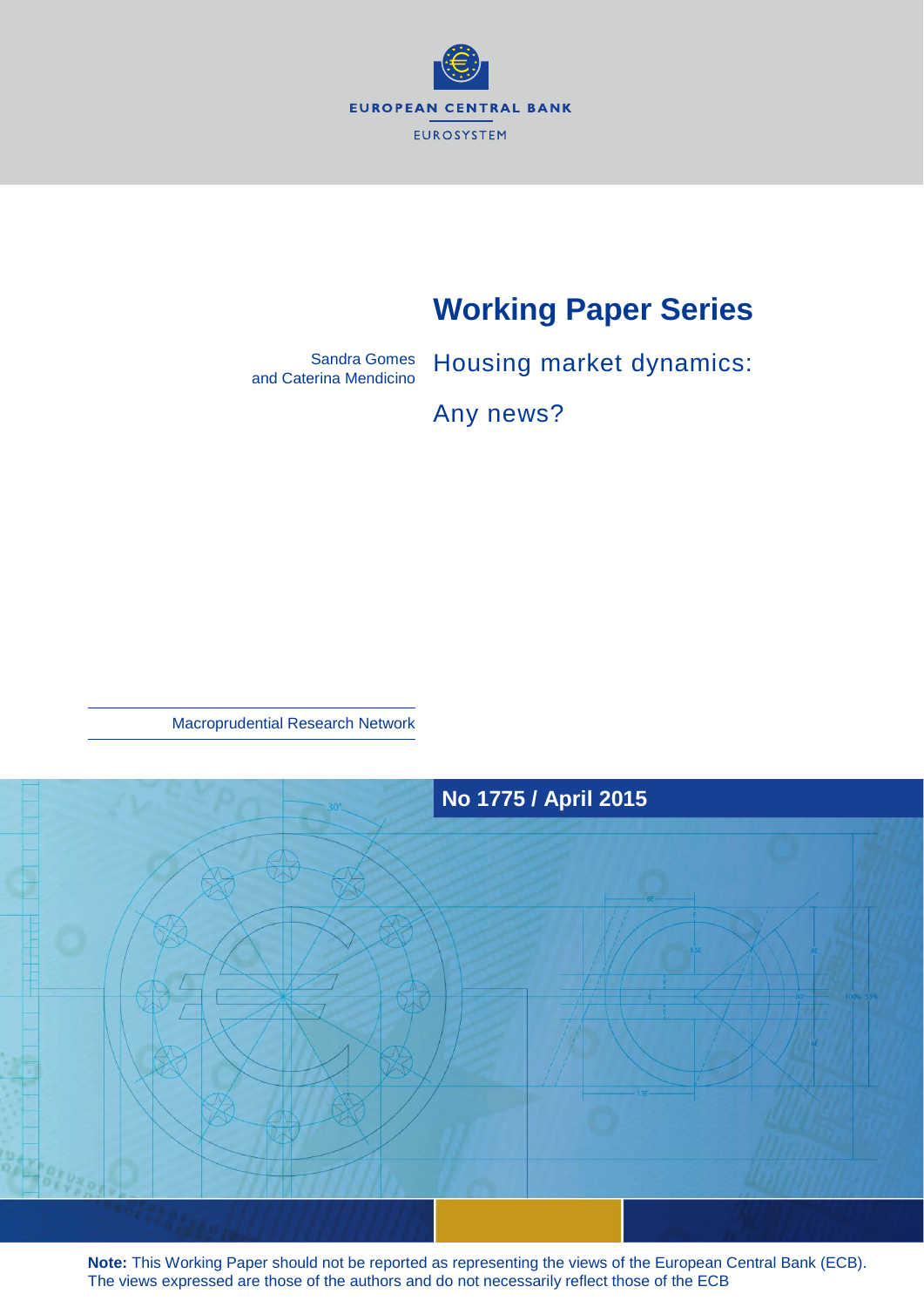#### **Macroprudential Research Network**

This paper presents research conducted within the Macroprudential Research Network (MaRs). The network is composed of economists from the European System of Central Banks (ESCB), i.e. the national central banks of the 27 European Union (EU) Member States and the European Central Bank. The objective of MaRs is to develop core conceptual frameworks, models and/or tools supporting macro-prudential supervision in the EU.

The research is carried out in three work streams: 1) Macro-financial models linking financial stability and the performance of the economy; 2) Early warning systems and systemic risk indicators; 3) Assessing contagion risks.

MaRs is chaired by Philipp Hartmann (ECB). Paolo Angelini (Banca d'Italia), Laurent Clerc (Banque de France), Carsten Detken (ECB), Simone Manganelli (ECB) and Katerina Šmídková (Czech National Bank) are workstream coordinators. Javier Suarez (Center for Monetary and Financial Studies) and Hans Degryse (Katholieke Universiteit Leuven and Tilburg University) act as external consultants. Fiorella De Fiore (ECB) and Kalin Nikolov (ECB) share responsibility for the MaRs Secretariat.

The refereeing process of this paper has been coordinated by a team composed of Gerhard Rünstler, Kalin Nikolov and Bernd Schwaab (all ECB).

The paper is released in order to make the research of MaRs generally available, in preliminary form, to encourage comments and suggestions prior to final publication. The views expressed in the paper are the ones of the author(s) and do not necessarily reflect those of the ECB or of the ESCB.

#### **Acknowledgements**

The opinions expressed in this article are the sole responsibility of the authors and do not necessarily reflect the position of the Banco de Portugal or the European Central Bank. We are grateful to Paulo Brito, Fabio Canova, Luís Costa, Matteo Iacoviello, Nikolay Iskrev, Bartosz Marckowiak, Andrea Pescatori, Giorgio Primiceri, Virginia Queijo von Heideken, Paolo Surico, Tao Zha and seminar participants at the Banco de Portugal, European Central Bank, Copenhagen Business School, ISEG - Lisboa School of Economics & Management, the 2011 International Conference on Computing in Economics and Finance and the 8<sup>th</sup> Dynare Conference for useful comments and suggestions.

#### **Sandra Gomes (corresponding author)**

Bank of Portugal; e-mail[: sandra.cristina.gomes@bportugal.pt](mailto:sandra.cristina.gomes@bportugal.pt)

#### **Caterina Mendicino**

European Central Bank; e-mail: cat[erina.mendicino@gmail.com](mailto:caterina.mendicino@gmail.com)

#### **© European Central Bank, 2015**

| <b>Postal address</b> | 60640 Frankfurt am Main, Germany |
|-----------------------|----------------------------------|
| <b>Telephone</b>      | +49 69 1344 0                    |
| Internet              | www.ecb.europa.eu                |

All rights reserved. Any reproduction, publication and reprint in the form of a different publication, whether printed or produced electronically, in whole or in part, is permitted only with the explicit written authorisation of the ECB or the authors. This paper can be downloaded without charge from [www.ecb.europa.eu,](http://www.ecb.europa.eu/) from the Social Science Research Network electronic library at [http://ssrn.com](http://ssrn.com/) or from RePEc: Research Papers in Economics at [https://ideas.repec.org/s/ecb/ecbwps.html.](https://ideas.repec.org/s/ecb/ecbwps.html) Information on all of the papers published in the ECB Working Paper Series can be found on the ECB's website, [http://www.ecb.europa.eu/pub/scientific/wps/date/html/index.en.html.](http://www.ecb.europa.eu/pub/scientific/wps/date/html/index.en.html) 

**ISSN 1725-2806 (online)**<br>**ISBN 978-92-899-1588-5 ISBN** 978-92-899-1588-5 **DOI** 10.2866/119463 **EU catalogue number** QB-AR-15-015-EN-N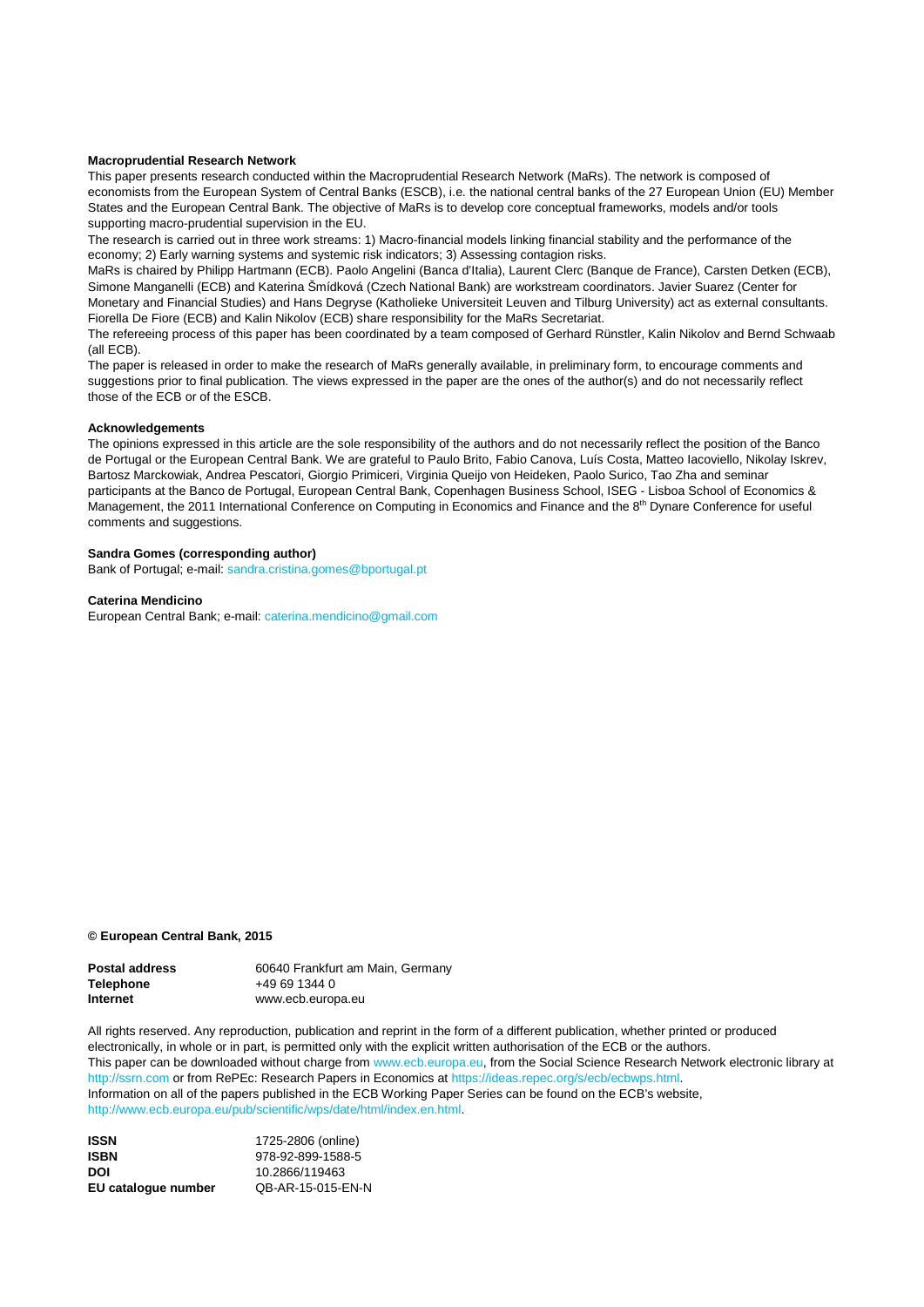#### **Abstract**

This paper explores the link between agent expectations and housing market dynamics. We focus on shifts in the fundamental driving forces of the economy that are anticipated by rational forward-looking agents, i.e. news shocks. Using Bayesian methods and U.S. data, we find that news-shock-driven-cycles account for a sizable fraction of the variability in house prices and other macroeconomic variables over the business cycle and have also contributed to run-ups in house prices over the last three decades. By exploring the link between news shocks and agent expectations, we show that house price growth was positively related to inflation expectations during the boom of the late 1970's but negatively related to interest rate expectations during the mid-2000's housing boom.

*Keywords: housing market, Bayesian estimation, news shocks, local identification, financial frictions, survey expectations.*

*JEL codes: C50, E32, E44.*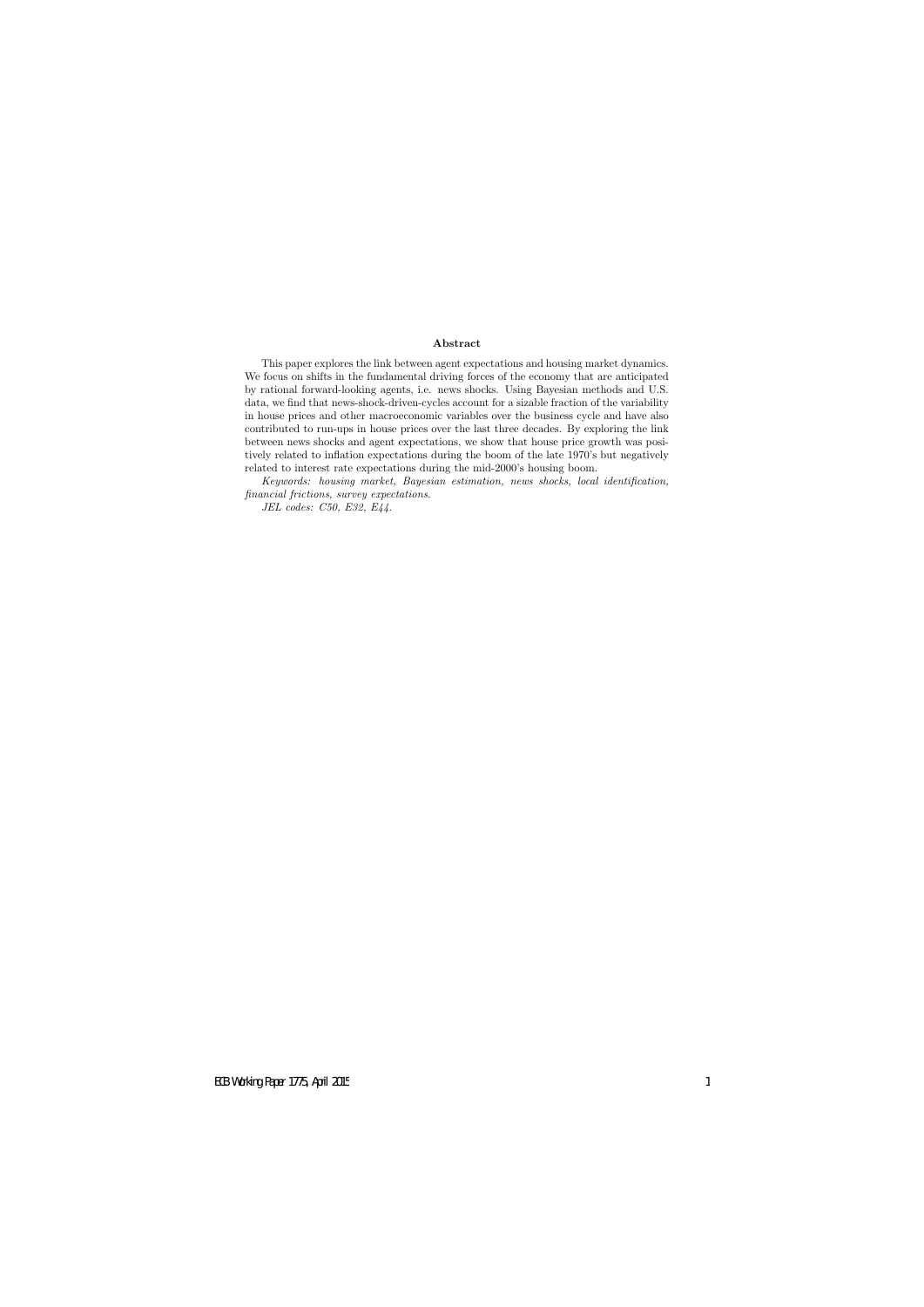# **Non-technical Summary**

How important are changes in expectations in explaining run-ups and crashes in the housing market? Survey evidence suggests that house price dynamics are significantly related to macroeconomic expectations and particularly to optimism about future house price appreciation. Even though a growing number of papers recognizes that shifts in expectations may play a role in house price formation, quantitative evidence in general equilibrium models is scant.

This paper quantitatively evaluates the link between household expectations and house prices in a dynamic stochastic general equilibrium (DSGE) model of the housing market, estimated with U.S. data from 1965Q1 and 2007Q4. We focus on future shifts in the fundamental driving forces of the economy anticipated by rational forward-looking agents, i.e. news shocks. News shocks are proven to be relevant sources of fluctuations in output and other aggregate variables but the issue of how news shocks transmit to housing market is still largely unexplored in the literature.

Our findings are based on a medium scale model that features two kind of households (patient and impatient), three sectors of production (consumption and investment goods and housing), and real, nominal and financial frictions. Credit constraints arise because lenders cannot force borrowers to repay. Thus, houses are used as loan collateral. The structure of the model follows Iacoviello and Neri (2010). The rich modeling structure of the framework that we use allows for the quantifying of news shocks originated in different sectors of the economy, e.g., the housing market, the production sector, inflationary factors and the conduct of monetary policy. Differently from most models of the housing market, our model includes not only unanticipated shocks but also anticipated shocks (i.e. news) at different time horizons.

This paper proceeds in three steps: (i) it assesses the role of news-shock-driven cycles in shaping housing market dynamics in the U.S. economy by using likelihood-based Bayesian methods; (ii) it explores the nexus between news shocks and household expectations and the ability of the model to match survey-based expectations; and (iii) it investigates the link between private sector expectations and housing market dynamics during periods of booms and busts in house prices.

Our main results are as follows:

1) The model with news shocks is strongly preferred in terms of overall goodness of fit. In particular, the data favor the inclusion of news shocks over a longer time horizon. In our model, new shocks are distinguishable from unanticipated shocks in terms of the solution of the model and are also important in determining the statistical properties of the model.

2) News shocks are as relevant sources of macroeconomic fluctuations and explain a sizable fraction of variation in house prices and housing investment and more than half of the variation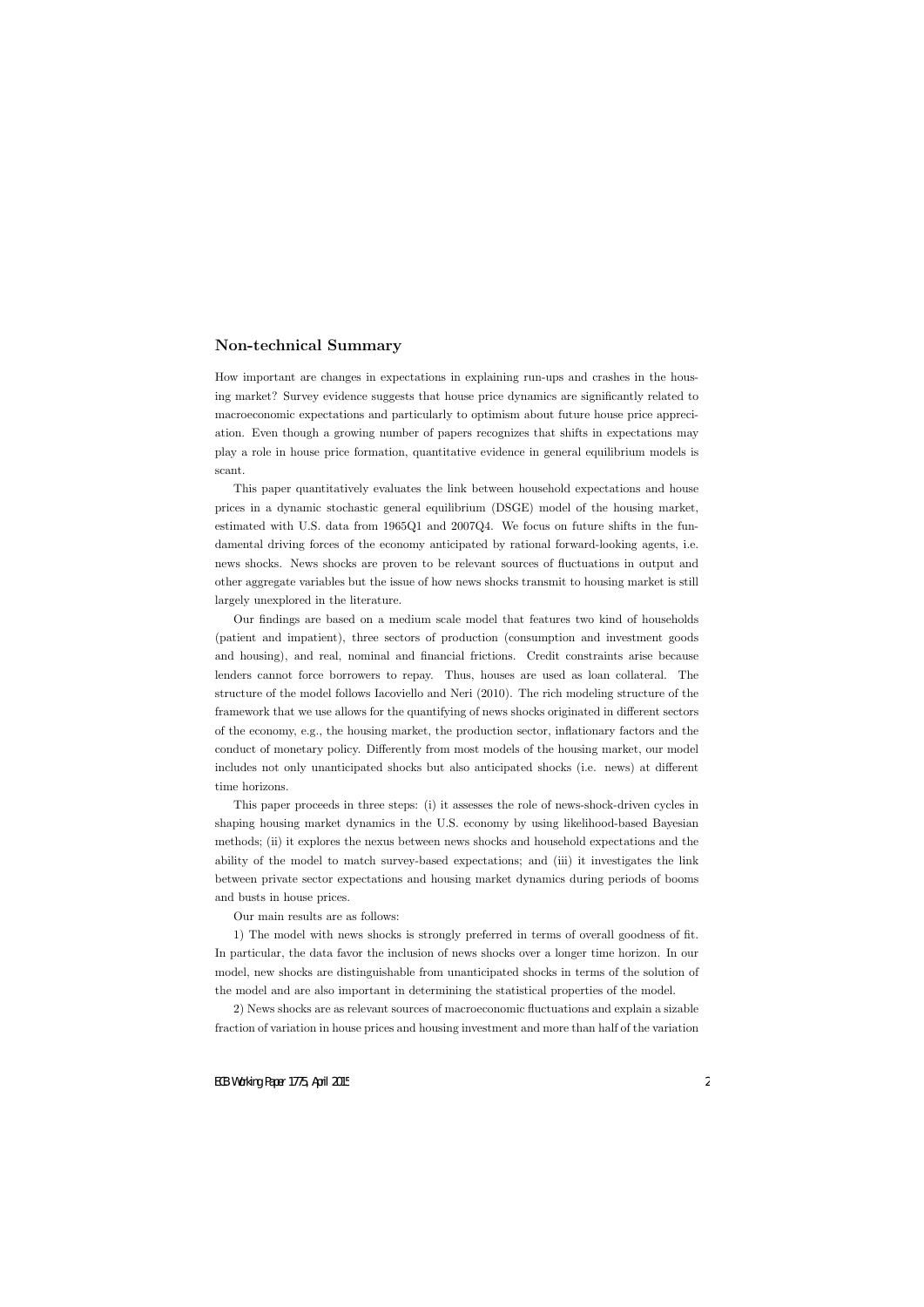in consumption and business investment. Housing productivity, investment-specific and costpush news shocks, are among the main sources of business cycle fluctuations.

3) News shocks contribute to the boom phases in house prices, whereas the busts are almost entirely the result of unanticipated monetary policy and productivity shocks. In particular, expectations of cost-push shocks are found to be important for the run up in house prices and residential investment during the housing booms that occurred concurrently with the "great inflation" period of the 1970's while investment specific news shocks are more relevant after the 1980's.

4) The model suggests that inflation and interest rate expectations play an important role in house price movements. News shocks account for a large fraction of variation of the modelgenerated expectations: inflation expectations are mainly related to news on the cost-push shock, while a large part of variations in interest rate expectations is explained by news on the shock to the target of the central bank and on the investment-specific shock. We also find that news shocks contain statistically significant information about survey-based inflation and interest rate expectations.

5) The model is successful in matching the dynamics of the survey-based inflation and interest rate expectations and the co-movement of these expectations with house prices, supporting the evidence that higher inflation expectations are strongly related to house prices during the 1970's boom whereas lower interest rate expectations are significantly related to the run up in house prices during the latest boom.

Our results suggest that news and survey expectations could be useful predictors of house price developments and housing booms. Understanding the sources of booms and bust cycles in house prices and credit is a fundamental question for the effectiveness of policy interventions aiming at the stabilization of financial cycles.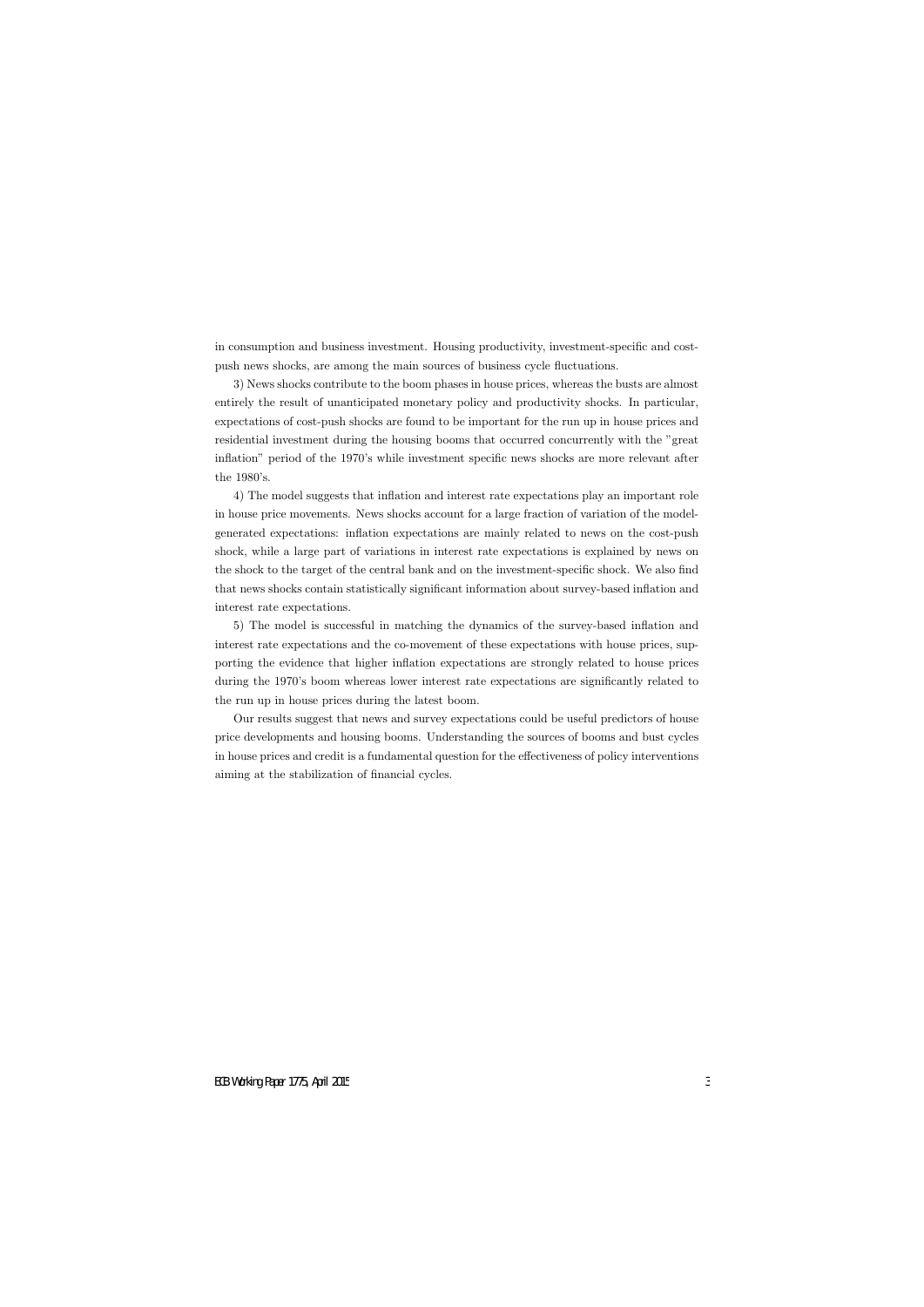## **1 Introduction**

Survey evidence suggests that house price dynamics are significantly related to macroeconomic expectations and more specifically to optimism about future house price appreciation. Expectations of rising house prices played a role in past U.S. housing booms (Case and Shiller (2003)) and beliefs of rising prices also increased during the mid-2000's boom (Piazzesi and Schneider (2009)). Further, by 2006, when the aggregate U.S. price index had already started to decline, expectations of future home price increases were still high in places where the housing market activity continued to accelerate (Shiller (2007)).

This paper quantitatively evaluates the link between household expectations and house prices in a dynamic stochastic general equilibrium (DSGE) model of the housing market. We focus on future shifts in the fundamental driving forces of the economy anticipated by rational forward-looking agents, i.e. news shocks. Our approach allows for anticipation of future macroeconomic developments in the information set of the agents, when forming expectations. As explained by Beaudry and Portier (2013), "the news view of business cycles suggests that these phenomena are mainly the results of agents having incentives to continuously anticipate the economy's future demands. [...] Both the boom and the bust are direct consequences of people's incentive to speculate on information related to future developments of the economy". The news shocks approach has been extensively explored in the context of real and monetary DSGE models.<sup>1</sup> A growing number of papers explores the importance of news shocks as relevant sources of fluctuations in output and other aggregate variables (e.g. Beaudry and Portier (2006); Jaimovich and Rebelo (2009); Milani and Treadwell (2012); Schmitt-Grohé and Uribe (2012); Khan and Tsoukalas (2012)). However, how news shocks transmit to the housing market and the implied spillovers to the rest of the economy are largely unexplored in the news shocks literature. Given the forward-looking nature of house prices, news about future economic conditions would presumably be reflected in the determination of such a variable.Figure 1 plots four periods of run-ups in house prices in the U.S. since the end of the 1960's. The figure illustrates the relationship between run-ups in house prices (solid line) and expectations of rising house prices (solid bar). Following Piazzesi and Schneider (2009), we report the beliefs of future house price appreciation measured by the Michigan Survey of Consumers. The survey asks consumers whether it is a good time or a bad time to buy a house and their reasons for holding a particular view.<sup>2</sup> The fraction of

<sup>1</sup>For an extensive review of the literature and a discussion of the mechanisms by which news can cause business cycle fluctuations driven by changes in expectations, see Beaudry and Portier (2013).

<sup>&</sup>lt;sup>2</sup>The survey collects information on consumers' attitude and expectations. Regarding the home buying conditions, consumers are asked: "Generally speaking, do you think now is a good time or a bad time to buy a home?". Positive answers regarding the expected change in house prices include "house prices will increase", "capital depreciation" and "housing is a good investment". Overall, consumers assess well home buying conditions. The index of home buying attitudes of households measured by the survey displays a correlation of 0.77 with the sales of new and existing single family homes in millions of units at annual rates.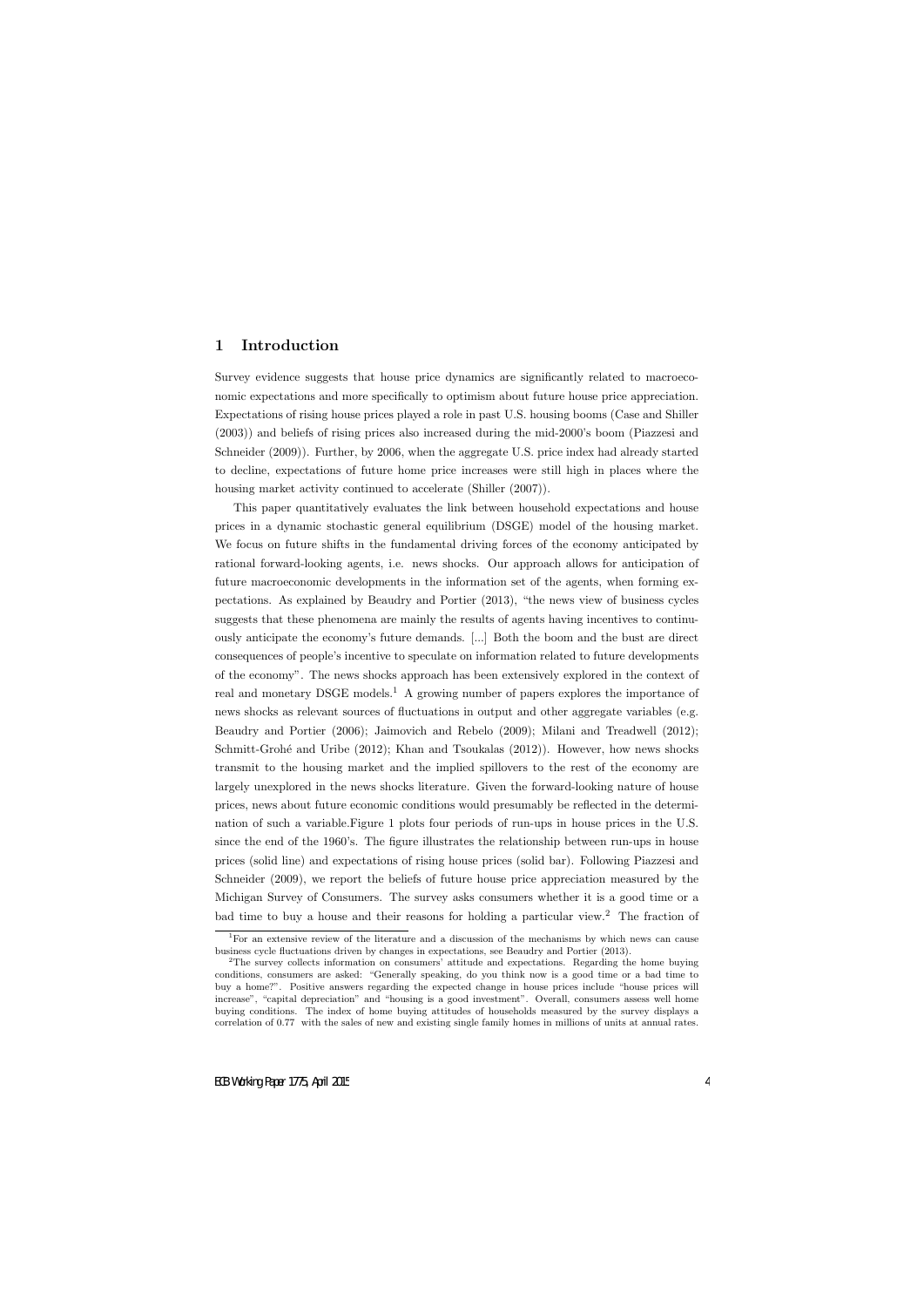households that expressed the view that it is a good time to buy a house due to an expected future appreciation in house prices generally increases during boom phases.<sup>3</sup> The relationship between house price dynamics and expectations of future house price appreciation is particularly pronounced during the housing boom of the 1970's. In the early 1970's, the fraction of households that expected future appreciation in house prices reached about 40 per cent in the quarter before the peak in house prices. During the housing boom of the late 1970's, the fraction of households that felt house prices would further appreciate reached about 60 per cent in the early phase of the boom and remained above 45 per cent in the subsequent phase. In the mid 2000's, the fraction of households optimistic about future house prices also increased and rose above 20 percent. Piazzesi and Schneider (2009) documents that during the recent housing boom expectations of future house price appreciations were significantly related to optimism about future economic conditions.

The paper proceeds in three steps. First, it assesses the role of news-shock driven cycles in shaping housing market dynamics in the U.S. economy by using likelihood-based Bayesian methods. Second, it explores the nexus between news shocks and household expectations and the ability of the model to match survey-based expectations. Then, it investigates the link between private sector expectations and housing market dynamics during periods of booms and busts in house prices.

Our findings are based on a medium scale model that features two types of households (patient and impatient), three sectors of production (consumption and investment goods and housing), and real, nominal and financial frictions. Credit constraints arise because lenders cannot force borrowers to repay. Thus, houses are used as loan collateral. The structure of the model follows Iacoviello and Neri (2010). Quantitative models of the housing market generally rely on unexpected changes in fundamentals to explain fluctuations in house prices and residential investment.<sup>4</sup> The model differs from other DSGE models of the housing market in that it includes news shocks about the exogenous driving forces of the economy. As standard in the news shocks literature, we assume that the structural shocks of the model feature an unanticipated component as well as an anticipated component driven by news

 $3$ The correspondence between expectations of future house price appreciation and rising house prices is less evident during the housing cycle of the late 1980's. It is important to notice that the increase in house prices during the late 1980's and the subsequent decline are limited compared to the other three episodes reported in the figure. As a matter of fact, many authors disregard it as a period of boom in the housing market. See for example Iacoviello and Neri (2010).

<sup>4</sup>Among others, Davis and Heathcote (2005) develop a multi-sector model of the housing market that matches the co-movement of residential investment with GDP and other components of GDP by assuming technology shocks as the only source of fluctuations; Iacoviello and Neri (2010) add real, nominal, and credit frictions, along with a larger set of shocks, to the multi-sector framework and highlight the role of housing preference shock, technology and monetary factors. For other models of the housing market that only rely on unexpected sources of fluctuations, see also Aoki, Proudman and Vlieghe (2004), Finocchiaro and von Heideken (2013), Iacoviello (2005), Kiyotaki, Michaelides and Nikolov (2011), Liu, Wang and Zha (2013) and Justiniano, Primiceri and Tambalotti (2013).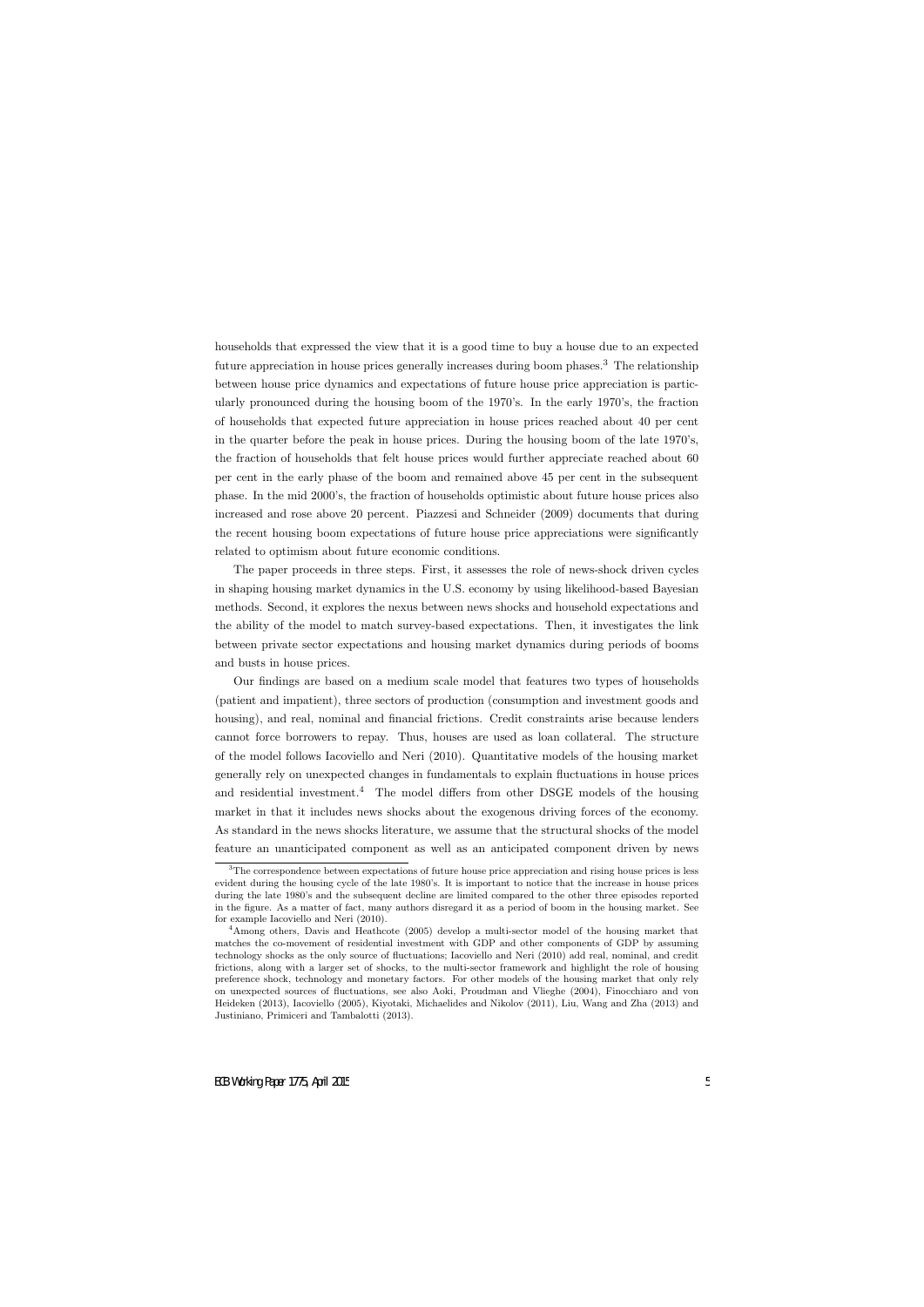over different time horizons. To quantify the empirical relevance of news shocks, we estimate different versions of the model using U.S. data from 1965Q1 to 2007Q4.

This paper provides several insightful results. We document that the model with news shocks is strongly preferred in terms of overall goodness of fit. In particular, the data favor the inclusion of news shocks over a longer time horizon. In our model, news shocks are distinguishable from unanticipated shocks in terms of the solution of the model and are also important in determining the statistical properties of the model. Indeed, on the basis of local identification analysis, as in Iskrev (2010*a*), we argue that news shocks are neither "nearly irrelevant", i.e. do not affect the solution of the model or the model implied moments, or "nearly redundant", i.e. their effect can be replicated by other shocks. News shocks affect economic choices and, notably, the housing and credit decisions of households in a different way than unanticipated shocks. In particular, news shocks generate expectations of future house price appreciation along with hump-shaped co-movements in housing and other macroeconomic variables. In response to news shocks over a longer time-horizon the model mimics the run-ups in house prices experienced in the U.S. economy over the last decades.

News shocks explain around 30 percent of business cycle fluctuations in house prices and a sizable fraction of variations in consumption and investment. Under the assumption of debt contracts in nominal terms, changes in current and future real interest rates affect household borrowing decisions. The presence of both real assets (capital and housing) and nominal assets (loanable bonds) in the model generates a role for shocks that directly affect inflation and the interest rate, and, thus, have an immediate impact on the portfolio decisions of the households. News on shocks that influence agents' expectations about future changes in the real interest rate are, thus, reflected in the dynamics of house prices that through the collateral effect further generate spillovers to the rest of the economy. In particular, expectations about future cost-push shocks contribute importantly to business cycle fluctuations. News shocks related to monetary factors account for a larger fraction of variation in house prices and consumption than expectations about future productivity shocks. Nevertheless, news related to productivity explains almost one-quarter of the variability in business investment.

News shocks contribute to the boom phases in house prices, whereas the busts are almost entirely the result of unanticipated monetary policy and productivity shocks. In particular, expectations of cost-push shocks are found to be important for the run up in house prices and residential investment during the housing booms that occurred concurrently with the "great inflation" period of the 1970's. Investment specific news shocks are the main contributor to residential investment growth during the "new economy" cycle of the late 1990's. Expectations of housing productivity shocks and investment specific shocks somewhat contributed to the increase in house prices during the latest boom, whereas expected downward cost pressures on inflation muted it.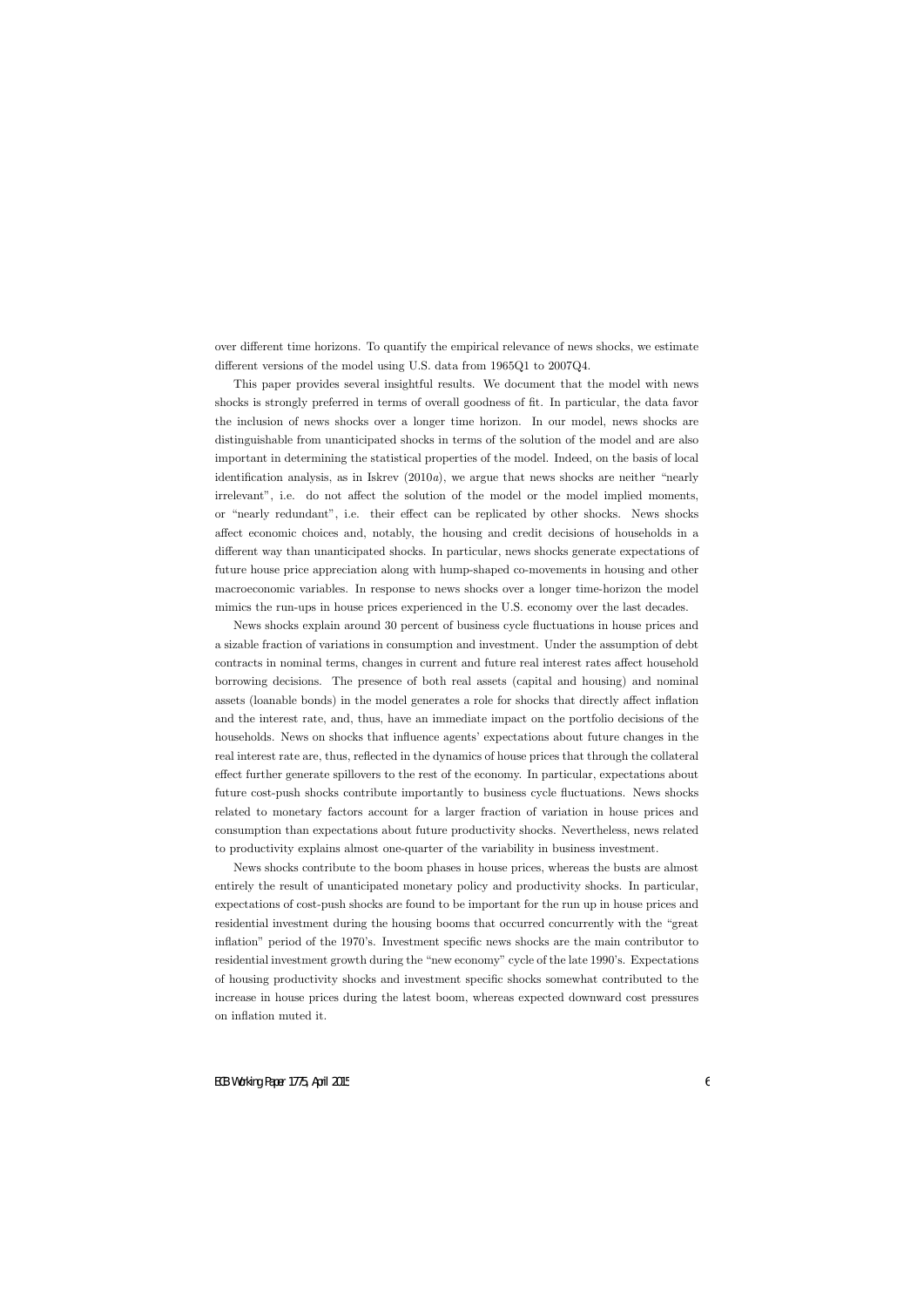We test the plausibility of the expectation channel featured by the model by mapping the model implied expectations to survey-based expectations. The model suggests that inflation and interest rate expectations play an important role in house price movements. News shocks account for a large fraction of variation of the model-generated expectations: inflation expectations are mainly related to news on the cost-push shock, while a large part of variations in interest rate expectations is explained by news on the shock to the target of the central bank and on the investment-specific shock. The importance of the latter shock is plausibly related to the GDP growth component of the interest-rate rule followed by the monetary authority.

On the basis of Granger causality tests, we find that news shocks also contain statistically significant information about survey-based inflation and interest rate expectations. The model is successful in matching the dynamics of the survey-based inflation and interest rate expectations and the co-movement of these expectations with house prices. The model supports the evidence that higher inflation expectations are strongly related to house prices during the boom of the 1970's, whereas lower interest rate expectations are significantly related to the run up in house prices during the latest boom. The link between interest rate expectations and house prices over the last decade seems to be mainly driven by the systematic component of the policy rule, and, in particular, by expectations about GDP growth as opposed to news about monetary policy shocks.

The remainder of the paper is organized as follows. In the next subsection, we discuss the related literature. Section 2 describes the model and Section 3 describes the estimation methodology. Section 4 addresses the issue of local identification of the shocks. Section 5 illustrates the news shocks transmission mechanism. Section 6 comments on the results of news shocks as a source of fluctuations in the housing market and Section 7 investigates the role of news shocks in booms and busts of house prices and residential investment. Section 8 relates agent expectations to house prices. Section 9 concludes.

#### **1.1 Related Literature**

A number of papers investigate the transmission mechanism of expectations about future fundamentals to house prices in macro models. Expectations of future income available to purchase housing (Hoffmann, Krause and Laubach (2012)) and heterogeneity in households' beliefs either about inflation (Piazzesi and Schneider (2012)) or about long-run fundamentals (Burnside, Eichenbaum and Rebelo (2011)) can shape housing market dynamics. Departures from rationality, such as illusionary investors (Piazzesi and Schneider (2007)), "internal rationality" (Adam, Kuang and Marcet (2012)) and extrapolative expectations (Granziera and Kozocki (2012); Gelain, Lansing and Mendicino (2013)), have also been suggested as important features in explaining excessive borrowing and booms in house prices. Although there is a growing number of papers that recognize that shifts in expectations may play a role in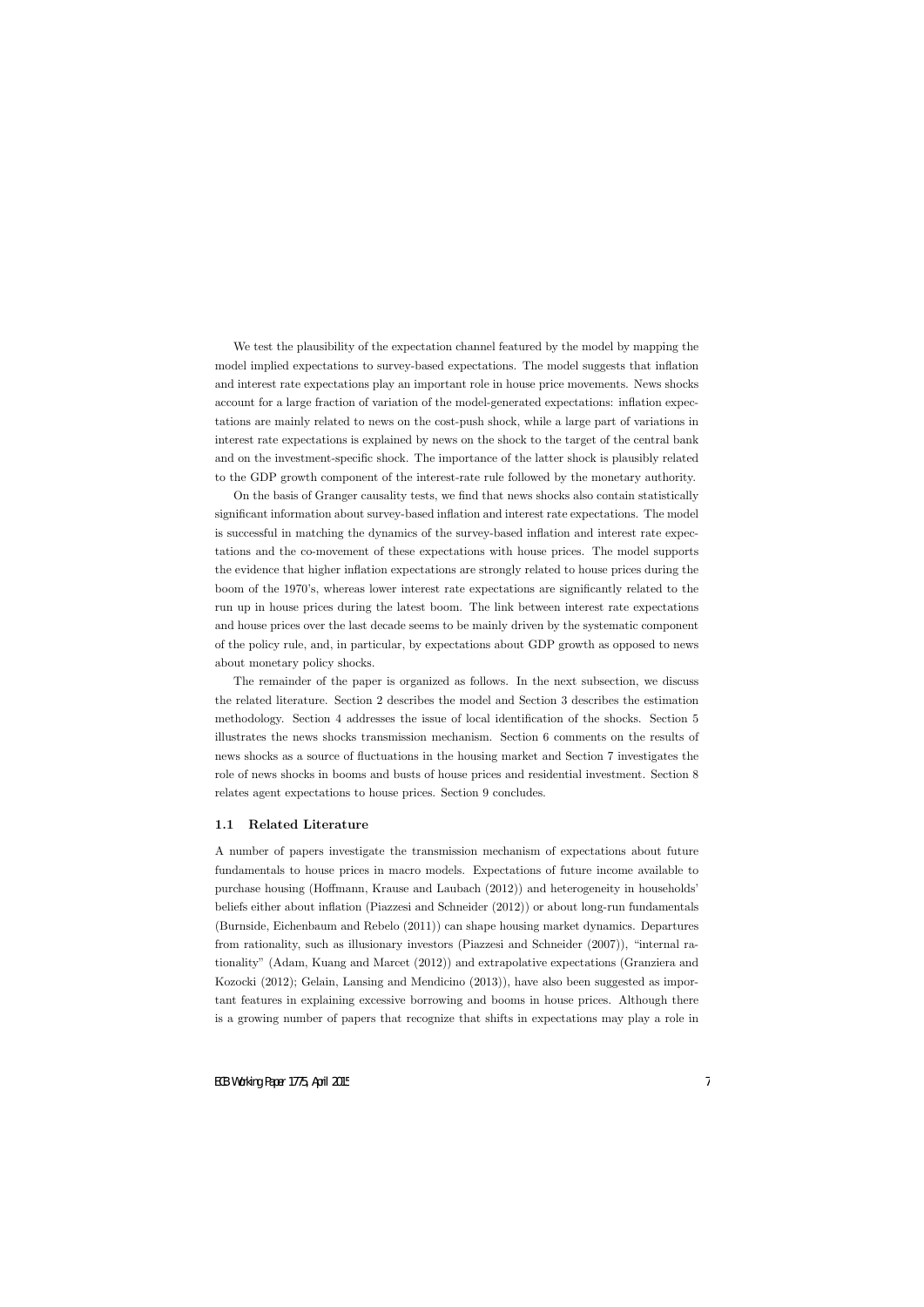house price formation, quantitative evidence in general equilibrium models is scant.

A recent strand of the empirical macroeconomic literature uses forward-looking variables to document the macroeconomic effects of shifts in expectations of future developments in economic activity. See, among others Barsky and Sims (2012) and Leduc and Sill (2013). Regarding the housing market, Lambertini, Mendicino and Punzi (2013) documents that, in the context of a structural Vector Autoregression Model, shocks to forward looking survey variables, such as expectations of rising house prices and news on business conditions, generate hump-shaped responses in house prices and account for a sizable fraction of fluctuations in house prices, housing investment and household debt. More recently, Soo (2013) argues that investor sentiment helps in forecasting the boom and bust trend of housing prices at a two year lead and predicts the large part of the variation in house price movements.

This paper is closely related to the growing empirical literature that explores the role of news shocks over the business cycle. Since the seminal paper of Beaudry and Portier (2006), who using a VAR approach showed that business cycle fluctuations in the data are primarily driven by changes in agents' expectations about future technological growth, several authors have investigated the importance of expectations-driven cycles as a source of business cycle fluctuations.<sup>5</sup> A first set of papers studies the properties of standard stochastic general equilibrium models that help generating macroeconomic boom-bust cycles in response to news on productivity shocks. This strand of the news shocks literature highlights the importance of a weak short-run wealth elasticity of labor supply (Jaimovich and Rebelo (2009)), of the labor market matching mechanism (Den Haan and Kaltenbrunner (2009)), of variable capital utilization and vintage capital (Flodén  $(2007)$ ), and of credit constraints on firms (Kobayashi, Nakajima and Inaba (2012)).

Several are also the contributions that quantify the effects of news on a variety of shocks in the context of estimated DSGE models. Fujiwara, Hirose and Shintani (2011) argue that the contribution of news on TFP shocks is often larger than that of the unanticipated TFP shocks. Milani and Treadwell (2012) find that news shocks about the policy rate play a larger role in the business cycle than unanticipated monetary policy shocks. Schmitt-Grohé and Uribe (2012) estimating a real business cycle model document that news on future neutral productivity shocks, investment-specific shocks, and government spending shocks account for more than two thirds of predicted aggregate fluctuations in postwar U.S. data. In contrast, Khan and Tsoukalas (2012) show that, in the presence of wage and price rigidities, nontechnology sources of news dominate technology news, with wage-markup news shocks in particular accounting for about 60 per cent of the variance of both hours and inflation. More recently, Gomes, Iskrev and Mendicino (2013) document that, in the context of a standard New Keynesian model, monetary policy news shocks improve the performance of standard

<sup>&</sup>lt;sup>5</sup>Regarding the effect of news and expectation-driven cycles in VAR models, see, among others, Barsky and Sims (2011) and Barsky and Sims (2012), Leduc and Sill (2013), Kurmann and Otrok (2013).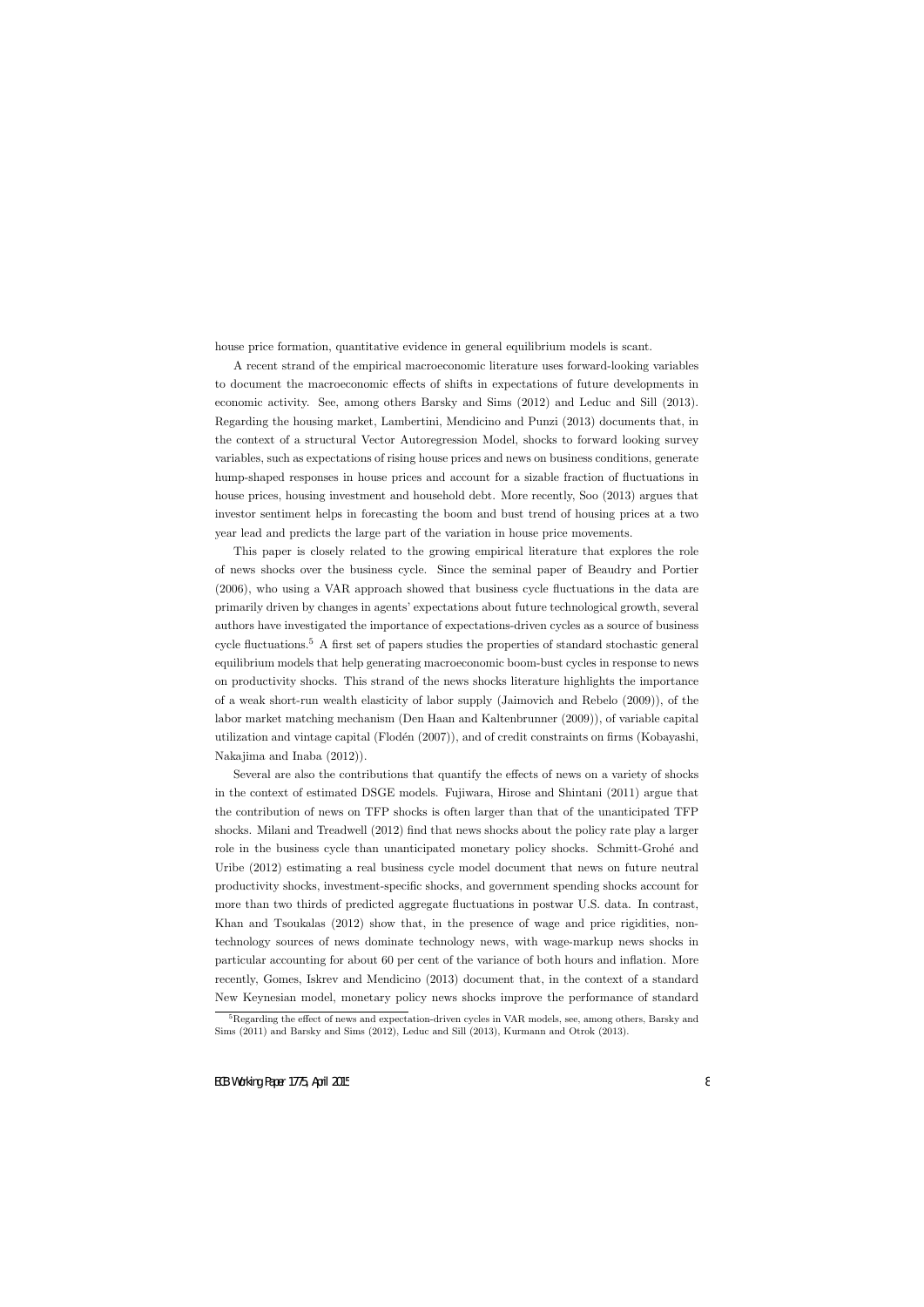DSGE models and help to achieve a better match in terms of the covariances of consumption growth and the interest rate. Christiano, Motto and Rostagno (2014) argue that news on risk shocks, i.e. anticipated shocks to the idiosyncratic risk in actual business ventures, are a key driver of business cycles.

We contribute to the news shocks literature by documenting that news shocks are also important for housing market fluctuations. Moreover, differently from previous papers, we assess the relative importance of the unanticipated and anticipated component of the shocks in affecting both the structural and statistical properties of the model. Further, we also explore the linkage between news shocks and the endogenous expectations of the model and document how expectations on inflation and interest rates are related to house price booms and busts.

Very few papers analyze the ability of DSGE models to match the dynamics of expectations. Existing studies mainly focus on how alternative assumptions regarding agents' information about the central bank's inflation target help to match inflation expectations. In particular, Schorfheide (2005) estimates on U.S. data two versions of a DSGE, featuring either full information or learning regarding the target inflation rate, and shows that, during the period 1982-1985, inflation expectations calculated from the learning model track the survey forecasts more accurately than the full-information forecasts; Del Negro and Eusepi (2011) show that a model where agents have perfect information about the value of the policymaker's inflation target allows for a better fit of the dynamics of inflation expectations when inflation expectations are used as an observable in the estimation of a DSGE model. In the context of a standard New Keynesian model Milani and Rajrhandari (2012) document that using data on expectations improves the identification of news shocks. The approach followed by this paper is different in that we rely on the use of survey expectations for an external validation of the model, rather than as additional observables in the estimation of the model. We document that news shocks do not suffer an identification problem in the model estimated in this paper. Further, the model based expectations do not fall far from survey-based expectations.<sup>6</sup>

# **2 The Model**

The model features real, nominal, and financial frictions, as well as a large set of shocks. Three sectors of production are assumed: a non-durable goods sector, a non-residential investment sector, and a residential sector. Households differ in terms of their discount factor and gain utility from non-durable consumption, leisure, and housing services. In addition, housing can be used as collateral for loans. The model builds on Iacoviello and Neri (2010). The framework

 $6$ Our analysis differs from Milani and Rajrhandari (2012) in that (1) we rely on a model of the housing market; (2) we include house prices in the set of observables. Using survey expectations as additional observables could result into an even larger role of news shocks since these shocks would plausibly help matching the moments of the expectation variables.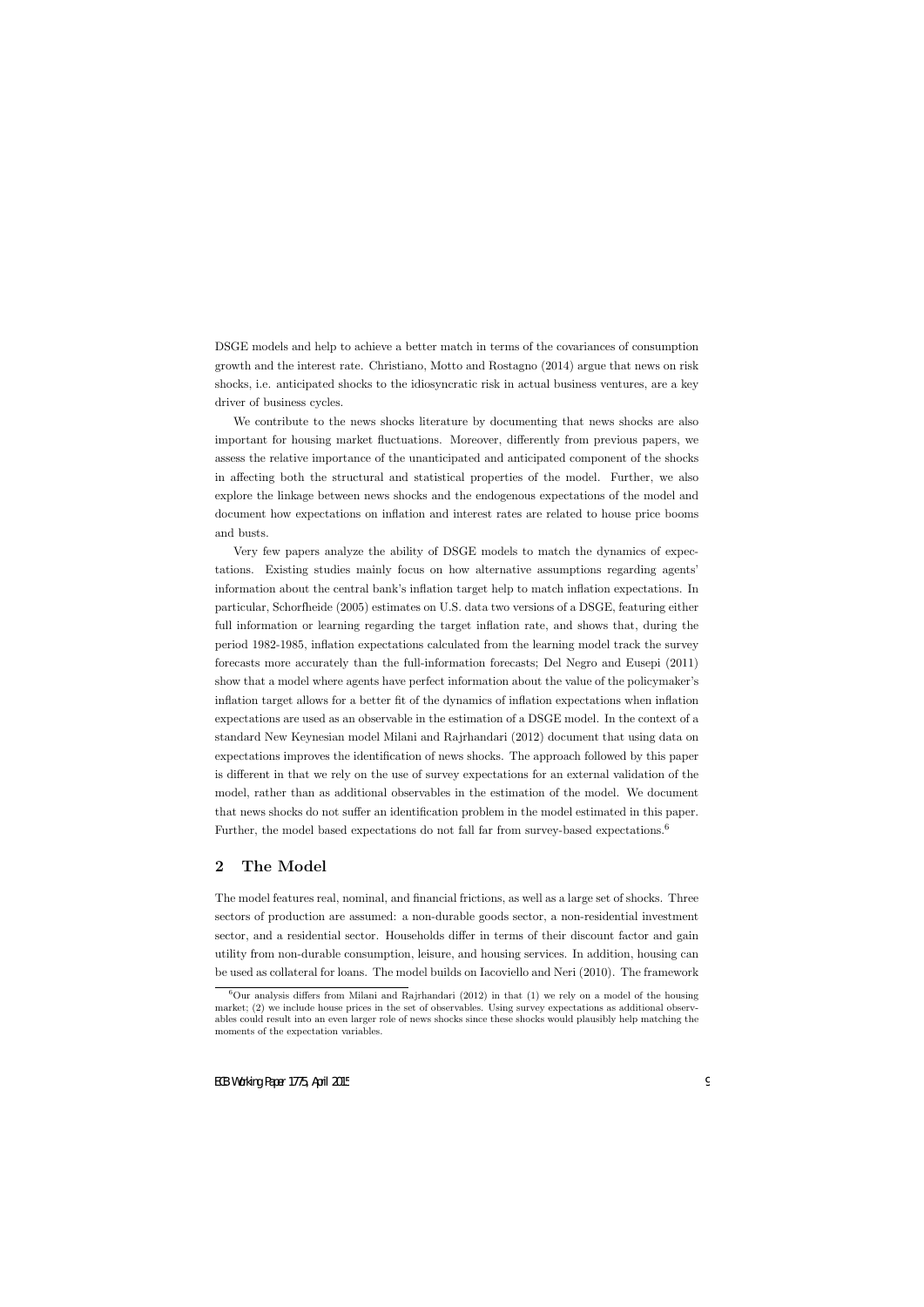we use is particularly appropriate to the purpose of this paper since its rich modeling structure allows for the quantifying of news shocks originating from different sectors of the economy, e.g., the housing market, the production sector, inflationary factors and the conduct of monetary policy. For completeness, we describe the main features of the model in the next subsections.

#### **2.1 Households**

The economy is populated by a continuum of households of two types: patient and impatient.<sup>7</sup> Impatient households discount the future at a higher rate than patient households. Thus, in equilibrium, impatient households are net borrowers while patient households are net lenders. We, henceforth, interchangeably refer to patient and impatient households as Lenders and Borrowers, respectively. Discount factor heterogeneity generates credit flows between agents. This feature was originally introduced in macro models by Kiyotaki and Moore (1997) and extended to a model of the housing market by Iacoviello (2005). Both types of households consume, work in two sectors, namely in the non-durable goods sector and the housing sector, and accumulate housing.

**Lenders** Lenders, maximize the following lifetime utility:

$$
U_t = E_t \sum_{t=0}^{\infty} (\beta^t G_C)^t v_{z,t} \left\{ \Gamma_c \ln(C_t'' - \varepsilon C_{t-1}'') + \varkappa v_{j,t} \ln H_t'' - \frac{v_{\tau,t}}{1+\eta} \left[ \left( N_{c,t}'' \right)^{1+\xi} + \left( N_{h,t}'' \right)^{1+\xi} \right]^{\frac{1+\eta}{1+\xi}} \right\},\,
$$

where  $\beta$  is the discount factor  $(0 < \beta' < \beta < 1)$ ,  $\varepsilon$  is the external habits parameter  $(0 < \varepsilon < 1)$ , *η* is the inverse of the elasticity of work effort with respect to the real wage  $(\eta > 0)$ , and  $\xi$ defines the degree of substitution between hours worked in the two sectors ( $\xi \geq 0$ ).  $G_C$  is the trend growth rate of real consumption and  $\Gamma_c$  is a scaling factor of the marginal utility of consumption.  $\varkappa$  is the housing weight in utility,  $v_{z,t}$ ,  $v_{j,t}$  and  $v_{\tau,t}$  are shocks to the intertemporal preferences, housing demand and labor supply, respectively, that follow *AR*(1) processes. Lenders decide how much to consume,  $C''<sub>t</sub>$ , the amount of hours devoted to work in each sector,  $N''_{c,t}$  and  $N''_{h,t}$ , the accumulation of housing  $H''_t$  (priced at  $q_t$ ), the supply of intermediate inputs  $K_{b,t}$  (priced at  $p_{b,t}$ ), the stock of land  $L_t$  (that is priced at  $p_{l,t}$ ), and the stock of capital used in the two sectors of production, *Kc,t* and *Kh,t*. Lenders also choose the capital utilization rate in each sector,  $z_{c,t}$  and  $z_{h,t}$  (subject to a convex cost  $a(\bullet)$ ). Finally, they decide on the amount of lending, *B′′ t* . Loans yield a riskless (gross) nominal interest rate denoted by *R<sup>t</sup>* . On the other hand, Lenders receive wage income (*wc,t* and *wh,t* are the real wages in each sector, relative to the consumption good price), income from renting capital (at the real rental rates  $R_{c,t}$  and  $R_{h,t}$  and land (at the real rental rate  $R_{l,t}$ ), and from supplying intermediate goods to firms. The capital stock used in the non-durable goods sector and in the housing sector as well as the housing stock depreciate at (quarterly) rates  $\delta_{kc}$ ,  $\delta_{kh}$  and

<sup>&</sup>lt;sup>7</sup>The continuum of households is of measure 1 in each of the two groups.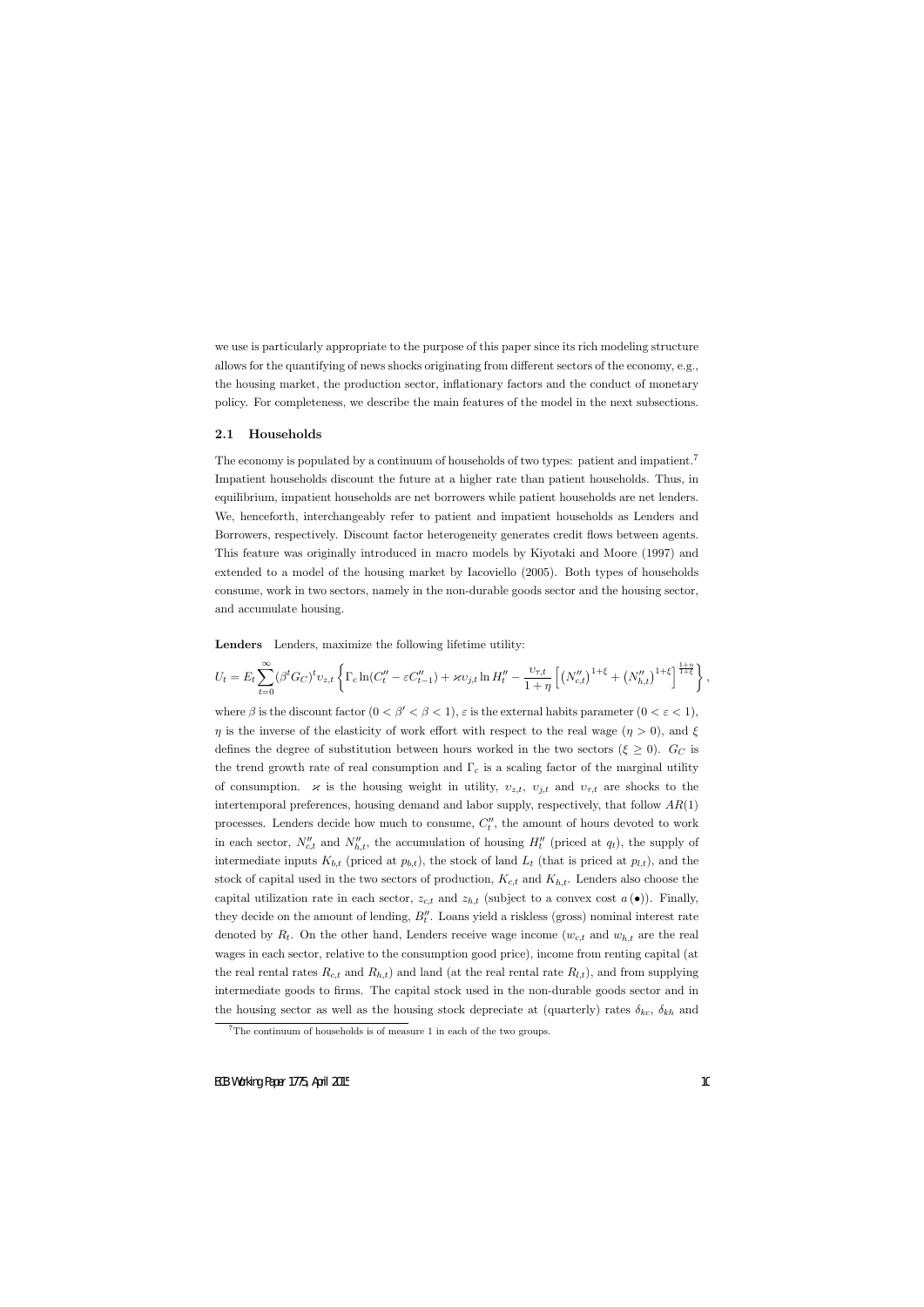*δh*. Finally, Lenders receive (*lump-sum*) dividends from owning firms and from labor unions  $(D_t)$ . Thus, their period budget constraint is:

$$
C''_t + \frac{K_{c,t}}{A_{k,t}} + K_{h,t} + K_{b,t} + q_t H''_t + p_{l,t} L_t - B''_t = \frac{w_{c,t} N''_{c,t}}{X_{wc,t}} + \frac{w_{h,t} N''_{h,t}}{X_{wh,t}} +
$$

$$
+\left(R_{c,t}z_{c,t} + \frac{1-\delta_{kc}}{A_{k,t}}\right)K_{ct-1} + (R_{h,t}z_{h,t} + 1 - \delta_{kh})K_{ht-1} + p_{b,t}K_{b,t} + (p_{l,t} + R_{l,t})L_{t-1} + q_t(1 - \delta_h)H''_{t-1} + D_t - \frac{R_{t-1}B''_{t-1}}{\pi_t} - \phi_{c,t} - \phi_{h,t} - \frac{a(z_{c,t})K_{c,t-1}}{A_{k,t}} - a(z_{h,t})K_{h,t-1},
$$

where  $\pi_t$  is the (quarter-on-quarter) inflation rate in the consumption goods sector.  $A_{k,t}$ is an investment-specific technology shock that represents the marginal cost of producing consumption good sector specific capital.<sup>8</sup>  $G_{IK_c}$  and  $G_{IK_h}$  are the trend growth rates of capital used in the two sectors of production and  $\phi_{c,t}$  and  $\phi_{h,t}$  are convex adjustment costs for capital and  $a(z)$  denotes the cost of setting the capital utilization rate to  $z^0$ .

Both types of households supply labor to unions in the two sectors of production. The unions differentiate labor services and sell it in a monopolistic competitive labor market. Thus, there is a wedge between the wage paid by firms to labor unions and those received by households  $(X_{wc,t}$  and  $X_{wh,t}$  denote the markups in the non-durable and housing sectors, respectively). Wages are set according to a Calvo (1983) scheme (with a  $1 - \theta_{w,c}$  exogenous probability of re-optimization when labor is supplied to the non-durable goods sector union and a 1*−θw,h* is the probability in the housing sector) with partial indexation to past inflation (with parameters  $\iota_{w,c}$  and  $\iota_{w,h}$  in the corresponding sectors).

**Borrowers** Borrowers' and Lenders' utility function are similarly defined.<sup>10</sup> Borrowers do not own capital, land or firms. They only receive dividends from labor unions. Hence, the borrowers period budget constraint is:

$$
C'_t + q_t \left( H'_t - (1 - \delta_h) H'_{t-1} \right) - B'_t \le \frac{w'_{c,t} N'_{c,t}}{X'_{wc,t}} + \frac{w'_{h,t} N'_{h,t}}{X'_{wh,t}} + D'_t - \frac{R_{t-1} B'_{t-1}}{\pi_t}.
$$

<sup>9</sup>As for the adjustment costs,  $\phi_{c,t} = \frac{\phi_{kc}}{2G_{IK_c}}$  $\left(\frac{k_{c,t}}{k_{c,t-1}}-G_{IK_c}\right)^2 \frac{k_{c,t-1}}{(1+\gamma_{AK})^t}$  is the good-sector capital adjustment cost, and  $\phi_{h,t} = \frac{\phi_{kh}}{2G_{IKh}}$  $\int k_{h,t}$  $\frac{k_{h,t}}{k_{h,t-1}}$  *− G*<sub>*IKh*</sub></sub> $\left(\frac{h_{h,t-1}}{h_{h,t-1}}\right)^2$  *k<sub>h,t-1</sub>* is the housing-sector capital adjustment cost; *γAK* represents the long-run net growth rate of technology in business capital,  $\phi_{kc}$  and  $\phi_{kh}$  are the coefficients for adjustment cost (i.e., the relative prices of installing the existing capital) for capital used in the consumption sector and housing sector, respectively. Regarding the capacity utilization,  $a(z_{c,t}) = R_c(\varpi z_{c,t}^2/2 + (1-\varpi)z_{c,t} + (\varpi/2 -$ 1)) and  $a(z_{h,t}) = R_h(\varpi z_{h,t}^2/2 + (1-\varpi)z_{h,t} + (\varpi/2-1))$  where  $R_c$  and  $R_h$  are the steady state values of the rental rates for each type of capital. Note that  $\zeta = \frac{\pi}{1 + \infty}$  denotes the curvature of the capacity utilization function.

<sup>10</sup>Variables and parameters with a prime (') refer to Borrowers while those without a prime refer to Lenders.

<sup>8</sup>This follows the same process as productivity in the non-durable goods and housing sectors, see Section 2.2.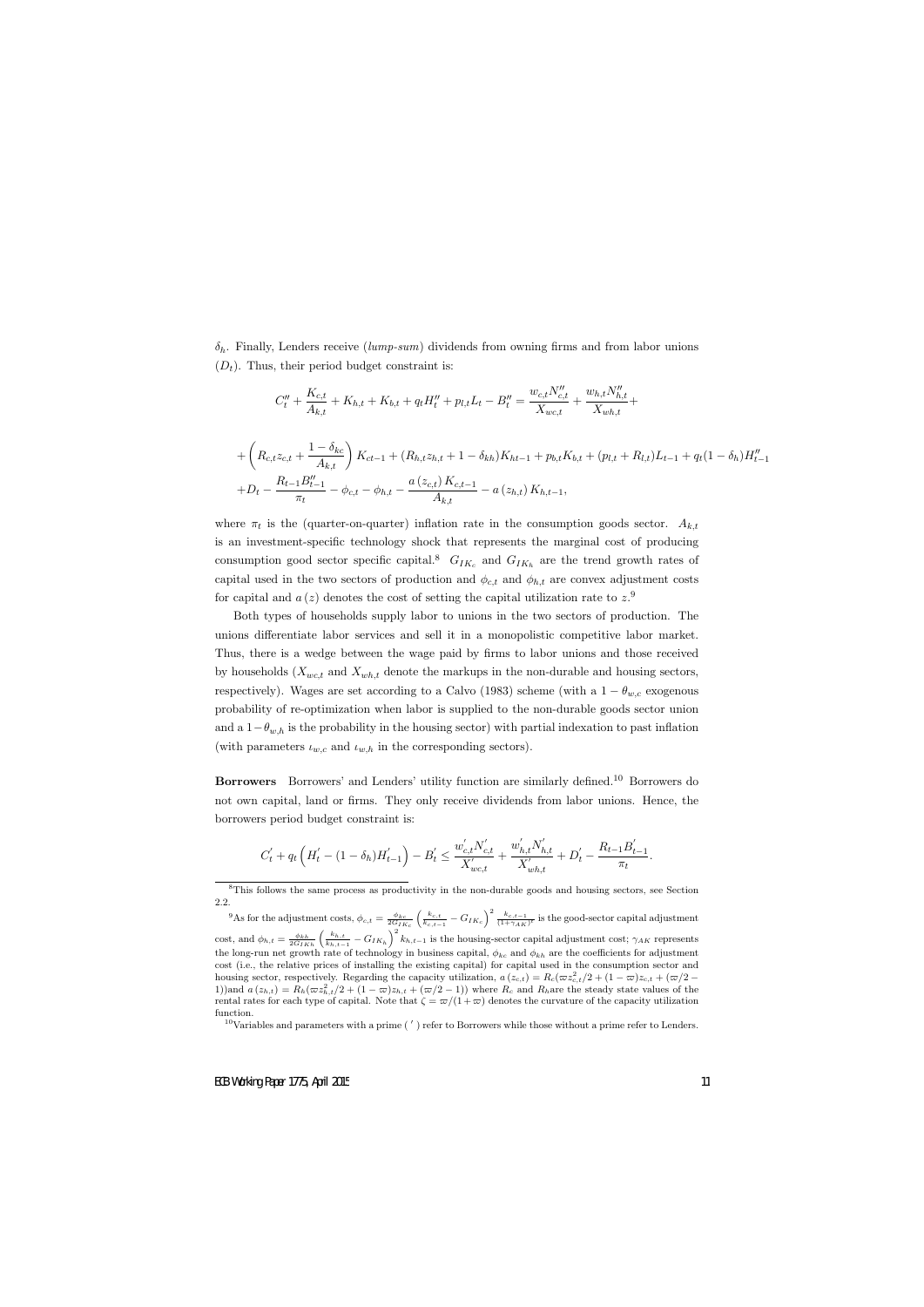Borrowers are constrained in that they may only borrow up to a fraction of the expected present value of next-period value of their housing stock:

$$
B_t' \le mE_t \left(\frac{q_{t+1}H_t'\pi_{t+1}}{R_t}\right),\,
$$

where  $m \leq 1$  represents the loan-to-value ratio.<sup>11</sup>

#### **2.2 Firms**

Non-durable goods, business capital and housing are produced by a continuum of wholesale firms that act under perfect competition. Price rigidities are introduced in the non-durable sector, while retail sale prices of housing are assumed to be flexible.

**Wholesale firms** Wholesale firms operate in a perfect competition flexible price market and produce both non-durable goods,  $Y_t$ , and new houses,  $IH_t$ . To produce non-durable goods the wholesale firms use labor (supplied by both types of households) and capital as inputs of production while the producers of new houses also use intermediate goods and land. Production technologies are assumed to be Cobb-Douglas:

$$
Y_{t} = \left(A_{c,t} \left(N_{c,t}''\right)^{\alpha} \left(N_{c,t}'\right)^{1-\alpha}\right)^{1-\mu_{c}} (z_{c,t}K_{c,t-1})^{\mu_{c}}
$$

$$
IH_{t} = \left(A_{h,t} \left(N_{h,t}''\right)^{\alpha} \left(N_{h,t}'\right)^{1-\alpha}\right)^{1-\mu_{h}-\mu_{b}-\mu_{l}} (z_{h,t}K_{h,t-1})^{\mu_{h}} K_{b,t}^{\mu_{b}} L_{t-1}^{\mu_{l}}.
$$

where  $\alpha$  is a parameter that measures the labor income share of Lenders and  $A_{h,t}$  and  $A_{c,t}$ are the productivity shocks to the non-durable goods sector and housing sector, respectively. The productivity shocks are defined as:

$$
\ln(A_{x,t}) = t \ln(1 + \gamma_{A_x}) + \ln(v_{x,t}), \quad x = c, h
$$

where  $\gamma_{A_c}$  and  $\gamma_{A_h}$  are the long-run net growth rates of technology in each sector and  $\ln(v_{c,t})$ and  $ln(v_{h,t})$  follow  $AR(1)$  processes (with serially uncorrelated, zero mean innovations with standard-deviations  $\sigma_{A_c}$  and  $\sigma_{Ah}$ ), such that:

$$
\ln(v_{x,t}) = \rho_{Ax} \ln(v_{x,t-1}) + u_{x,t}.
$$

The investment-specific technology shock,  $A_{k,t}$ , is similarly defined.

 $11$ Given the assumed difference in the discount factor, the borrowing restriction holds with equality in the steady state. As common in the literature, we solve the model assuming that the constraint is also binding in a neighborhood of the steady state. See, among others, Campbell and Hercowitz (2005), Iacoviello (2005), Iacoviello and Minetti (2006), Iacoviello and Neri (2010), Sterk (2010) and Liu et al. (2013).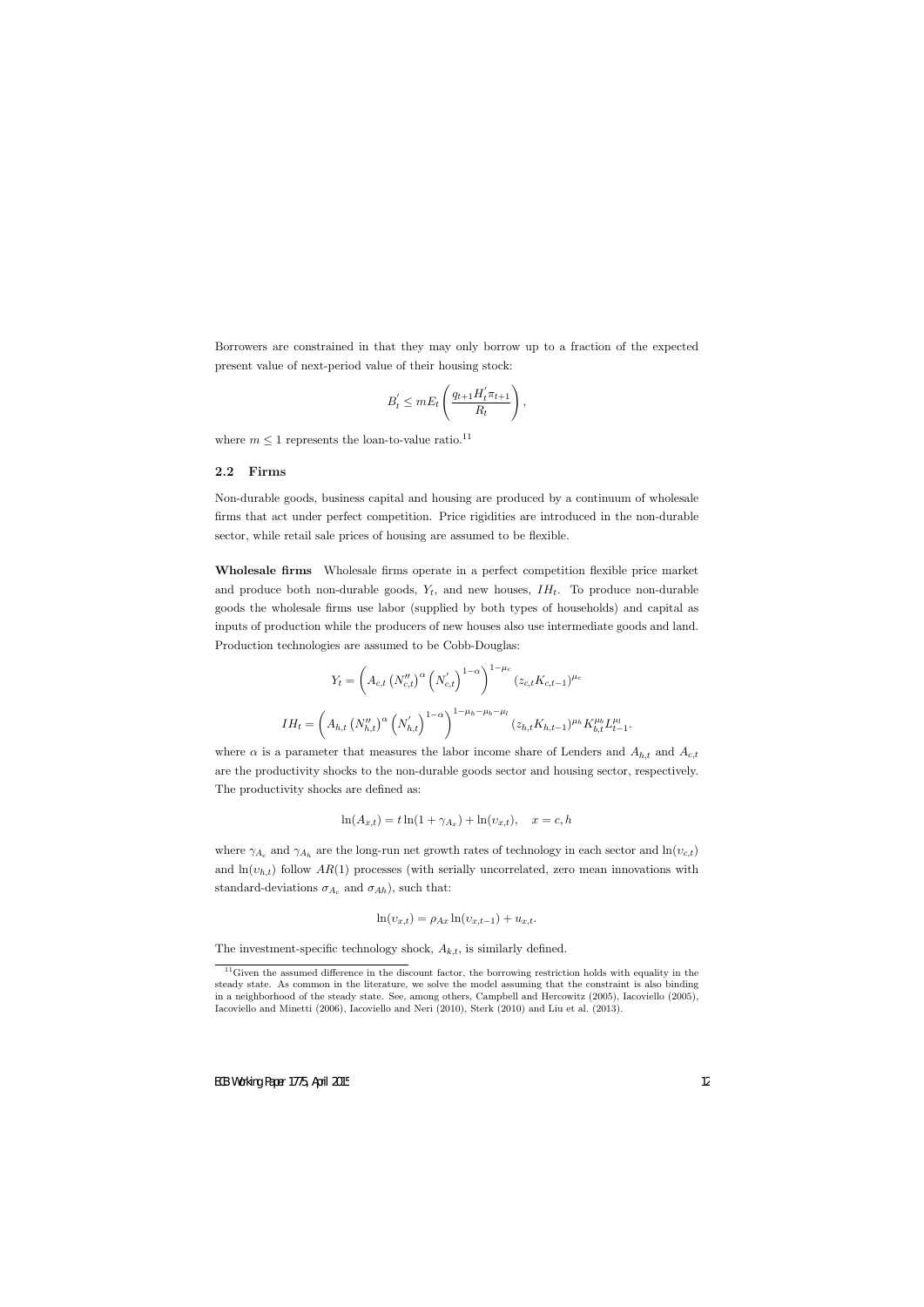**Retailers** Wholesale firms in the non-durable goods sector sell their output under perfect competition to retailers that act under monopolistic competition when selling the goods to households. Retailers differentiate the non-durable goods and then sell them to households, charging a markup,  $X_t$ , over the wholesale price. Retailers set their prices under a Calvotype mechanism (the exogenous probability of re-optimization is equal to  $1 - \theta_{\pi}$ ) with partial indexation to past inflation (driven by parameter  $i_{\pi}$ ). This setup leads to the following forward-looking Phillips curve:

$$
ln\pi_t - \iota_\pi ln\pi_{t-1} = \beta G_C \left( E_t ln\pi_{t+1} - \iota_\pi ln\pi_t \right) - \epsilon_\pi ln(\frac{X_t}{X}) + u_{p,t}
$$

where  $\epsilon_{\pi} = \frac{(1-\theta_{\pi})(1-\beta\theta_{\pi})}{\theta_{\pi}}$  and  $u_{p,t}$  is an i.i.d. cost-push shock.

#### **2.3 Monetary Policy Authority**

The monetary authority sets the (gross) nominal interest rate according to the following Taylor-type rule:

$$
R_t = R_{t-1}^{r_R} \frac{\pi_t^{(1-r_R)r_{\pi}}}{v_{S,t}} \left(\frac{GDP_t}{G_C GDP_{t-1}}\right)^{(1-r_R)r_Y} rr^{(1-r_R)} u_{R,t}
$$

where *rr* is the steady-state real interest rate, *GDP* is the economy's gross domestic product,  $u_{R,t}$  is an i.i.d. shock and  $v_{S,t}$  is a persistent shock to the central bank's inflation target. Following Iacoviello and Neri (2010), GDP is defined as the sum of consumption and investment at constant prices  $GDP_t = C_t + IK_t + qIH_t$ , where q is real housing price along the balanced growth path (in terms of the price of the consumption good),  $C_t = C_t'' + C_t'$  denotes total consumption, whereas  $IK_t = IK_{c,t} + IK_{h,t} = [K_{c,t} - (1 - \delta_{kc}) K_{ct-1}] + [K_{h,t} - (1 - \delta_{hc}) K_{ht-1}]$ is total business investment.

#### **2.4 News Shocks**

In the model there are seven  $AR(1)$  shocks –  $v_{z,t}$ ,  $v_{j,t}$ ,  $v_{\tau,t}$ ,  $v_{S,t}$ ,  $v_{h,t}$ ,  $v_{c,t}$  and  $v_{k,t}$  – and two i.i.d. shocks:  $u_{p,t}$  and  $u_{R,t}$ . Expectations of future macroeconomic developments are introduced as in the existing news shock literature. We assume that the error term of the shocks, with the exception of shocks to preferences,  $u_{x,t}$ , consists of an unanticipated component,  $\varepsilon_{x,t}^0$ , and anticipated changes *n* quarters in advance,  $\varepsilon_{x,t-n}^n$ , with  $n = \{4, 8\}$ ,

$$
u_{x,t} = \varepsilon_{x,t}^0 + \varepsilon_{x,t-4}^4 + \varepsilon_{x,t-8}^8,
$$

where  $\varepsilon_{x,t}$  is i.i.d and  $x = \{c, h, k, p, R, s\}$ .<sup>12</sup> Thus, at time  $t - n$  agents receive a signal about future macroeconomic conditions at time *t*. As in Schmitt-Grohé and Uribe (2012) we assume

 $12$ We do not include news on preference shocks since they are of difficult interpretation. Moreover, it is not clear how to relate news on preference shocks to survey-based expectations.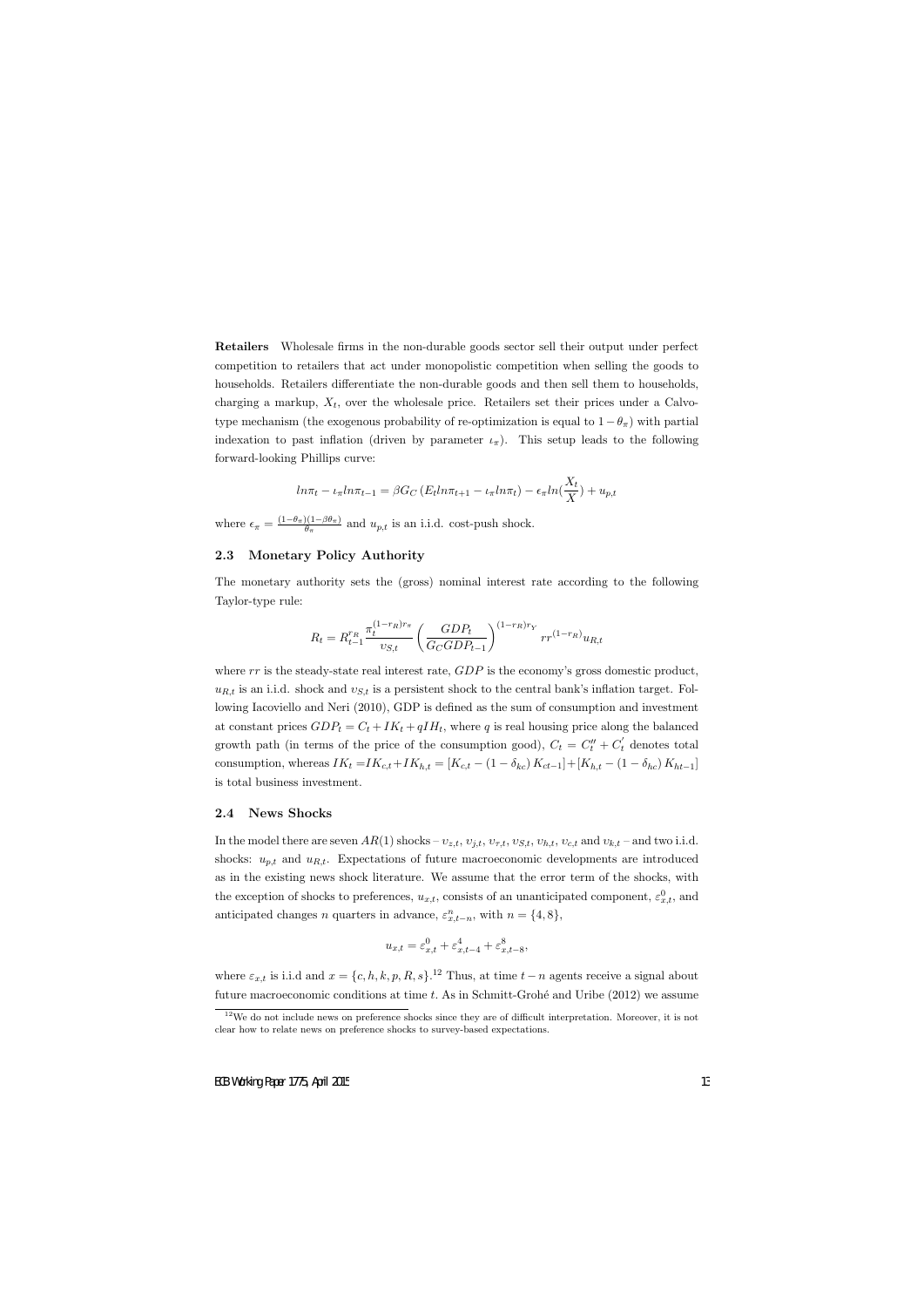anticipated changes four and eight quarters ahead. This assumption allows for revisions in expectations, e.g.,  $\varepsilon_{x,t-8}^8$  can be revised at time  $t-4$  (up or down, partially or completely, in the latter case  $\varepsilon_{x,t-4}^4 = -\varepsilon_{x,t-8}^8$  and  $\varepsilon_{x,t-4}^4 + \varepsilon_{x,t-8}^8$  can be revised at time 0 (again, partially or completely, in the latter case  $\varepsilon_{x,t}^0 = -(\varepsilon_{x,t-4}^4 + \varepsilon_{x,t-8}^8)$  and  $u_{x,t} = 0$ ).

## **3 Estimation**

In this section, we describe both the estimation methodology and the data used. We also briefly comment on the estimation results. Last, we evaluate the model in terms of overall goodness of fit.

#### **3.1 Methodology**

The set of structural parameters of the model describing technology, adjustment costs, price and wage rigidities, the monetary policy rule, and the shocks is estimated using Bayesian techniques. We proceed in two steps. First, we obtain the mode of the posterior distribution which summarizes information about the likelihood of the data and the priors on the parameters' distributions by numerically maximizing the log of the posterior. We then approximate the inverse of the Hessian matrix evaluated at the mode. We subsequently use the random walk Metropolis-Hastings algorithm to simulate the posterior, where the covariance matrix of the proposal distribution is proportional to the inverse Hessian at the posterior mode computed in the first step. After checking for convergence, we perform statistical inference on the model's parameters or functions of the parameters, such as second moments.<sup>13</sup> For recent surveys of Bayesian methods, see An and Schorfheide (2007) and Fernandéz-Villaverde (2010).

In setting the parameters' prior distributions, we follow Iacoviello and Neri (2010). In particular, we use a beta distribution for the serial correlations of the shocks,  $\rho_{Ax}$ , and an inverse gamma distribution for the standard deviations of the shocks,  $\sigma_x$ . In order to avoid over-weighting *a priori* any component of the shocks, we follow, among others, Fujiwara et al. (2011) and we assume that the variance of the unanticipated innovation is equal to the sum of the variances of the anticipated components of each shock.

$$
\left(\sigma_x^0\right)^2 = \left(\sigma_x^4\right)^2 + \left(\sigma_x^8\right)^2.
$$

Our priors assign substantial more weight to the variance of the unanticipated shock than to each news shock component, i.e. for each shock, the standard deviation of the unanticipated component  $\varepsilon_{x,t}^0$  has a prior mean equal to 0.001, whereas the standard deviation of each of the anticipated components,  $\varepsilon_{x,t-4}^4$  and  $\varepsilon_{x,t-8}^8$ , equals 0.0007. The variance decomposition implied

<sup>&</sup>lt;sup>13</sup>To perform inference we discard the first 10 per cent of observations. For further details on the estimation and the convergence of the algorithm see Appendix B.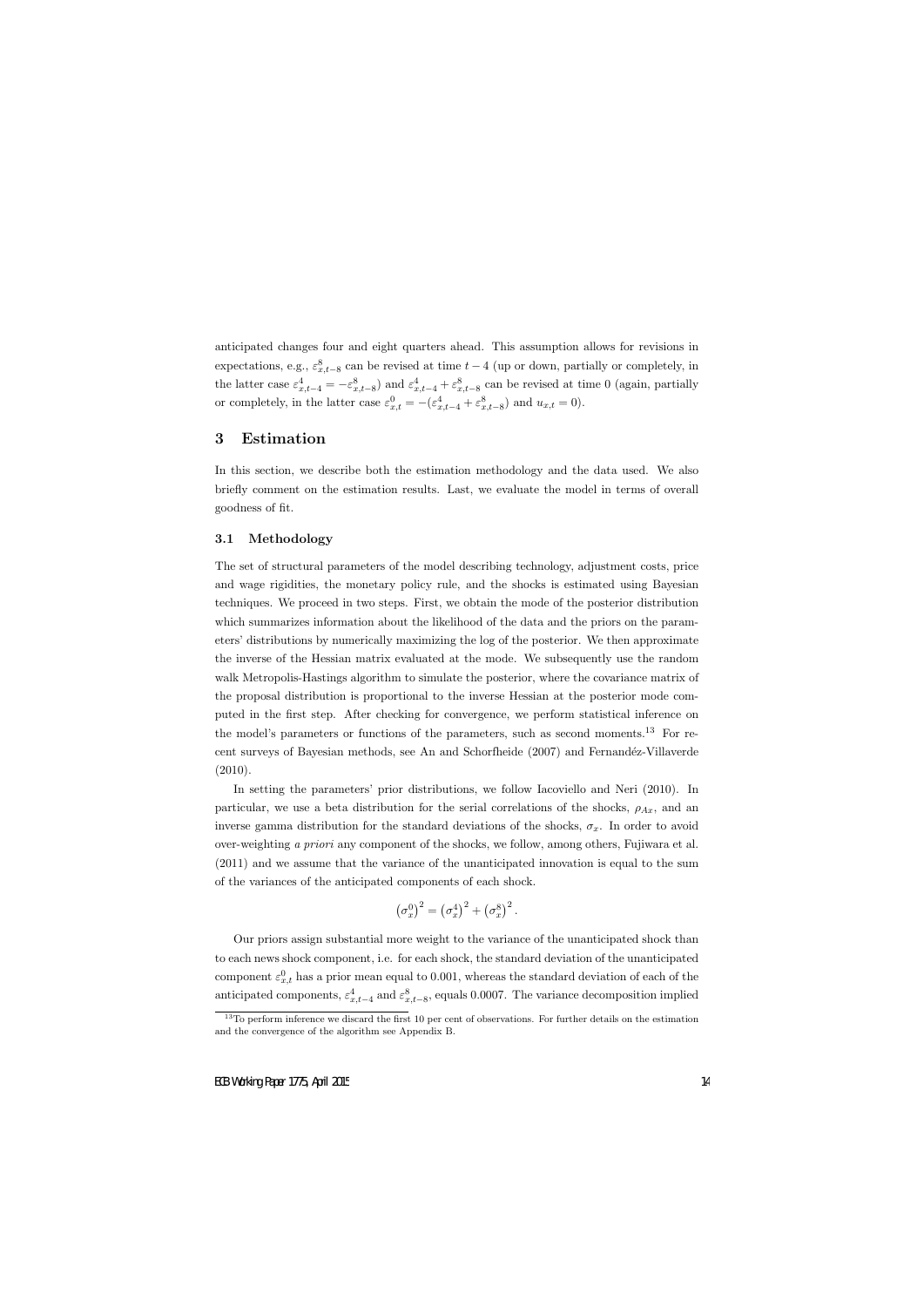by the priors point towards a major contribution of the unanticipated shocks. In fact, the unanticipated components of the shocks explain above 80 per cent of the standard deviation of most of the observables. See Table 1. Thus, the priors are heavily skewed toward assigning unanticipated shocks a larger role as sources of macroeconomic fluctuations. Choosing priors that weight heavily against news shocks allows us to test if the data are informative regarding the importance of these type of shocks. This restriction is thus only imposed on the priors and not on the posteriors.

In order to make the estimation less cumbersome, we reduce the set of parameters by calibrating those that affect the steady state of the model. Most of these parameters are calibrated as in Iacoviello and Neri (2010) while others are set to the mean estimated values reported in their estimates. Thus, as in most estimated DSGE models, the steady-state ratios are unchanged during the estimation. As common in the literature, we also fix the autoregressive parameters of the inflation targeting shock.<sup>14</sup> See Table 2.

#### **3.2 Data**

We consider ten observables: real consumption *per capita*, real private business and residential fixed investment per capita, quarterly inflation, nominal short-term interest rate, real house prices, hours worked *per capita* in the consumption-good and the housing sectors, and the nominal wage quarterly change in the consumption and housing sector.<sup>15</sup> Real variables are deflated by the output implicit price deflator in the non-farm business sector. We also allow for measurement error in hours and wage growth in the housing sector. As in Iacoviello and Neri (2010) we use quarterly data from 1965Q1. The desire to have a sample over which monetary policy was conducted using conventional tools restrict us to consider data up to 2007Q4.<sup>16</sup>

#### **3.3 Parameter Estimates**

Tables 3 and 4 display the priors chosen for the model's parameters and the standard deviations of the shocks, as well as the posterior mean, standard deviations and the 95 percent probability intervals. The posterior estimates of the model's parameters feature a substantial degree of wage and price stickiness, and a low degree of indexation in prices and wages in

<sup>&</sup>lt;sup>14</sup>See, among others, Adolfson, Laseen, Linde and Villani (2007) and Iacoviello and Neri (2010).

<sup>15</sup>For details on the series used and the data transformations see Appendix A.

<sup>&</sup>lt;sup>16</sup>The exclusion of the most recent years allows to understand housing market dynamics over the average business cycle, i.e. not affected by the period of extreme macroeconomic fluctuations that characterized the recent financial crisis. A version of the model with the addition of a collateral shock has been separately estimated. It is important to stress that, due to the lack of data on debt and house holding of credit constraint households, we find it difficult to identify such a shock and, thus, to capture the dynamics of the recent credit crunch. According to Iacoviello and Neri (2010): (1) the addition of a collateral shock does not effect the estimates of the other parameters of the model; (2) the effects of the collateral shock are quantitatively small and insufficient to generate large fluctuations in house prices. See Appendix D of their paper.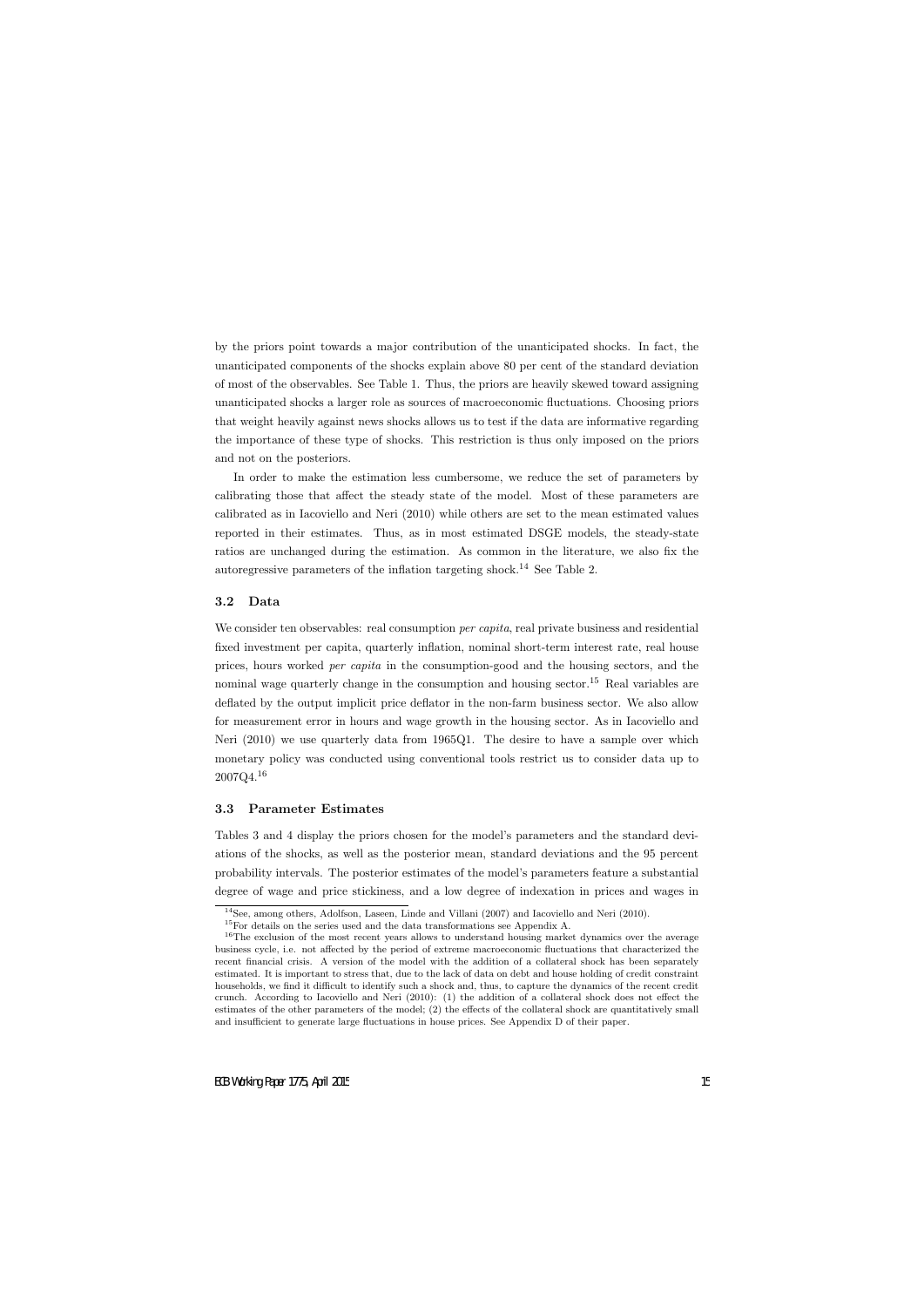the consumption sector. The estimated monetary policy rule features a moderate response to inflation, a modest degree of interest-rate smoothing, and a positive reaction to GDP growth. Finally, all shocks are quite persistent and moderately volatile. News shocks display a much lower volatility than unanticipated shocks.

We do not find sizable differences with respect to the estimates reported by Iacoviello and Neri (2010). We find a slightly higher response to inflation and GDP growth and a lower response to the lagged interest rate in the Taylor Rule as well as higher stickiness and lower indexation in the Phillips Curve.<sup>17</sup>

#### **3.4 Overall Goodness of Fit**

In order to evaluate the importance of news shocks for the overall goodness of fit of the model, we compare the estimated model presented above against two other specifications: without news shocks  $(u_{x,t} = \varepsilon_{x,t}^0)$  and with news only at a 4 quarter horizon  $(u_{x,t} = \varepsilon_{x,t}^0 + \varepsilon_{x,t-4}^4)$ . The latter specification helps us to assess the potential importance of signal revisions.

Table 5 reports the log marginal data density of each model, the difference with respect to the log marginal data density of the model without news shocks, and the implied Bayes factor.<sup>18</sup> Both versions of the model that allow for news shocks display a significantly higher log data density compared to the no-news model. Accordingly, the Bayes factor indicates decisive evidence in favor of the models with news shocks, see Jeffreys (1961) and Kass and Raftery (1995). In order for the model without news to be preferred, we would need a priori probability over this model  $1.7 \times 10^{25}$  larger than the prior belief about the model with 4 and 8-quarter ahead news.<sup>19</sup> Thus, we conclude that the data strongly favor the inclusion of news shocks. Moreover, the model that also includes longer horizon signals outperforms all other specifications in terms of overall goodness of fit.

All versions of the model are estimated using our updated data set. See Section 3.2. As a last check, in the last three rows of Table 5 we report the Bayes factor using Iacoviello and Neri (2010) data set. The same results hold.

# **4 Local Identification Analysis**

In this section we address concerns related to the identification of news shocks. To circumvent the difficulty of explicitly deriving the relationships between the deep parameters of the model and the structural characteristics of the model used to estimate them, we use the local

<sup>&</sup>lt;sup>17</sup>These differences may also be related to data revision. Iacoviello and Neri (2010) used data from 1965Q1 to 2006Q4. Therefore, we use a different vintage of the data set. A comparison of the series at different release dates highlights substantial revisions in the series for inflation.

<sup>&</sup>lt;sup>18</sup>Given that *a priori* we assign equal probability to each model, the Bayes factor equals the posterior odds ratio.

 $196.1 \times 10^{12}$  larger than the prior belief about the model with 4-quarter ahead news shocks.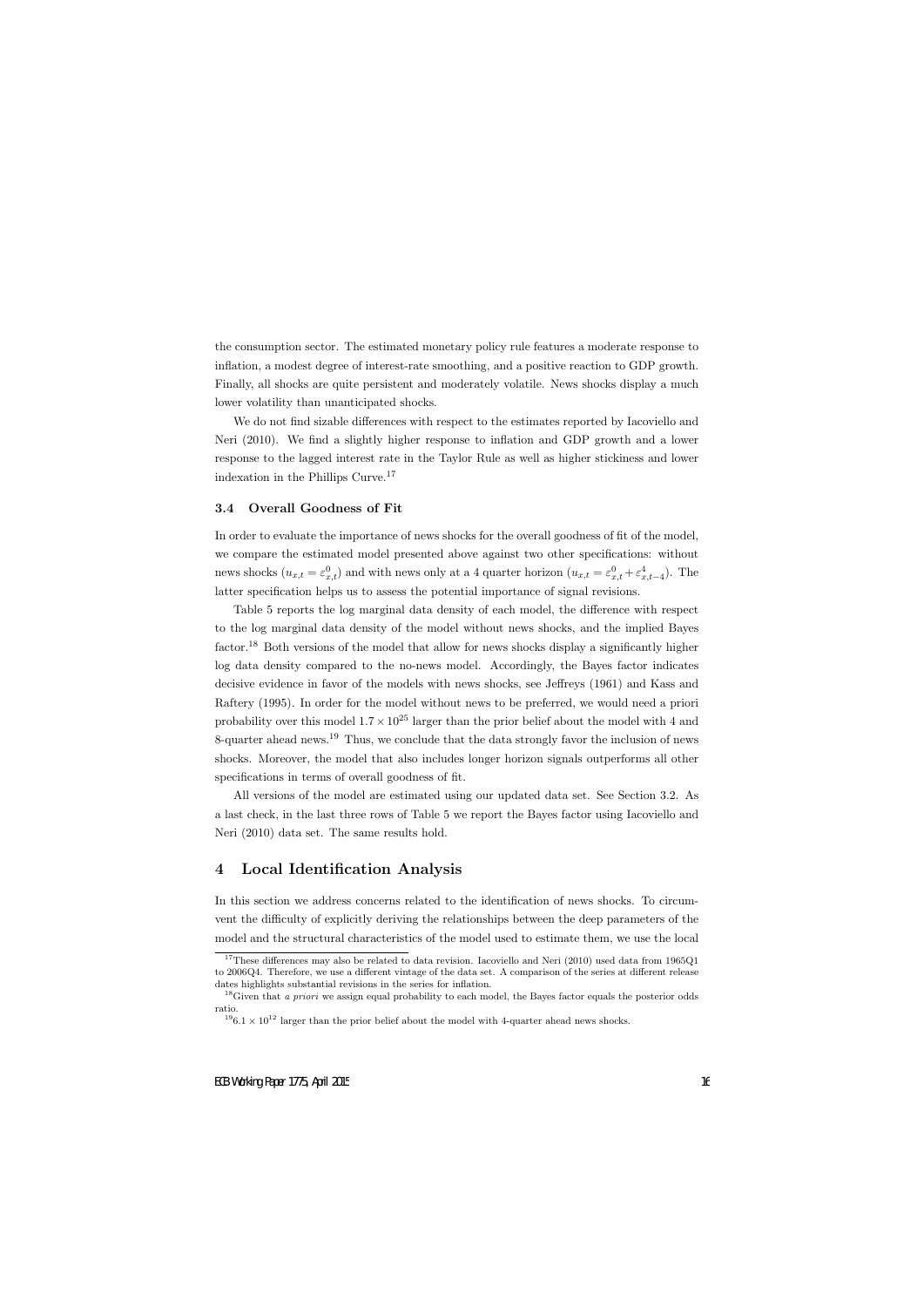identification approach. As in Schmitt-Grohé and Uribe (2012) we rely on the methodology proposed by Iskrev (2010*a*). The analysis consists of evaluating the ranks of Jacobian and can be performed for any given system of equations describing the linearized model and the corresponding parameter space.

Let  $J_T(\theta)$  be the Jacobian matrix of the mapping from the deep parameters of the model, *θ*, to the vector  $m<sub>T</sub>$  collecting the parameters that determine the unconditional moments of the observables (of sample size  $T$ ) in the model. The Jacobian matrix can be factorized as  $J_T(\theta) = \frac{\partial m_T}{\partial \tau}$  $\frac{\partial \tau}{\partial \theta}$ , where  $\tau$  represents a vector collecting the (non-constant elements of the) reduced-form parameters of the first-order solution to the model,  $\frac{\partial m_T}{\partial \tau}$  measures the sensitivity of the moments to the reduced-form parameters  $\tau$ , and  $\frac{\partial \tau}{\partial \theta}$  measures the sensitivity of  $\tau$  to the deep parameters *θ*. A parameter *θ<sup>i</sup>* is locally identifiable if the Jacobian matrix *J* (*θ*) has full column rank at  $\theta_i$ . Evaluating this Jacobian matrix at the posterior mean of the estimated parameters, we can conclude that all estimated parameters reported in Tables 3 and 4 are locally identified.

#### **4.1 Are News Shocks Different than Other Shocks...**

A parameter is weakly identified if it is "nearly irrelevant", i.e. does not affect the solution of the model or the model implied moments, or it is "nearly redundant", i.e. if its effect can be replicated by other parameters. Besides indicating whether the estimated parameters are locally identified, these concepts can also be used to investigate differences and similarities among the anticipated and unanticipated components of the shocks both in the solution of the model and in the determination of the statistical properties of the model. In the following, we document that news shocks appear to be distinguishable from unanticipated shocks both in terms of the solution of the model and for the determination of the model implied moments of the observables used in the estimation.

#### **4.1.1 ...in the model?**

Since  $\tau$  collects the reduced-form parameters of the first-order solution to the model, it fully characterizes the steady state and the model dynamics. Low sensitivity of *τ* to a particular deep parameter of the model,  $\theta_i$ , means that this parameter is unidentifiable in the model for purely model-related reasons, thus unrelated to the series used as observables in the estimation. Strictly speaking, a parameter  $\theta_i$  is (locally) weakly identified in the model if either (1)  $\tau$  is insensitive to changes in  $\theta_i$ , i.e.  $\frac{\partial \tau}{\partial \theta_i} \simeq 0$ , or (2) if the effects on  $\tau$  of changing  $\theta_i$  can be offset by changing other parameters, i.e. *corr*  $\left(\frac{\partial \tau}{\partial f}\right)$  $\frac{\partial \tau}{\partial \theta_i}, \frac{\partial \tau}{\partial \theta_-}$ *∂θ−<sup>i</sup>*  $)$  ≃ 1.<sup>20</sup>

<sup>&</sup>lt;sup>20</sup>It is important to notice that if a parameter does not affect the solution of the model ( $\frac{\partial \tau}{\partial \theta_i} \simeq 0$ ) then its value is also irrelevant for the statistical properties of the data generated by the model ( $\frac{\partial m_T}{\partial \theta_i} \simeq 0$ ). Indeed, the statistical and the economic modeling aspects of identification are complementary.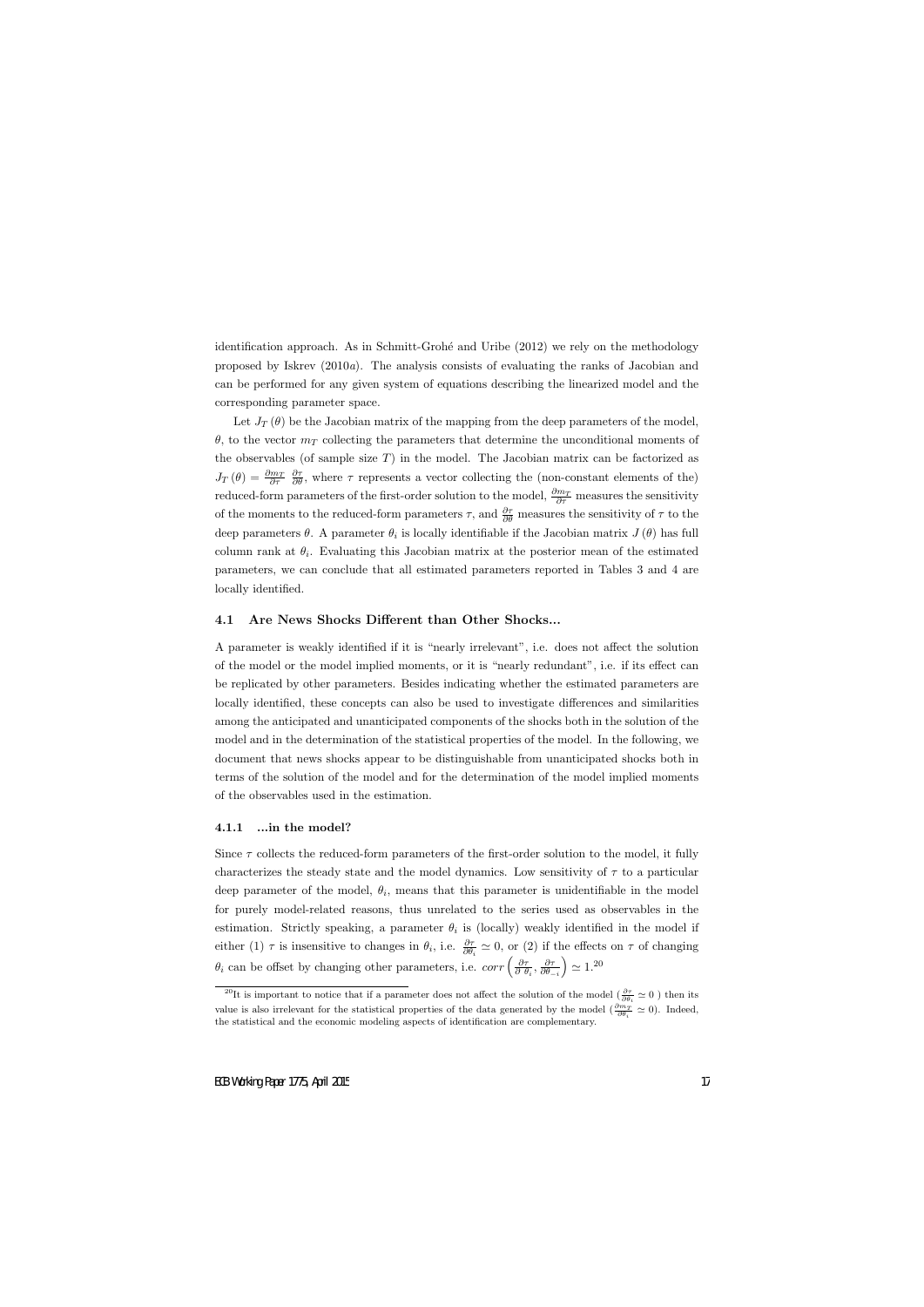Regarding the identification of the shocks in the model, we measure collinearity between the column of the Jacobian  $\frac{\partial \tau}{\partial \theta}$  with respect to the standard deviations of the news shocks,  $\sigma_x^4$  and  $\sigma_x^8$ , the standard deviation of the unanticipated shocks,  $\sigma_x^0$ , and the autocorrelation parameters,  $\rho_x$ . First, we compute the correlation between the columns of the Jacobian for all possible pairs of shocks' parameters. Then, we select the pairs of parameters with the highest correlation among all possible combinations. The results reported in Panel A of Figure 2. Filled cells indicate the parameter reported in the x-axis that displays the highest correlation with a particular parameter reported in the y-axis. The scale on the right indicates the degree of correlation between the pairs of shocks' parameters with the highest correlation, ranging from 0 (no correlation) to 1 (collinearity).

The highest correlation is generally not found among the standard deviation of the unanticipated component of the error term of a shock,  $\sigma_{\varepsilon_{x,t}^0}$ , and the standard deviation of the anticipated components of the same shocks,  $\sigma_{\varepsilon_{x,t-4}^4}$  and  $\sigma_{\varepsilon_{x,t-8}^8}$ . Thus, the two components of each shock have distinctive effects on the solution of the model, and thus on the model's policy functions. It is important to notice that the correlation of the columns of the Jacobian across possible sets of shocks' parameters is generally low, suggesting weak collinearity relationships among these parameters with respect to the solution of the model. In other words, examining how the identification of parameters is influenced by the structural characteristics of the model, we find that the model's solution is sensitive to changes in both unanticipated and news shocks. See Section 5 for differences in the transmission of the anticipated and unanticipated components of each shock.

#### **4.1.2 ...in the moments?**

In the following, we test for local identification in the moments related to the ten observables used in the estimation. Since the model's parameters affect the likelihood function mainly through their effects on the first and second order moments of the observed variables, all statistics reported in this section are based on the first and second order covariances. Panel B of Figure 2 reports pairs of shocks' parameters with the highest correlation among the columns of the Jacobian matrix,  $J(\theta)$ . Once we evaluate the role of shocks in the selected moments, we find that collinearity is higher with respect to the model implied moments than with respect to the model solution. It is important to highlight that while the identification in the model only depends on the structural features of the model, the strength of identification in the moments depends on the number of observables and on the specific set of selected variables. Overall, the effect of unanticipated shocks in the moments is generally more similar to the 4-quarter anticipated component of the same shock. The correlation between the investment specific shock and the 8 quarters ahead news shock offers an exception. Notice that the highest correlation is not found among news shocks but it is displayed between the standard deviation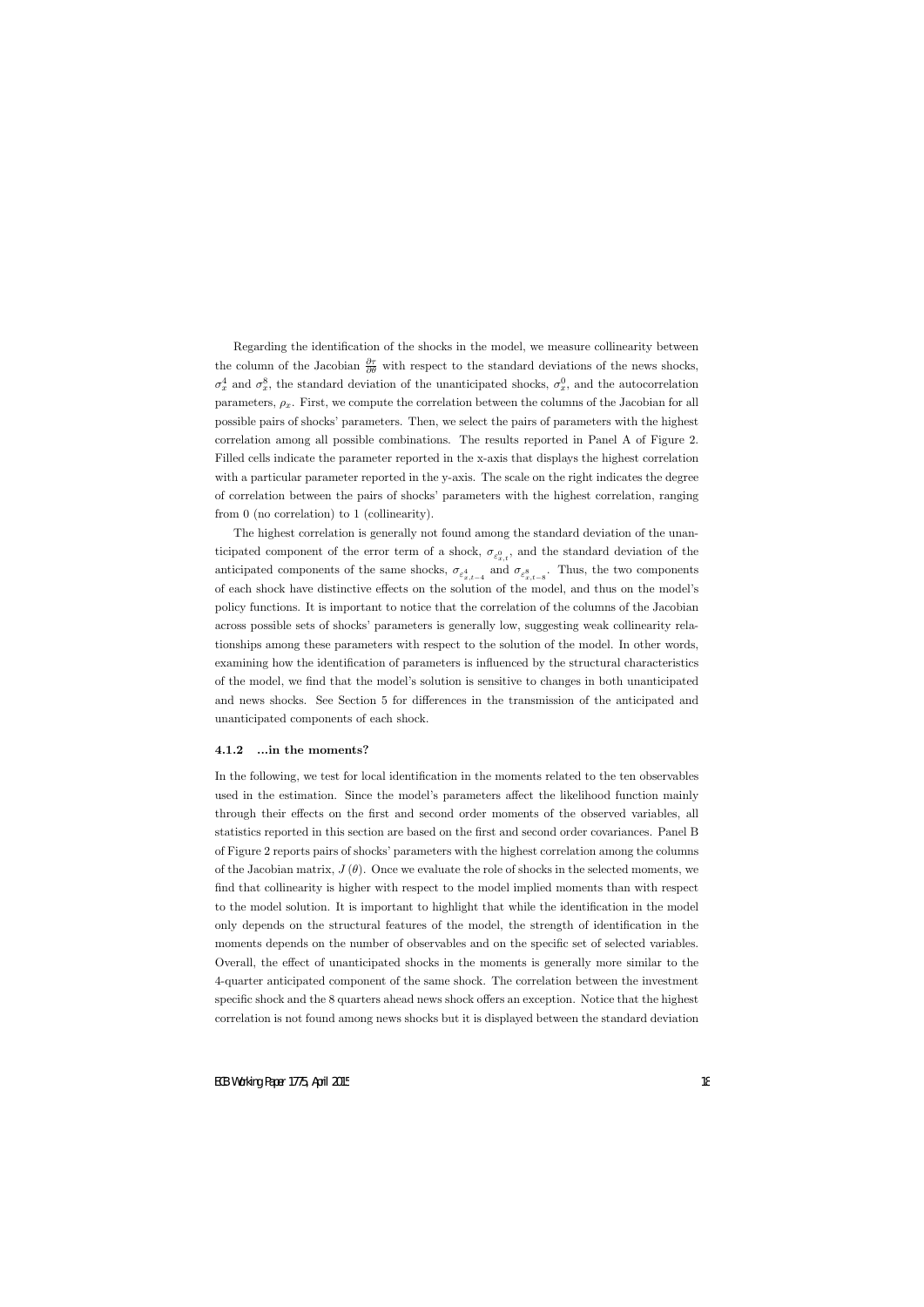of the housing preference shock and the persistence of the same shock. High correlation could indicate problems with the strenght of identification between sets of parameters. However, it is important to stress that no multicollinearity is found across the shocks parameters.

According to Iskrev (2010*b*) the relative importance of each shock in determining the model's statistical properties for the ten observables used to estimate the model, can be used as a measure of the strength of identification. Figure 3 reports the sensitivity in the moments to the shocks' parameters at the posterior mean, i.e. the norm of columns of the Jacobian matrix,  $\frac{\partial m_T}{\partial \theta}$ , corresponding to each of the shocks parameters.<sup>21</sup> News shocks display high sensitivity in the moments and are, thus, important in determining the statistical properties of the model. This is particularly true for expectations of investment specific shocks and changes in the inflation target, both 4 and 8 quarters ahead, and for 8-quarters ahead expectations of cost push shocks. Unanticipated shocks generally display lower sensitivity in the moments. Housing productivity shocks offer an exception. Summarizing, all shocks are identified, though with varying strength of identification.

# **5 Transmission Mechanism**

In this section, we highlight key findings regarding the transmission mechanism of news shocks. Anticipations of shocks that would lead to an increase in house prices, such as future loosening of monetary policy, an increase in the productivity of consumption goods or a decline in the supply of houses, immediately generate beliefs of future appreciations in housing prices and thus fuel current housing demand. As an illustrative example, Figure 4 describes the effect of one-period monetary policy shocks on house prices. In the top panel it displays the response of house prices to an unanticipated shock (left panel) and to 4- and 8-quarters-ahead news shocks (right panel). In the bottom panel it reports the corresponding simulated monetary policy shocks. In response to news shocks, house prices gradually rise, peak at the time in which expectations are fulfilled and, then, slowly decline towards the initial level. The longer the anticipation lag, the more pronounced the run-up in house prices.

Figure 5 displays the effect of a 4-quarter-ahead monetary policy news shock (solid line) on key macroeconomic variables. For comparison, we also report the model's responses to an unanticipated shock (dashed line). In both cases, a 1 percent shock is shown. Signals of lower future policy rates generate expectations of a decline in the real interest rate. Borrowers anticipate this effect and increase their current consumption, as servicing loans are expected to be less expensive. Demand pressure raises current inflation. The anticipation of expansionary monetary policy also creates expectations of higher future housing prices that further induce Borrowers to increase their current demand for housing. As news spread, the value of housing collateral increases and the rise in house prices is, thus, coupled with an

 $^{21}$ The norm is normalized by the value of each moment.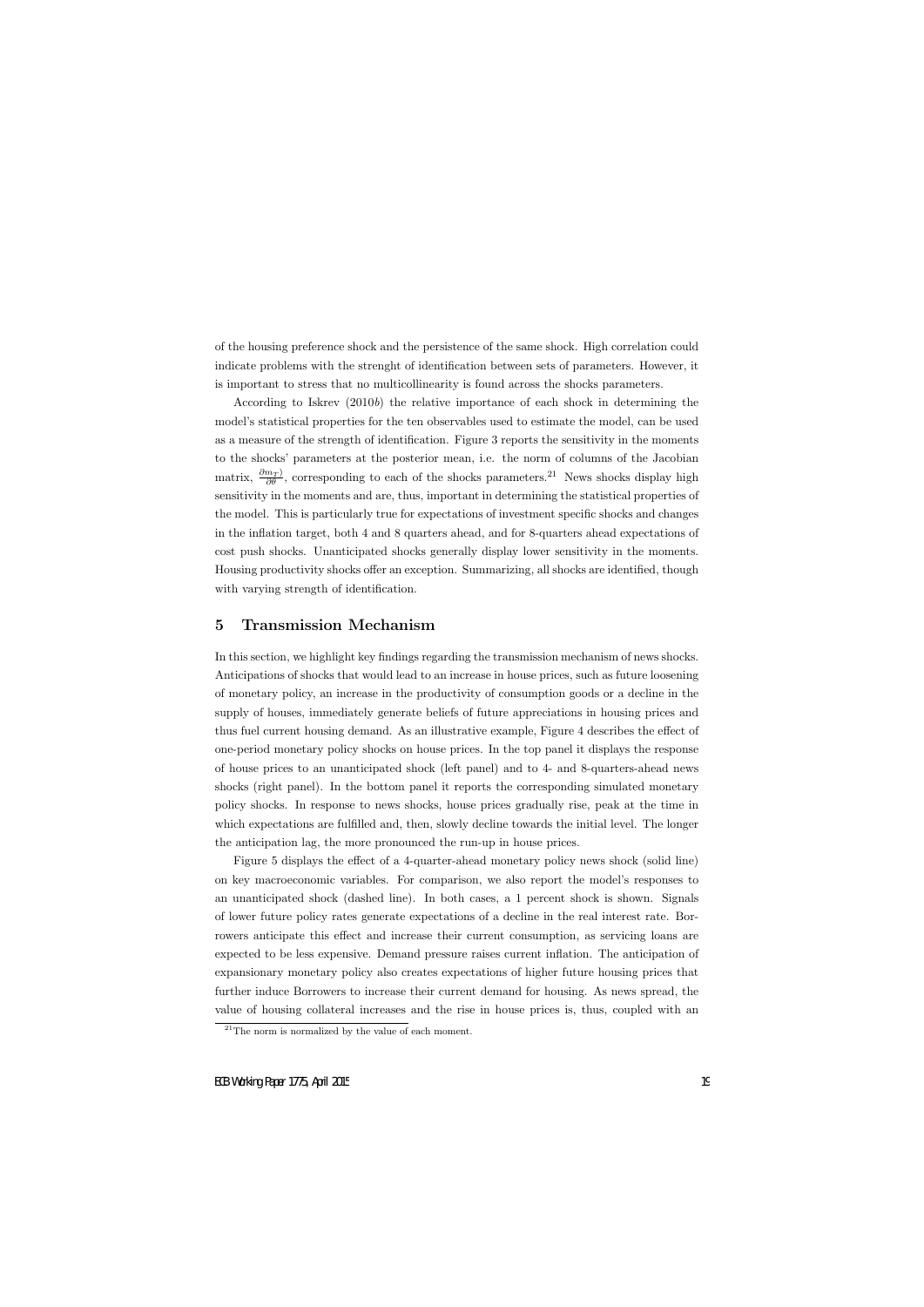expansion in household credit and consumption. Moreover, due to limits to credit, Borrowers increase their labor supply in order to raise internal funds for housing investments. Savers face a reduction in their current and expected interest income. Thus, for this group of agents, consumption increases by less, current housing investment declines and their labor supply increases significantly.

Given the presence of adjustment costs for capital, firms begin adjusting the stock of capital already at the time in which news about the occurrence of future shocks that come along with demand pressures in one of the two sectors spread. The increase in both business and housing investment makes GDP increase at the time of the signal. As a consequence of the current increase in inflation and GDP, the policy rate also increases at the time of the signal, to decline only at the time of the occurrence of the shock. In contrast to standard unanticipated shocks, the peak effect on prices and quantities is not immediate.<sup>22</sup>

News on a variety of shocks could potentially be sources of optimism about future house price appreciation. Figures 6 and 7 report, respectively, the effect of a variety of unanticipated shocks and the corresponding news shocks on key macroeconomic variables. Unanticipated shocks do not generate expectations of rising house prices and hump-shaped dynamics. In contrast, Figure 7 documents hump-shaped co-movement between house prices and other macroeconomic variables in response to a variety of news shocks.<sup>23</sup> Summarizing, news shocks affect economic choices and, in particular, the housing and credit decisions of households differently than unanticipated shocks. The transmission of news shocks relies on two distinguishable features: news shocks can induce optimism about future house price appreciation; news shocks can also generate hump-shaped dynamics in house prices that resemble the patterns observed in the data during periods of housing booms.

# **6 News Shocks and Housing Market Dynamics: Understanding Historical Data**

In the following, we quantify the role of news shocks for housing market dynamics. We analyze the contribution of news shocks for fluctuations of selected variables over the business cycle. Then, we assess their role for the observed house prices booms and busts over the sample period.

<sup>&</sup>lt;sup>22</sup>A negative unanticipated shock to the policy rule (dashed line) induces agents to increase their current expenditures. Aggregate demand rises. Borrowers significantly increase their level of indebtedness and housing investment. Housing prices rise and the subsequent collateral effect induces a sizable increase in borrowers' consumption.

 $^{23}$ These findings are in line with the evidence reported by Lambertini et al. (2013) that, using a VAR model, estimate the effect of unanticipated changes in the index of "expectations of rising house prices"and "news heard of recent changes in business conditions" from the Michigan Survey of Consumers. Shocks to forwardlooking survey variables generate a macroeconomic boom coupled with a boom in house prices and household credit.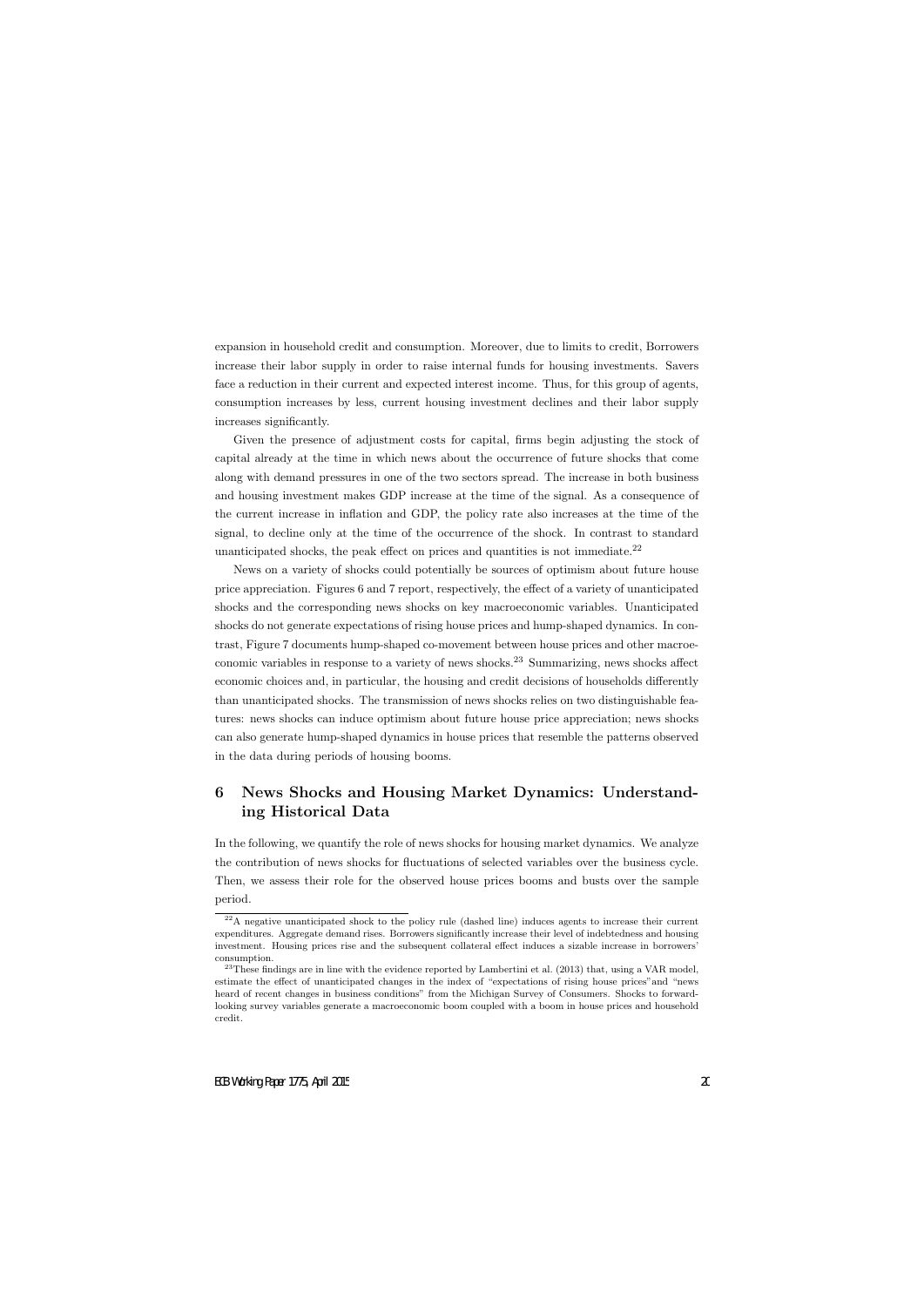#### **6.1 Business Cycle Fluctuations**

We explore the contribution of shocks to the unconditional variance of the observable variables at business cycle frequencies (theoretical variance decomposition). Table 6 reports the variance share accounted by real and nominal sources of fluctuations and by preference shocks.<sup>24</sup> Summing up the variance share accounted by news and unanticipated shocks, we find that the real sources of macroeconomic fluctuations, i.e. productivity and investment specific shocks, account for about one quarter of the fluctuations in investment and house prices. Preference shocks have a considerable role in explaining house prices and residential investment. This result is mainly driven by the housing preference shock, which in the model resembles a housing demand shock. Housing preference shocks have been previously documented in the literature as an important source of co-movement between house prices and consumption in models of collateral constraints at the household level.<sup>25</sup> However, as also highlighted by Liu et al. (2013), in the absence of credit frictions at the firm level, preference shocks turn out to be not very important for business investment, and thus, contribute little to the co-movement among house prices, consumption and business investment. Overall, nominal sources of fluctuations, i.e. cost-push and monetary policy shocks, are generally more important than productivity and preference shocks as drivers of economic fluctuations. One intuitive reason for this result is that, in a model with debt contracts in nominal terms, shocks that directly affect inflation and the interest rate lead to portfolio adjustments between investment in physical assets and loanable bonds. Due to the presence of a collateral constraint, house price dynamics in the model are coupled with changes in household debt that further affect the economic decisions of agents. Plausibly, news on these type of shocks affect expectations about future macroeconomic prospects that are then reflected in forward-looking variables, such as house prices.

Are news shocks a relevant source of business cycle fluctuations? Table 7 shows the contribution of the anticipated and unanticipated components of the shocks to the unconditional variance of the observable variables. News shocks account for slightly more than 30 percent of the variance in house prices, about 15 percent of the variance in residential investment, and more than half of the variance of consumption, business investment, and inflation. Expectations 8-quarters ahead account for most of the variations reported above. A comparison between the variance decomposition shares of the anticipated and unanticipated components of the shocks implied at the priors and at the posterior mean suggests that the data are informative regarding the role of news shocks in accounting for business cycle fluctuations.

<sup>&</sup>lt;sup>24</sup>The real sources of fluctuations refer to shocks to the productivity in consumption,  $v_{c,t}$ , and housing,  $v_{h,t}$ , and capital investment specific shocks,  $v_{k,t}$ ; the nominal sources of fluctuations include monetary policy shocks, u*R,t* and *υs,t*, and cost push shocks, u*p,t*; preference shocks are shocks to the intertemporal preferences,  $v_{S,t}$ , housing demand,  $v_{j,t}$ , and labor supply,  $v_{\tau,t}$ .

 $^{25}$ See, among others, Iacoviello (2005), Iacoviello and Neri (2010), Christensen, Corrigan, Mendicino and Nishiyama (2009).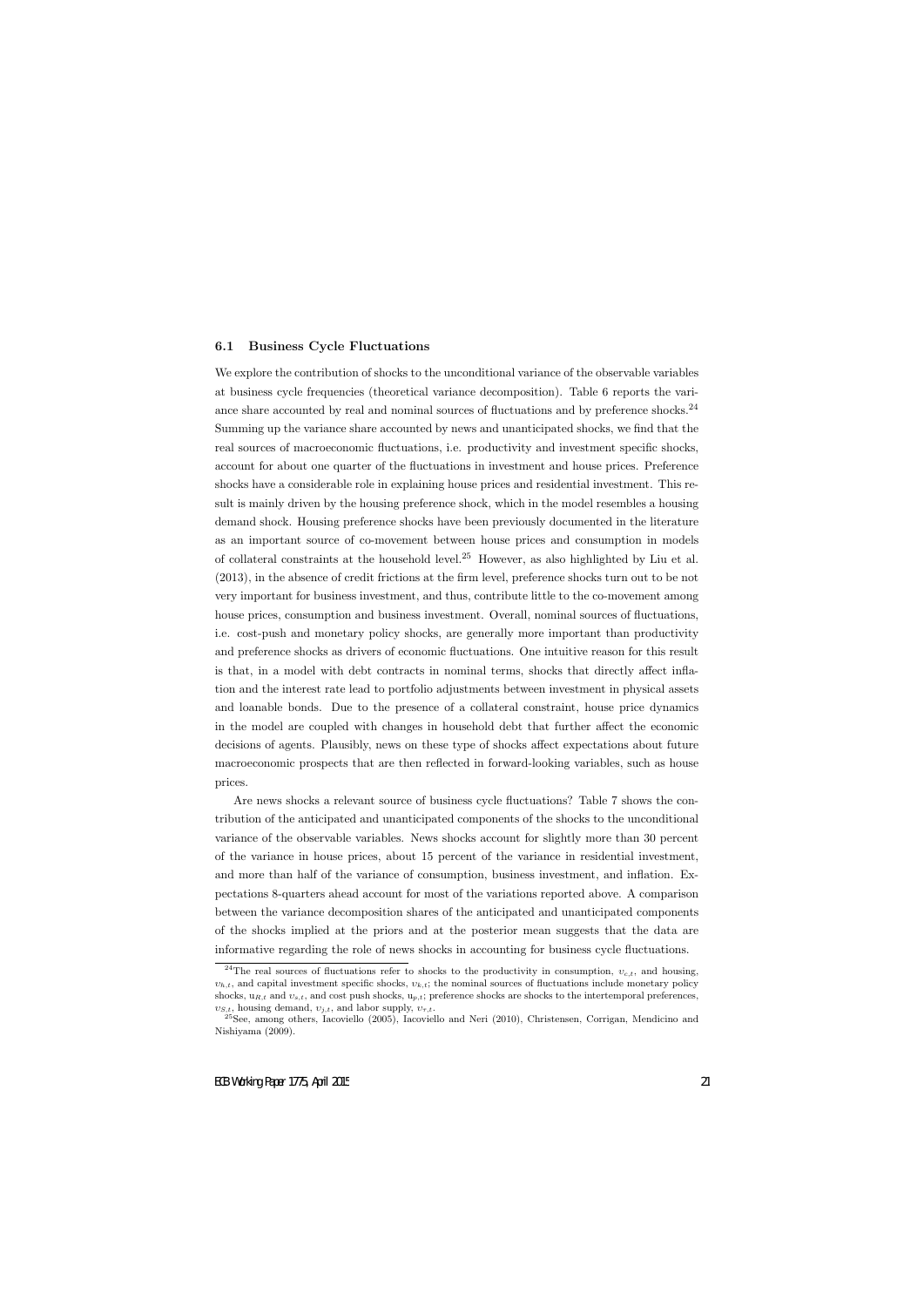Regarding the different types of news shocks, news related to cost-push shocks are the most important source of fluctuations among the anticipated shocks. See Table 8. In particular, expectations about future cost push shocks explain around 25 percent of the variability in house prices, more than 40 percent of variations in consumption, business investment and inflation, and have about the same importance as news on productivity shocks for explaining residential investment. News shocks related to monetary factors are mainly driven by the persistent shock to the target of the central bank and explain a bit more of variations in house prices and consumption than news of productivity shocks. News shocks about productivity in the three sectors explain almost one-quarter of the variability in business investment. A plausible reason for the importance of news shocks is related to the fact that these shocks are able to generate co-movement among a broad set of macroeconomic variables. See Section 5. Since news shocks are an important source of fluctuations in business investment, along with consumption and house prices they contribute to the co-movement across these variables.<sup>26</sup>

As for the unanticipated component of the shocks, monetary shocks explain about 10 percent of the variability in house prices and investment, and about 14 percent of the volatility of the other variables whereas, productivity shocks explain around 30 and 10 percent of the variability in residential investment and house prices, respectively. This latter result is mainly related to housing productivity shocks. Contrary to news shocks, the unanticipated component of the cost-push shock is not among the main drivers of fluctuations.

Which unanticipated shocks loose importance once we introduce news shocks? To address this question, we compare the role of the unanticipated shocks in the estimated model with news shocks  $(u_{x,t} = \varepsilon_{x,t}^0 + \varepsilon_{x,t-4}^4 + \varepsilon_{x,t-8}^8)$  against the estimated model without news shocks  $(u_{x,t} = \varepsilon_{x,t}^0)$ . See Table 9. In the model without news shocks, cost-push shocks are as important as productivity and monetary policy shocks in accounting for the observed variability in house prices and business investment. Cost-push shocks are also a main source of fluctuations in consumption. The introduction of news shocks as a source of fluctuations significantly reduces the importance of unanticipated cost-push shocks and gives a predominant role to the anticipated component of this shock. As for residential investment, consumption and business investment we also find a less sizable role for productivity and monetary factors. The importance of the unanticipated component of all shocks is significantly reduced for house prices.

 $26$ The model performs reasonably well in capturing the main features of the data. A set of moments implied by the model with 4- and 8-quarter ahead news shocks as well as the corresponding moments in the data are reported in Appendix C.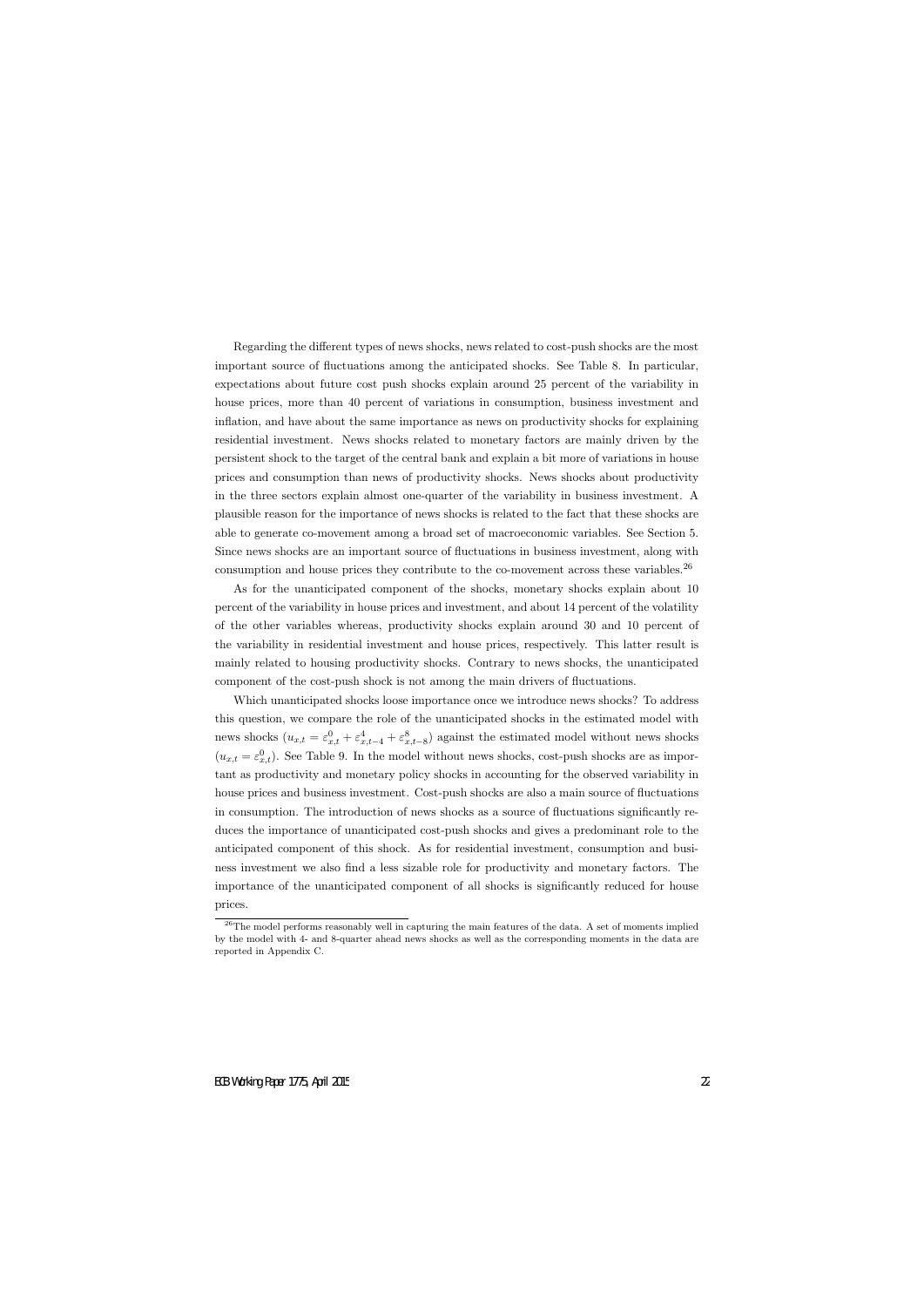# **7 Boom-Bust Cycles in House Prices**

In this section, we quantify the contribution of different shocks to house price growth over boom-bust episodes. To identify the main cycles in real house prices, we use the Bry-Boschan algorithm with a one-year minimum criterion to define a cycle phase. The peaks and troughs of the four cycles identified with this method coincide with local maxima and minima of the real house price series. See Figure 8. In the following, we report the results for the two main house price booms that peak in 1979Q4 and 2005Q4, respectively. We also date the cycles of real housing investment using the same procedure. Real residential investment displays co-movement with house prices during the first two decades of the sample. The peaks in residential investment anticipate the peaks in house prices by one quarter. In contrast, during the last two decades, the cycles of residential investment and house prices are unsynchronized. House prices generally increase since the mid-1990's to 2005Q3. In contrast, residential investment displays a different pattern and more closely follow the U.S. economic cycle. Leading the NBER business activity peak by a few quarters, residential investment display a peak in 2000Q3, whereas the decline in housing investment ends in 2003Q1, a few quarters after the through of activity.

Table 10 reports the contribution of the estimated shocks to house prices and residential investment growth during each boom- and bust-phase (historical variance decomposition based on the expected smoothed shocks). Adding up the contribution of news and unanticipated shocks we find that: (i) cost-push shocks display a sizable contribution to the run up in house prices and residential investment of the late 1970's; (ii) monetary and productivity factors are found to be important for the subsequent bust; (iii) productivity accounts for more than half of the increase in house prices and residential investment during the most recent period; (iv) monetary factors significantly contribute to the early bust-phase of the more recent cycle in house prices; (v) housing preference shocks significantly contribute to changes in house prices, whereas the contribution of these shocks to changes in residential investment is not sizable.

Is there any role for news shocks during housing market booms and busts? Regarding the relative importance of the anticipated and unanticipated component of shocks for changes in house prices, news shocks contribute to the boom-phases, whereas the busts are almost entirely the result of unanticipated monetary policy and productivity shocks. News shocks also sizably contributed to changes in residential investment.

News on cost-push shocks is found to be important for the run up in house prices and residential investment during the boom of the late 1970's. See Table 11. Expectations about future inflationary pressures were more important than current shocks in determining agents' housing investment decisions during the high inflation period of the 1970's. In particular, expectations of cost push shocks contribute to around 30 percent of the run up in housing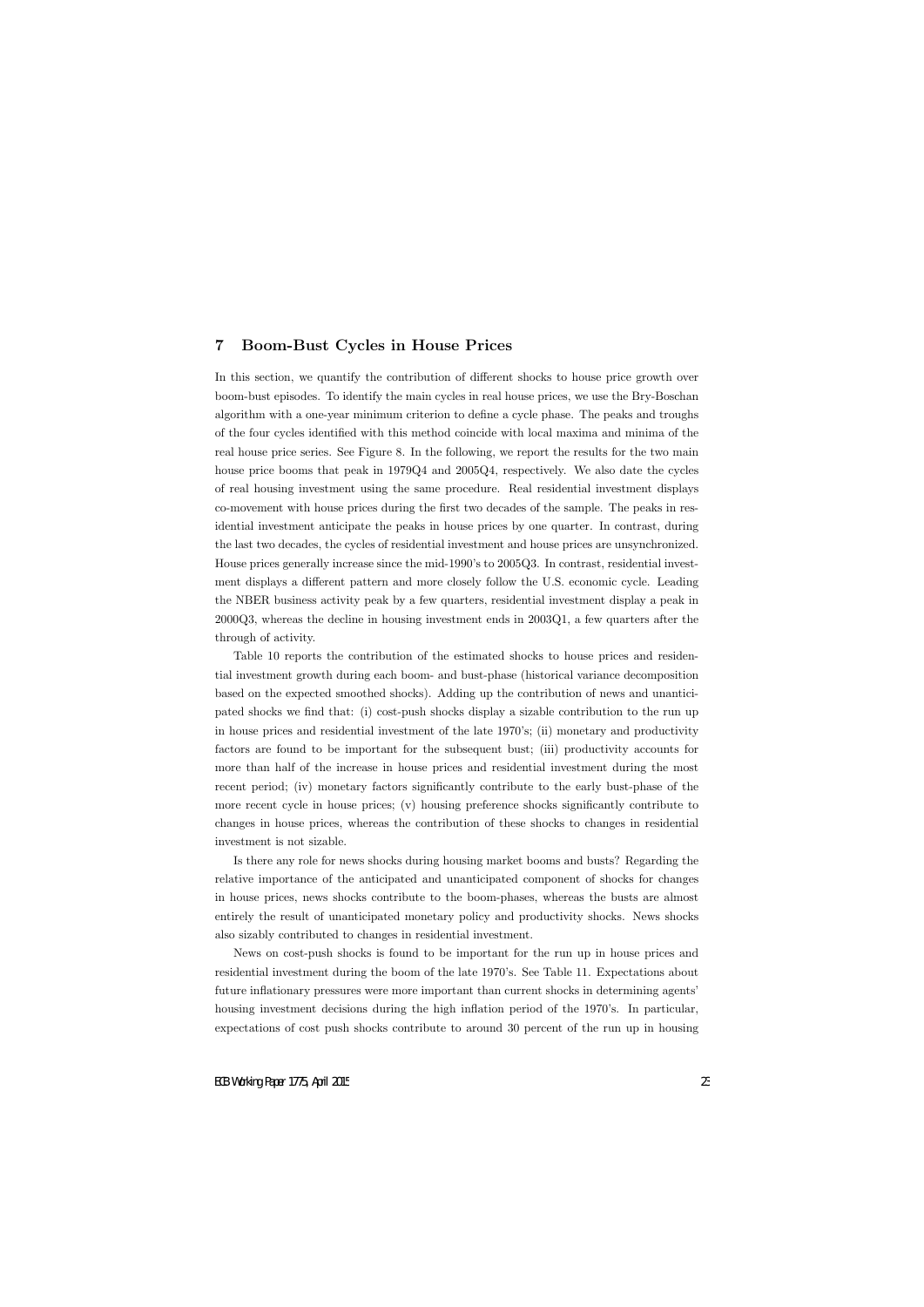prices. As for residential investment, news on cost push shocks contributed by 75 percent to its growth, followed by investment specific news shocks. Unanticipated productivity and monetary shocks mainly account for the subsequent bust.

It is worth highlighting that expectations of cost-push shocks significantly contributed to housing market dynamics during the entire  $1970's$ .<sup>27</sup> News on cost push shocks result to be important during the great inflation of the 1970's and could, thus, be related to expectations of oil price shocks. In fact, in 1973 and 1979 most of the industrialized nations, including the U.S. experienced two major oil crises mainly on account of disruptions to energy supply. It is common in DSGE models to explain the inflationary pressures generated by the dramatic increase in oil prices through cost push shocks.<sup>28</sup> In the next section we investigate the relationships between inflation expectations, news shocks and housing market dynamics.<sup>29</sup>

Supporting the idea of a productivity-driven economic expansion mainly related to expectations of a "New Economy", investment specific news shocks were the main contributors to residential investment growth during the second-half of the  $1990's$ .<sup>30</sup> See Tables 12. Further, investment specific news shocks together with expectations of downward cost pressures on inflation account entirely for the subsequent decline. Despite a more sizable role for the unanticipated component of productivity and monetary policy shocks, news about productivity shocks in the housing sector and investment specific news shocks account together for about 20 percent of the increase in house prices over the latest boom. The contribution of news about cost-push shocks also considerably muted the run up in house prices over its entire boom phase that corresponded to a period of low and stable inflation.

Summarizing, booms and busts cycles are mainly related to news regarding cost-push shocks, shocks to productivity in the housing sector and investment-specific technology shocks. In contrast, the contribution of the unanticipated component of the shocks is mainly related to monetary factors and productivity in the two sectors of production.

# **8 Interpreting News Shocks: the Role of Expectations**

Given that the effect of news shocks mainly works through expectations, we now investigate the importance of expectations for the transmission of news shocks to house prices. The

<sup>&</sup>lt;sup>27</sup>As for the first cycle of the early 1970's, news on inflation and housing productivity together account for about 17 percent of the boom and 65 percent of the bust in house prices. For further details see Appendix D.

 $^{28}$ De Graeve, Emiris and Wouters (2009) relying on an estimated macro-finance model argue that the 1973 inflation hike is attributable to wage and price-markup shocks. Several papers have documented the role of oil shocks for macroeconomic developments in the 1970's. See, among others, the seminal work by Bruno and Sachs (1985). The impact of a change in the price of oil has also been found to have decreased over time. See Blanchard and Galí (2007) and the references therein.

<sup>&</sup>lt;sup>29</sup>Regarding inflation expectations and credit and real estate dynamics see also Piazzesi and Schneider  $(2012)$ .

<sup>&</sup>lt;sup>30</sup>See, among others, Jermann and Quadrini (2007) and Shiller (2000) for detailed account on productivity growth driven by computer technology and the use of new equipment since the mid-1990's.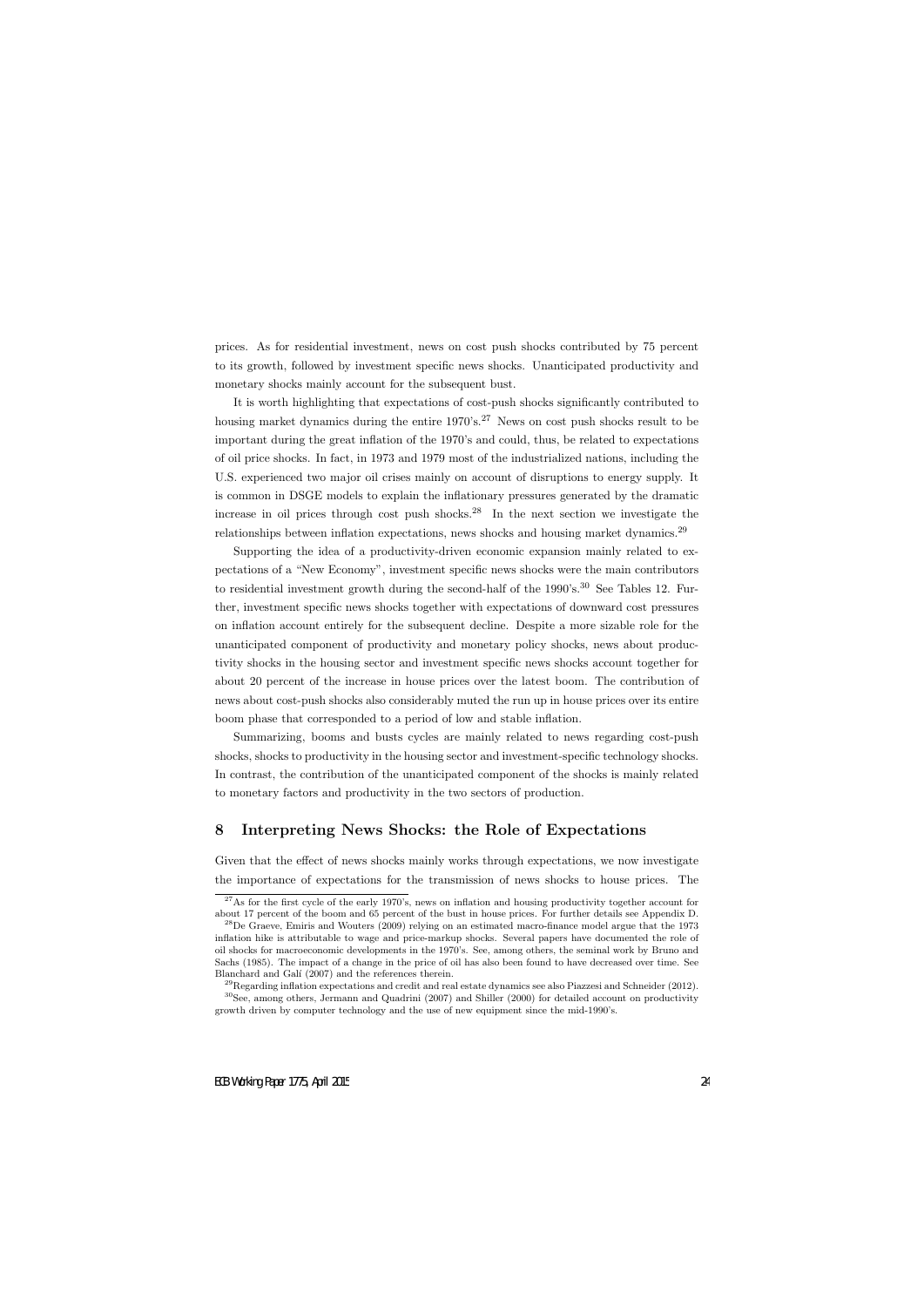housing pricing equation derived from the model can be expressed as

$$
q_t = E_t \sum_{j=0}^{\infty} (\tilde{\beta})^j \frac{U_{c,t+j}}{U_{c,t}} \frac{U_{h,t+j}}{U_{c,t+j}},
$$
\n(1)

where  $\Lambda_{t,t+j} = \tilde{\beta}^{j} \frac{U_{c,t+j}}{U_{c,t}}$  is the stochastic discount factor or *pricing kernel* and  $\frac{U_{h,t+j}}{U_{c,t+j}}$  is the marginal rate of substitution between housing and consumption.<sup>31</sup> Agents choose housing and consumption goods such that the sum of the current and expected marginal rate of substitution between the two goods, discounted by  $\tilde{\beta}^{j} \frac{U_{c,t+j}}{U_{c,t}}$ , is equal to the relative price of houses.<sup>32</sup> Movements in the real interest rate, i.e. the inverse of the *pricing kernel*, determine house price dynamics. Since debt contracts are in nominal terms, expected inflation affects the debt decisions of the households and also enters the optimality condition for housing investment. Lower expected real rates, through either higher expected inflation rates or lower interest rates, induce households to borrow more and to increase their housing investment, therefore contributing to an increase in house prices and credit flows.

We proceed in two steps. First, we quantify the contribution of news shocks to modelbased expectations and test the model's ability to match survey-based expectations. Second, we explore the linkages between agents' expectations and house prices.

#### **8.1 Survey- versus Model-based Expectations**

Are news shocks related to agents' expectations? Table 13 reports the variance decomposition of the model-based expectations about inflation and interest rates generated over the sample period.<sup>33</sup> Inflation expectations are mostly explained by the anticipated component of the cost-push shock and the shock to the target of the central bank. In particular, news of future inflationary shocks explain around 50 percent of the variability in both 1- and 4-quarter ahead inflation expectations, with a predominant role for news shocks over longer horizon. Interest rate expectations are also driven by news of inflation targeting shocks and investment specific shocks. The importance of the anticipated components of the investment specific shock is plausibly related to the GDP component of the interest-rate rule. In fact, investment specific news shocks are among the driving forces of investment which itself represents a significant share of GDP.<sup>34</sup>

As an alternative validation of the model, we assess the plausibility of the model implied expectations by relating them to survey estimates of expected inflation and interest rates,

 $31$ Solving forward the lender's first order condition for housing it is possible to derive the equilibrium housing price equation (1), where the discount factor is defined as  $\tilde{\beta} \equiv \beta G_C (1 - \delta_h)$ .

 $32$ The house prices equation could alternatively be derived from the Borrowers' housing demand. In this latter case it would involve the lagrange multiplier of the borrowing constraint. In equilibrium both specification hold.

<sup>&</sup>lt;sup>33</sup>The type of heterogeneity featured by the model does not imply heterogeneity in agents' expectations. Both types of agents have the same expectations about future inflation and interest rates.

<sup>&</sup>lt;sup>34</sup>Expectations on inflation and interest rates are not among the observables used in the estimation.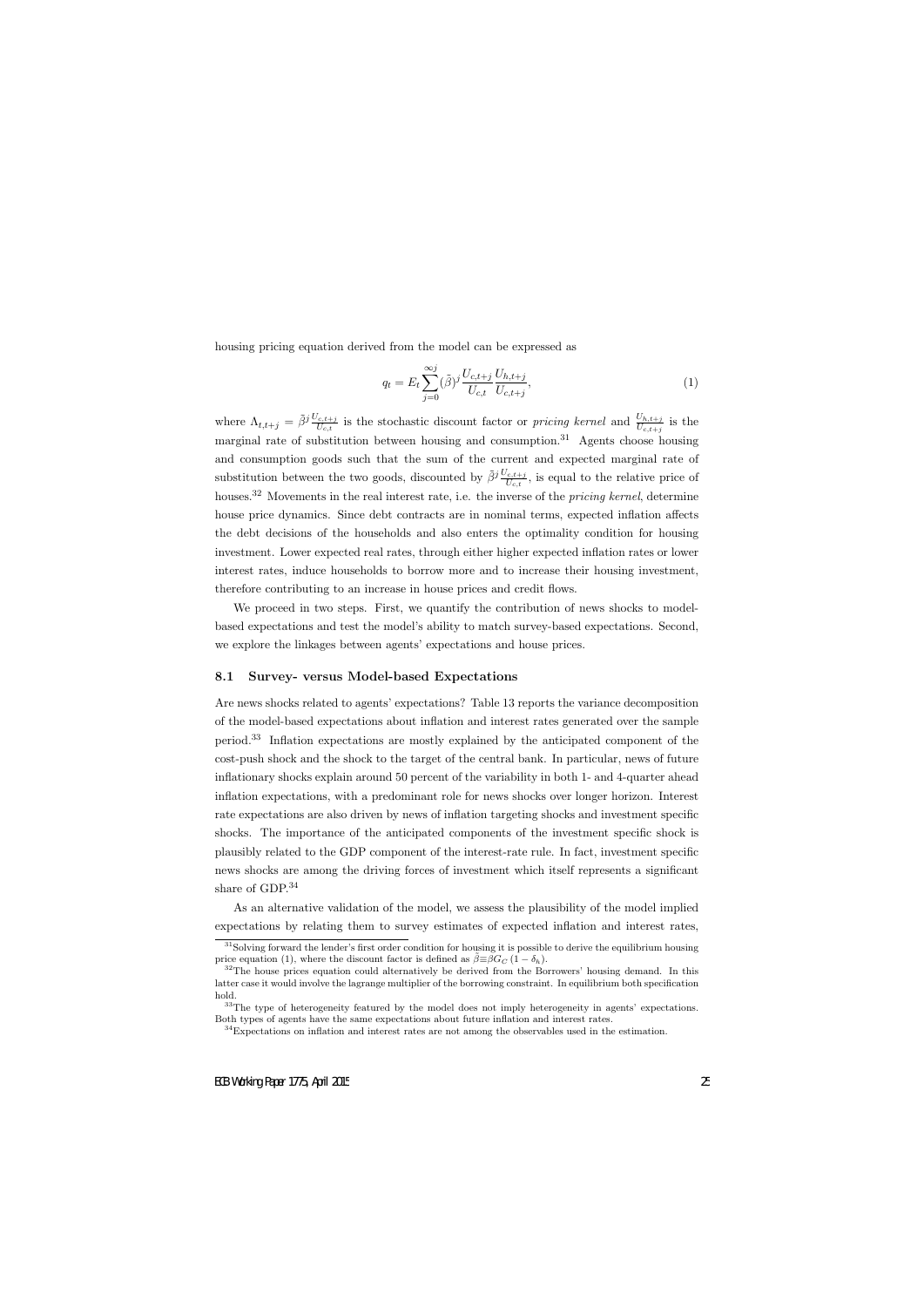which are not part of the information set of the model.<sup>35</sup> We measure observed inflation expectations using the 1- and 4-quarter ahead expected GDP deflator quarterly change estimated by the Federal Reserve Bank of Philadelphia Survey of Professional Forecasters (SPF). Alternatively, we also use the expected change in prices from the University of Michigan Survey of Consumers.<sup>36</sup> Interest rate expectations are measured by the 1- and 4-quarter ahead expectations for the three-month Treasury bill rate provided by the SPF. We find that both inflation and interest rates expectations generated by the model are in line with the survey-based expectations. See Figure 9.

Next, we evaluate the information content of news shocks for the observed expectations on the base of Granger causality tests. We focus on the news shocks that are more relevant to each type of expectations generated by the model. The results of the test show that news shocks contain statistically significant information for all measures of observed inflation and interest rate expectations. See Tables  $14$  and  $15^{37}$  Thus, news shocks are found to be important in explaining model-generated expectations about inflation and interest rates. Further, they also contain significant information for survey-based expectations. Using survey expectations as observables could result in a larger role of news shocks since these type of shocks would also help matching the moments of the expectations variables.

#### **8.2 Expectations and House Prices**

We also explore the relationship between expectations and house prices. The link documented above between news shocks and agents' expectations suggests an important role for both inflation and interest rate expectations in house prices fluctuations.<sup>38</sup>

Table 16 reports the correlations between house prices and expectations over the observed boom and bust episodes. Survey based inflation expectations are strongly positively correlated with house prices during the boom-bust cycle of the late 1970's. In contrast, the

<sup>35</sup>Previous papers that explore the ability of DSGE models to fit the dynamics of inflation expectations focus on alternative assumptions regarding agents' information on the target of the central bank. See, i.e., Schorfheide (2005) and Del Negro and Eusepi (2011).

<sup>&</sup>lt;sup>36</sup>In the Michigan survey, the question asked is "By what percent do you expect prices to go up, on the average, during the next 12 months?". We use the mean of the responses to this question.

<sup>&</sup>lt;sup>37</sup>The number of lags included in the tests was chosen based on the Akaike information criteria. The results are however robust to the introduction of alternative numbers of lags.

<sup>38</sup>Piazzesi and Schneider (2012) input exogenous survey-based expectations into an endowment model economy with nominal credit and housing collateral and show that heterogeneous inflation expectations induce disagreement about the real rate and thus, turn out to account for the increase in credit volumes and the portfolio shift towards real estate during the "great inflation" of the 1970's. Our general equilibrium analysis abstracts from heterogeneity in expectations. However, since the dynamics of the model are mainly driven by the borrowers, we can conjecture that allowing for heterogenous expectations would not change our results. In fact, if, as in Piazzesi and Schneider (2012), the borrowers are the ones who have higher inflation expectations, then they will also perceive a lower real interest rate than the lenders, and, thus, prefer to increase their demand for external funds as well as housing investment. In contrast, the lenders, expecting higher real interest rates, would be willing to lend more. Thus, disagreement about the real interest rate could potentially stimulate credit flows and exacerbate housing dynamics even further.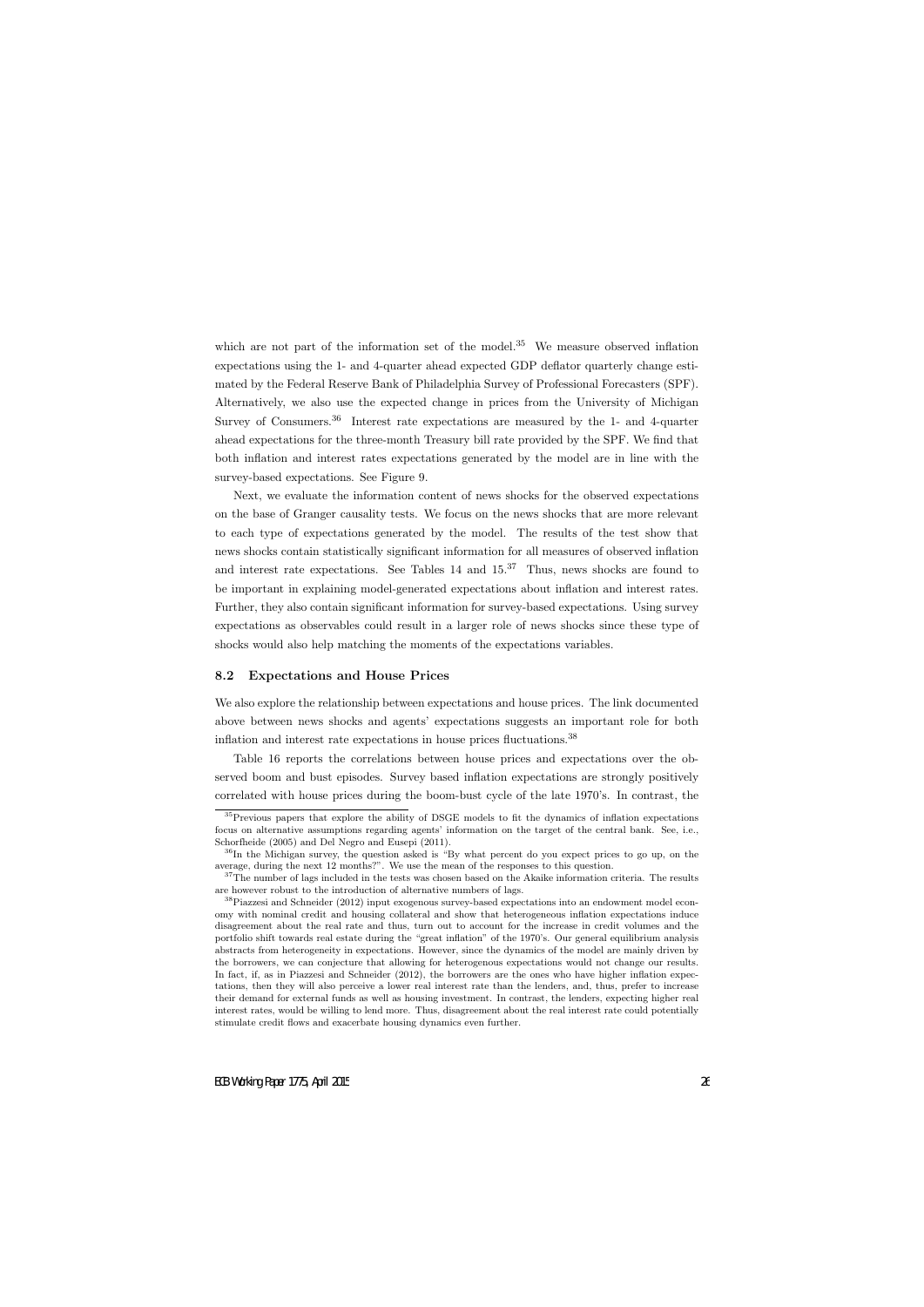correlation becomes weaker during the more recent cycle. Observed interest rate expectations are negatively correlated with house prices during the recent boom and positively correlated during the bust-phase. See also Figure 10. One plausible reason for the weaker co-movement of inflation expectations and house prices during the more recent boom, is related to the ability of the monetary authority to stabilize both inflation and inflation expectations since the mid-1980's. This could also explain the countercyclical behavior of interest rate expectations during the latest house price boom. In fact, under more stable inflation expectations, expected lower future real rates would be mainly related to expectations of a lower nominal interest rate.

As for the model-based expectations, inflation expectations are positively correlated with house prices during the boom-bust episodes, whereas the relationship between interest rate expectations and house prices varies through time and became negative during the most recent period of run up in house prices. See Table 16. By visual inspection of Figure 10, we can see that the expected interest rate declined during the early phase of the more recent boom (2000Q3-2004Q1) and the trough in interest rate expectations anticipate the peak in house prices.

Interest rate expectations in the model are mainly driven by the systematic component of the policy rule. In fact, interest rate expectations seem to be strongly linked to expectations regarding both inflation and GDP growth as opposed to news about monetary policy shocks. The negative correlation between house prices and interest rate expectations during the more recent booms is explained by a decline in model-based expectations regarding GDP growth. In fact, during the early phase of the more recent house prices boom that coincided with the 2001 recession period, interest rate expectations decline given a deterioration of GDP growth expectations. See Figure 11.

Overall, the model performs reasonably well in capturing the relationship between expectations and house prices. In particular, it is able to match the co-movement between house prices and inflation expectations during the earlier cycles in housing prices and the counter-cyclical behavior of interest rate expectations during the more recent boom.

# **9 Conclusions**

This paper quantifies the role of news-shocks-driven cycles for housing market fluctuations in the U.S. News shocks emerge as relevant sources of macroeconomic fluctuations and explain a sizable fraction of variation in house prices and housing investment and more than half of the variation in consumption and business investment. Housing productivity, investment-specific and cost-push news shocks, are among the main sources of business cycle fluctuations.

News shocks also significantly contribute to booms and busts in housing prices. In particular, expectations about cost-push shocks turn out to be an important factor during the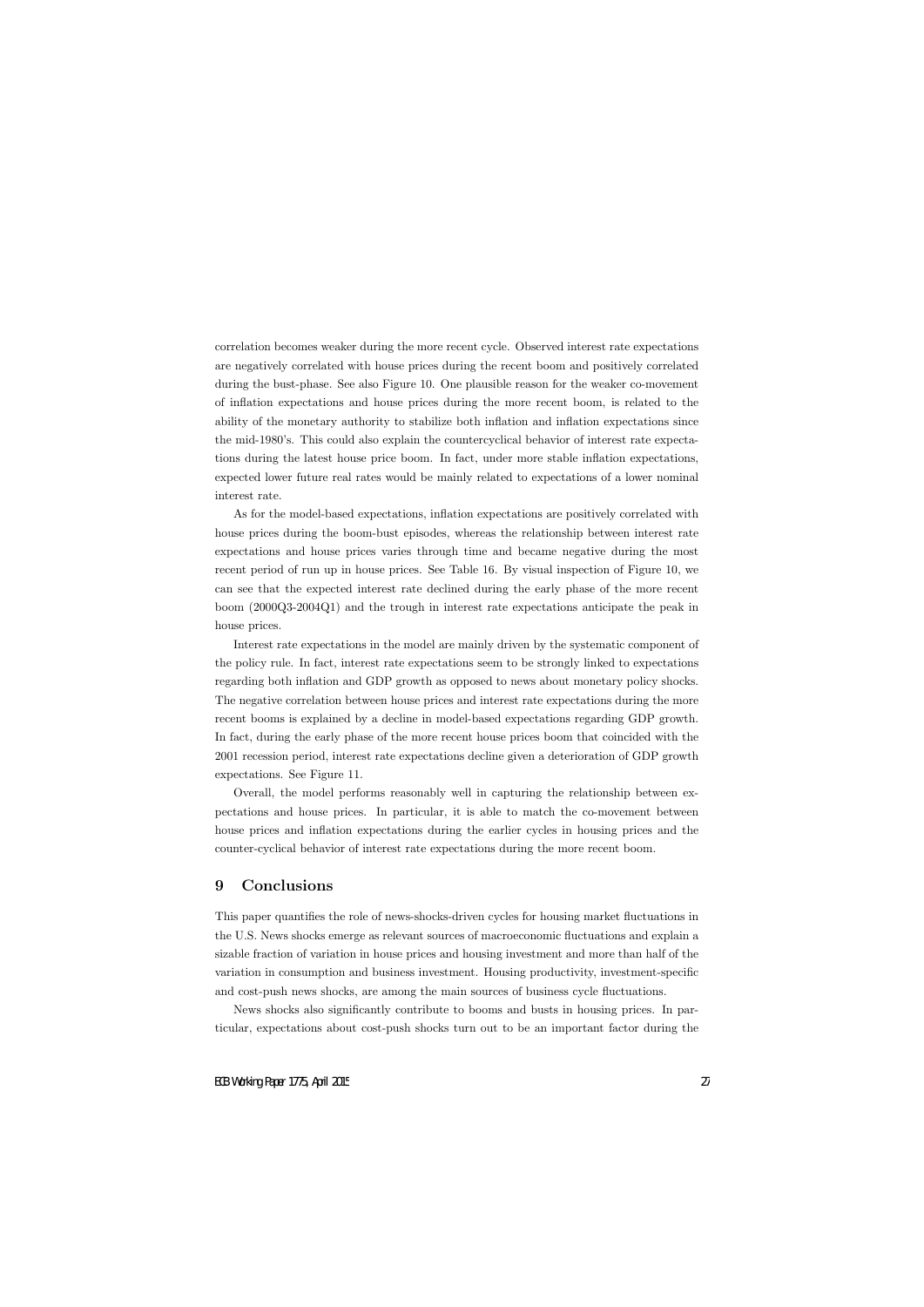booms of the 1970's while investment-specific shocks are more relevant after the 1980's. News shocks also turn out to be important for inflation and interest rate expectations that in the context of debt contracts in nominal terms play a decisive role in agents decisions and thus house prices movement. Exploring the link between news shocks and expectations, we find that the estimated model effectively captures the relationship of house prices with higher inflation expectations during the booms of the 1970's, and with lower interest rate expectations during the more recent boom.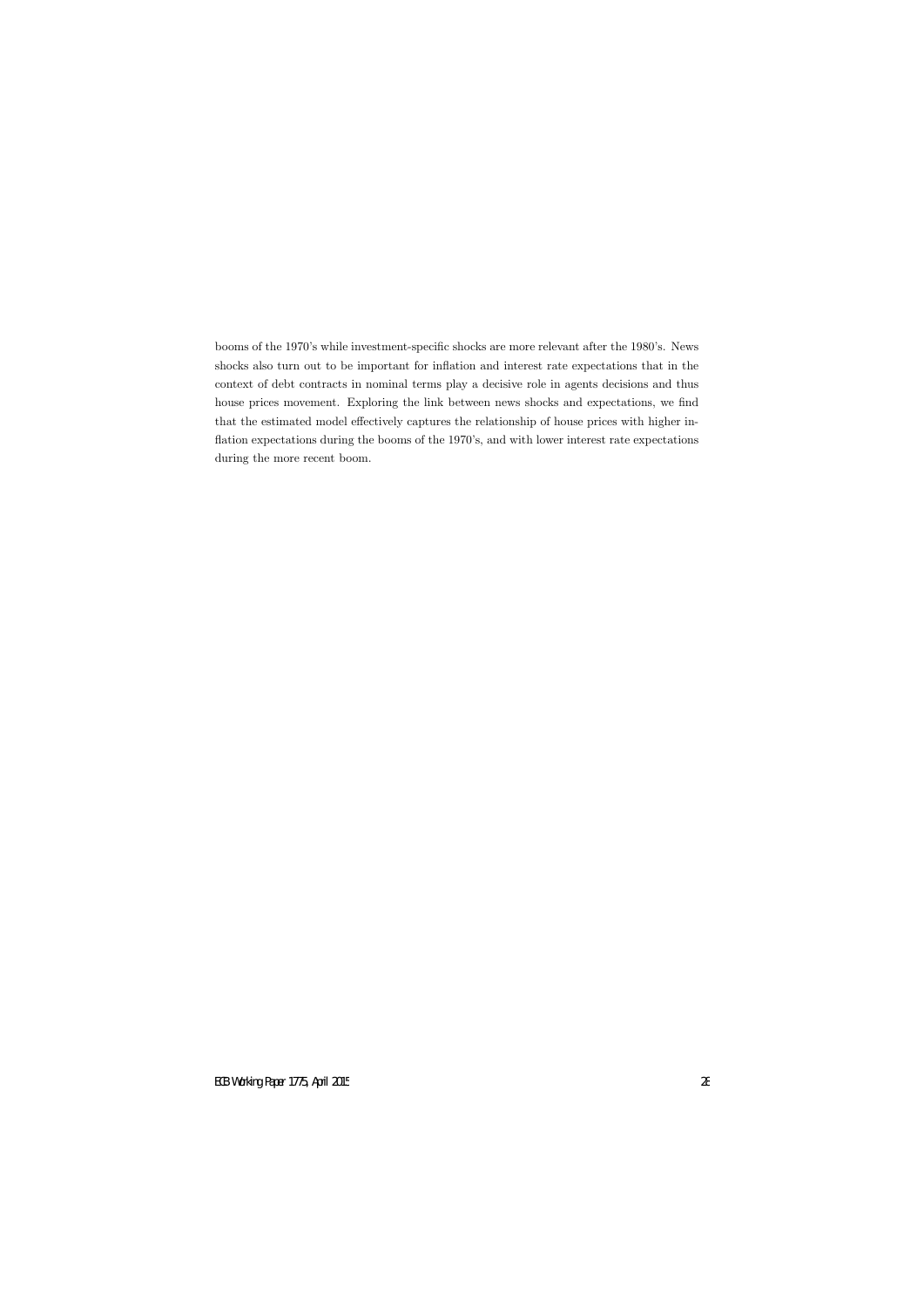### **References**

- Adam, K., Kuang, P. and Marcet, A. (2012), 'House price booms and the current account', *NBER Macroeconomics Annual* **26**(1), 77 – 122.
- Adolfson, M., Laseen, S., Linde, J. and Villani, M. (2007), 'Bayesian estimation of an open economy DSGE model with incomplete pass-through', *Journal of International Economics* **72**(2), 481–511.
- An, S. and Schorfheide, F. (2007), 'Bayesian analysis of DSGE models', *Econometric Reviews* **26**(2-4), 113–172.
- Aoki, K., Proudman, J. and Vlieghe, G. (2004), 'House prices, consumption, and monetary policy: a financial accelerator approach', *Journal of Financial Intermediation* **13**(4), 414– 435.
- Barsky, R. B. and Sims, E. R. (2011), 'News shocks and business cycles', *Journal of Monetary Economics* **58**(3), 273–289.
- Barsky, R. B. and Sims, E. R. (2012), 'Information, animal spirits, and the meaning of innovations in consumer confidence', *American Economic Review* **102**(4), 1343–77.
- Beaudry, P. and Portier, F. (2006), 'Stock prices, news, and economic fluctuations', *American Economic Review* **96**(4), 1293–1307.
- Beaudry, P. and Portier, F. (2013), News driven business cycles: Insights and challenges, NBER Working Papers 19411, National Bureau of Economic Research, Inc.
- Blanchard, O. J. and Gal´ı, J. (2007), The macroeconomic effects of oil price shocks: Why are the 2000s so different from the 1970s?, *in* 'International Dimensions of Monetary Policy', NBER Chapters, National Bureau of Economic Research, Inc, pp. 373–421.
- Bruno, M. and Sachs, J. D. (1985), *Economics of Worldwide Stagflation*, Harvard University Press: Cambridge Massachusetts.
- Burnside, C., Eichenbaum, M. and Rebelo, S. (2011), Understanding booms and busts in housing markets, NBER Working Papers 16734, National Bureau of Economic Research, Inc.
- Calvo, G. (1983), 'Staggered prices in an utility maximizing framework', *The Quarterly Journal of Economics* **12**, 383–398.
- Campbell, J. R. and Hercowitz, Z. (2005), The role of collateralized household debt in macroeconomic stabilization, NBER Working Papers 11330, National Bureau of Economic Research, Inc.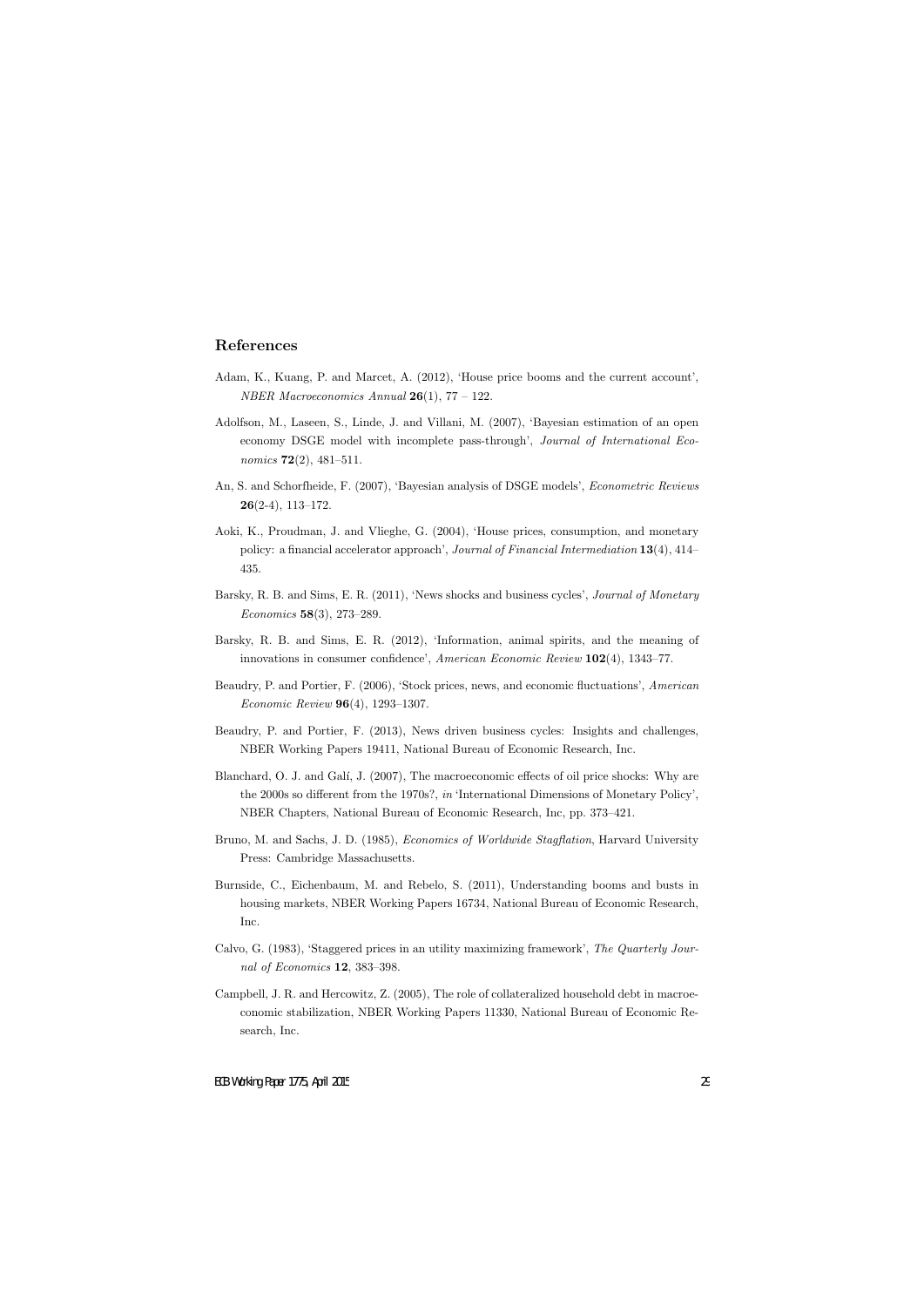- Case, K. E. and Shiller, R. J. (2003), 'Is there a bubble in the housing market?', *Brookings Papers on Economic Activity* **34**(2), 299–362.
- Christensen, I., Corrigan, P., Mendicino, C. and Nishiyama, S.-I. (2009), Consumption, housing collateral, and the Canadian business cycle, Working Papers 09-26, Bank of Canada.
- Christiano, L., Motto, R. and Rostagno, M. (2014), 'Risk shocks', *American Economic Review* **104**(1), 27–65.
- Davis, M. A. and Heathcote, J. (2005), 'Housing and the business cycle', *International Economic Review* **46**(3), 751–784.
- De Graeve, F., Emiris, M. and Wouters, R. (2009), 'A structural decomposition of the US yield curve', *Journal of Monetary Economics* **56**(4), 545–559.
- Del Negro, M. and Eusepi, S. (2011), 'Fitting observed inflation expectations', *Journal of Economic Dynamics and Control* **35**(12), 2105–2131.
- Den Haan, W. J. and Kaltenbrunner, G. (2009), 'Anticipated growth and business cycles in matching models', *Journal of Monetary Economics* **56**(3), 309–327.
- Fernand´ez-Villaverde, J. (2010), 'The econometrics of DSGE models', *SERIEs: Journal of the Spanish Economic Association* **1**(1), 3–49.
- Finocchiaro, D. and von Heideken, V. Q. (2013), 'Do central banks react to house prices?', *Journal of Money, Credit and Banking* .
- Flodén, M. (2007), Vintage capital and expectations driven business cycles, CEPR Discussion Papers 6113, Centre for Economic Policy Research.
- Fujiwara, I., Hirose, Y. and Shintani, M. (2011), 'Can news be a major source of aggregate fluctuations? A bayesian DSGE approach', *Journal of Money, Credit and Banking* **43**(1), 1–29.
- Gelain, P., Lansing, K. J. and Mendicino, C. (2013), 'House prices, credit growth, and excess volatility: Implications for monetary and macroprudential policy', *International Journal of Central Banking* **9**(2), 219–276.
- Gomes, S., Iskrev, N. and Mendicino, C. (2013), Monetary policy shocks: We got news!, Working Papers 201307, Banco de Portugal, Economics and Research Department.
- Granziera, E. and Kozocki, S. (2012), House price dynamics: Fundamentals and expectations, Working Papers 12-12, Bank of Canada.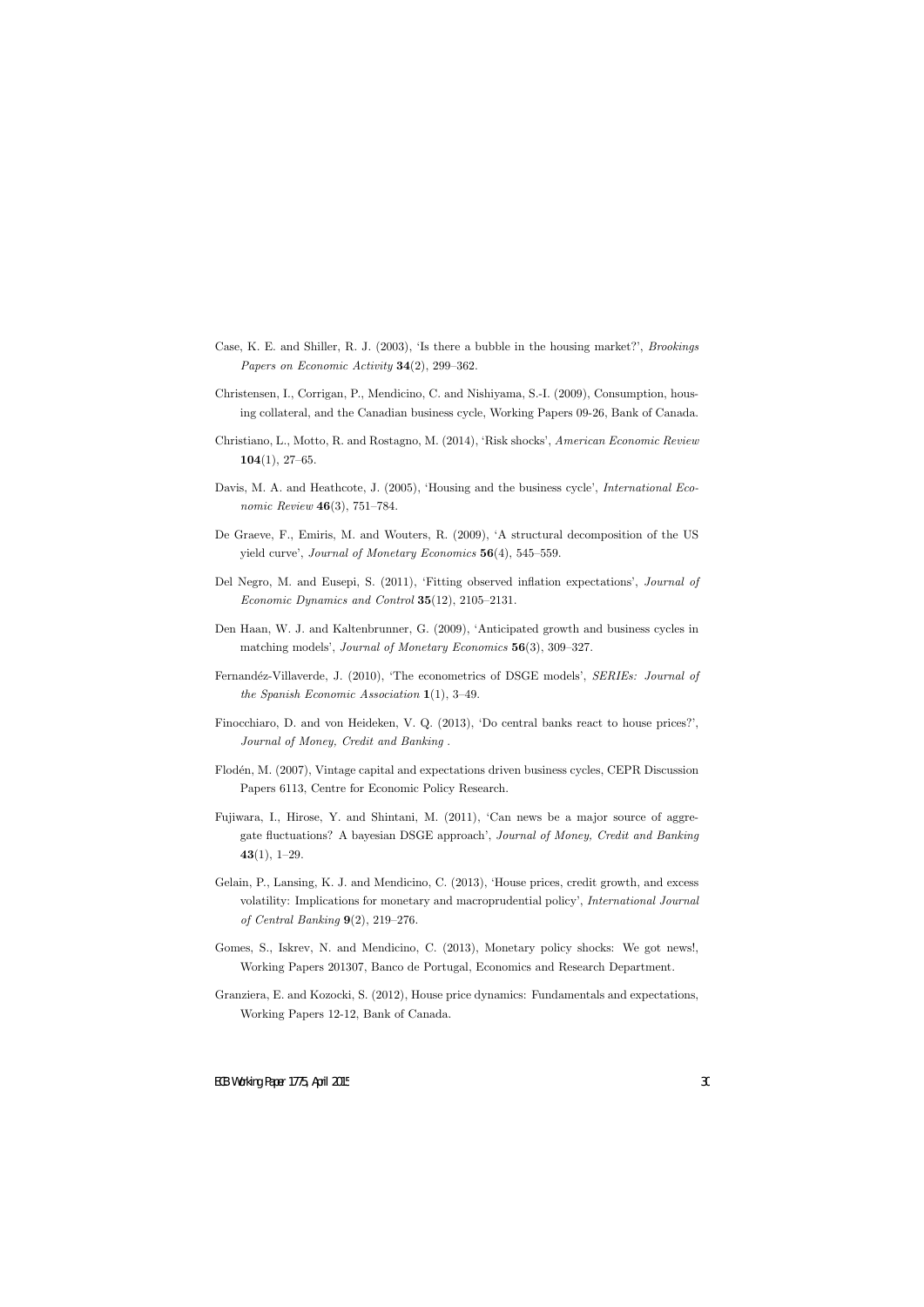- Hoffmann, M., Krause, M. U. and Laubach, T. (2012), 'Trend growth expectations and US house prices before and after the crisis', *Journal of Economic Behavior & Organization* **83**(3), 394–409.
- Iacoviello, M. (2005), 'House prices, borrowing constraints, and monetary policy in the business cycle', *American Economic Review* **95**(3), 739–764.
- Iacoviello, M. and Minetti, R. (2006), 'International business cycles with domestic and foreign lenders', *Journal of Monetary Economics* **53**(8), 2267–2282.
- Iacoviello, M. and Neri, S. (2010), 'Housing market spillovers: Evidence from an estimated DSGE model', *American Economic Journal: Macroeconomics* **2**(2), 125–64.
- Iskrev, N. (2010*a*), 'Local identification in DSGE models', *Journal of Monetary Economics* **57**(2), 189–202.
- Iskrev, N. (2010*b*), Evaluating the strength of identification in DSGE models. An a priori approach, Working Papers 201032, Banco de Portugal, Economics and Research Department.
- Jaimovich, N. and Rebelo, S. (2009), 'Can news about the future drive the business cycle?', *American Economic Review* **99**(4), 1097–1118.
- Jeffreys, H. (1961), *Theory of Probability*, Oxford University Press.
- Jermann, U. J. and Quadrini, V. (2007), 'Stock market boom and the productivity gains of the 1990s', *Journal of Monetary Economics* **54**(2), 413–432.
- Justiniano, A., Primiceri, G. E. and Tambalotti, A. (2013), Household leveraging and deleveraging, Technical Report 18941, National Bureau of Economic Research, Inc.
- Kass, R. E. and Raftery, A. E. (1995), 'Bayes factors', *Journal of the American Statistical Association* **90**(430), 773–795.
- Khan, H. and Tsoukalas, J. (2012), 'The quantitative importance of news shocks in estimated DSGE models', *Journal of Money, Credit and Banking* **44**(8), 1535–1561.
- Kiyotaki, N., Michaelides, A. and Nikolov, K. (2011), 'Winners and losers in housing markets', *Journal of Money, Credit and Banking* **43**, 255–296.
- Kiyotaki, N. and Moore, J. (1997), 'Credit cycles', *Journal of Political Economy* **105**(2), 211– 48.
- Kobayashi, K., Nakajima, T. and Inaba, M. (2012), 'Collateral constraint and news-driven cycles', *Macroeconomic Dynamics* **16**(05), 752–776.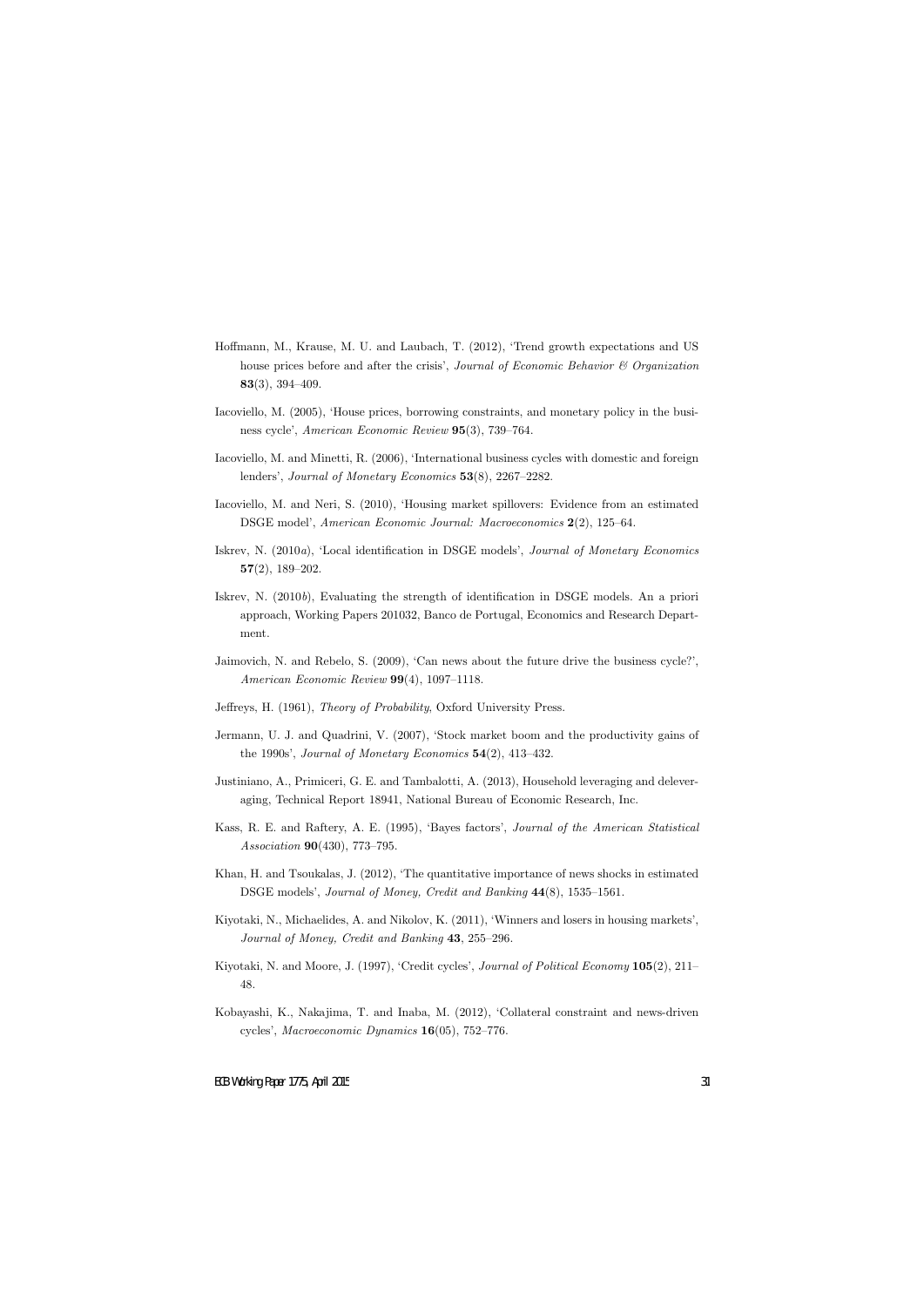- Kurmann, A. and Otrok, C. (2013), 'News shocks and the slope of the term structure of interest rates', *American Economic Review* **103**(6), 2612–32.
- Lambertini, L., Mendicino, C. and Punzi, M. T. (2013), 'Expectation-driven cycles in the housing market: Evidence from survey data', *Journal of Financial Stability* **9**(4), 518– 529.
- Leduc, S. and Sill, K. (2013), 'Expectations and economic fluctuations: An analysis using survey data', *The Review of Economics and Statistics* **95**(4), 1352–1367.
- Liu, Z., Wang, P. and Zha, T. (2013), 'Land-price dynamics and macroeconomic fluctuations', *Econometrica* **81**(3), 1147–1184.
- Milani, F. and Rajrhandari, A. (2012), Observed expectations, news shocks, and the business cycle, Working Papers 121305, University of California-Irvine, Department of Economics.
- Milani, F. and Treadwell, J. (2012), 'The effects of monetary policy news and surprises', *Journal of Money, Credit and Banking* **44**(8), 1667–1692.
- Piazzesi, M. and Schneider, M. (2007), Inflation illusion, credit, and asset pricing, *in* J. Y. Campbell, ed., 'Asset Pricing and Monetary Policy', Chicago IL, Chicago University Press, pp. 147–181.
- Piazzesi, M. and Schneider, M. (2009), 'Momentum traders in the housing market: Survey evidence and a search model', *American Economic Review* **99**(2), 406–11.
- Piazzesi, M. and Schneider, M. (2012), Inflation and the price of real assets, mimeo, Stanford University.
- Schmitt-Grohé, S. and Uribe, M. (2012), 'What's news in business cycles', *Econometrica* **80**(6), 2733–2764.
- Schorfheide, F. (2005), 'Learning and monetary policy shifts', *Review of Economic Dynamics* **8**(2), 392–419.
- Shiller, R. J. (2000), *Irrational Exuberance*, Princeton University Press, Princeton, New Jersey.
- Shiller, R. J. (2007), 'Understanding recent trends in house prices and homeownership', *Proceedings* pp. 89–123.
- Soo, C. K. (2013), 'Quantifying animal spirits: News media and sentiment in the housing market', *The Stephen M. Ross School of Business at the University of Michigan Research Paper Series* p. Forthcoming.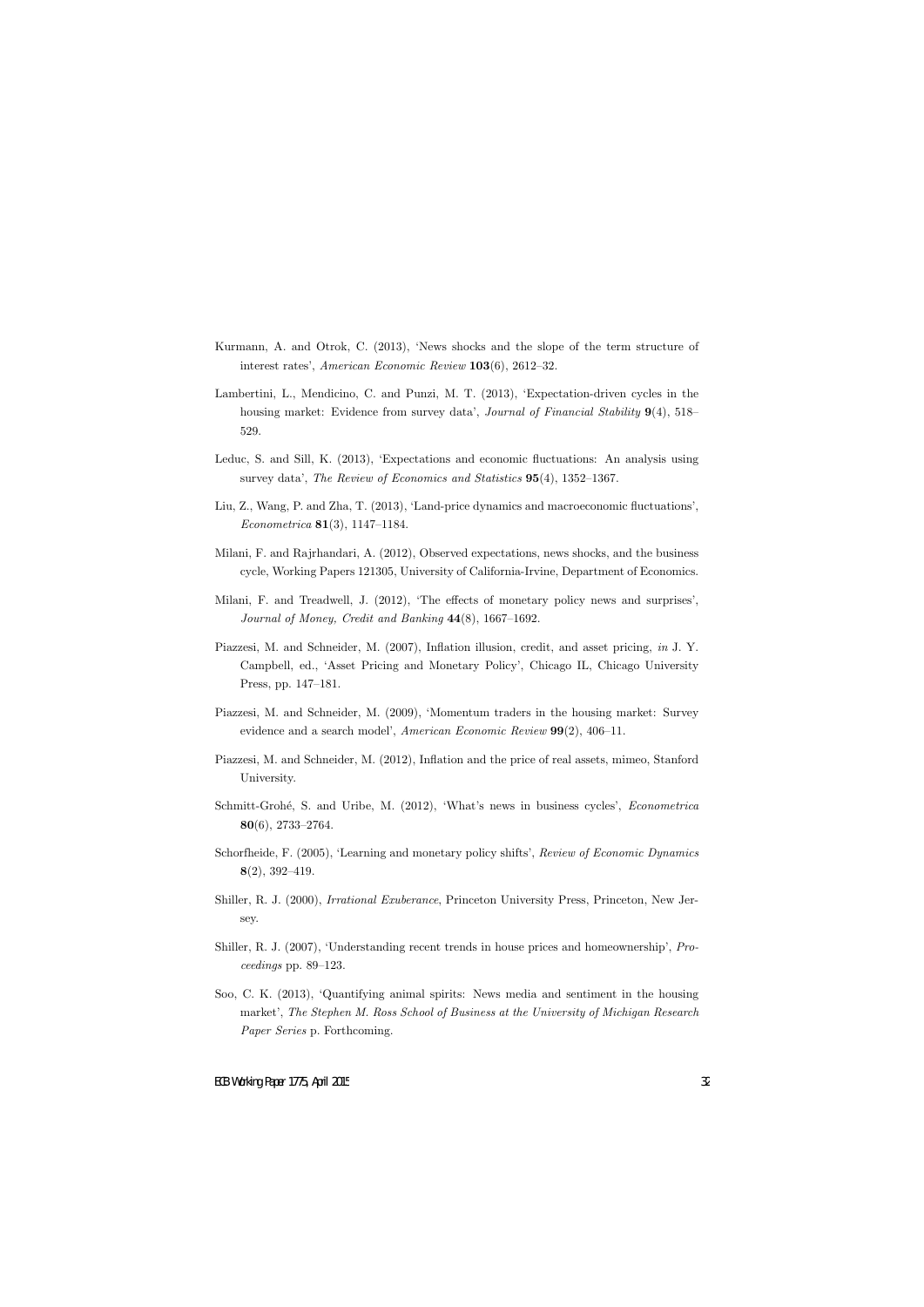Sterk, V. (2010), 'Credit frictions and the comovement between durable and non-durable consumption', *Journal of Monetary Economics* **57**(2), 217–225.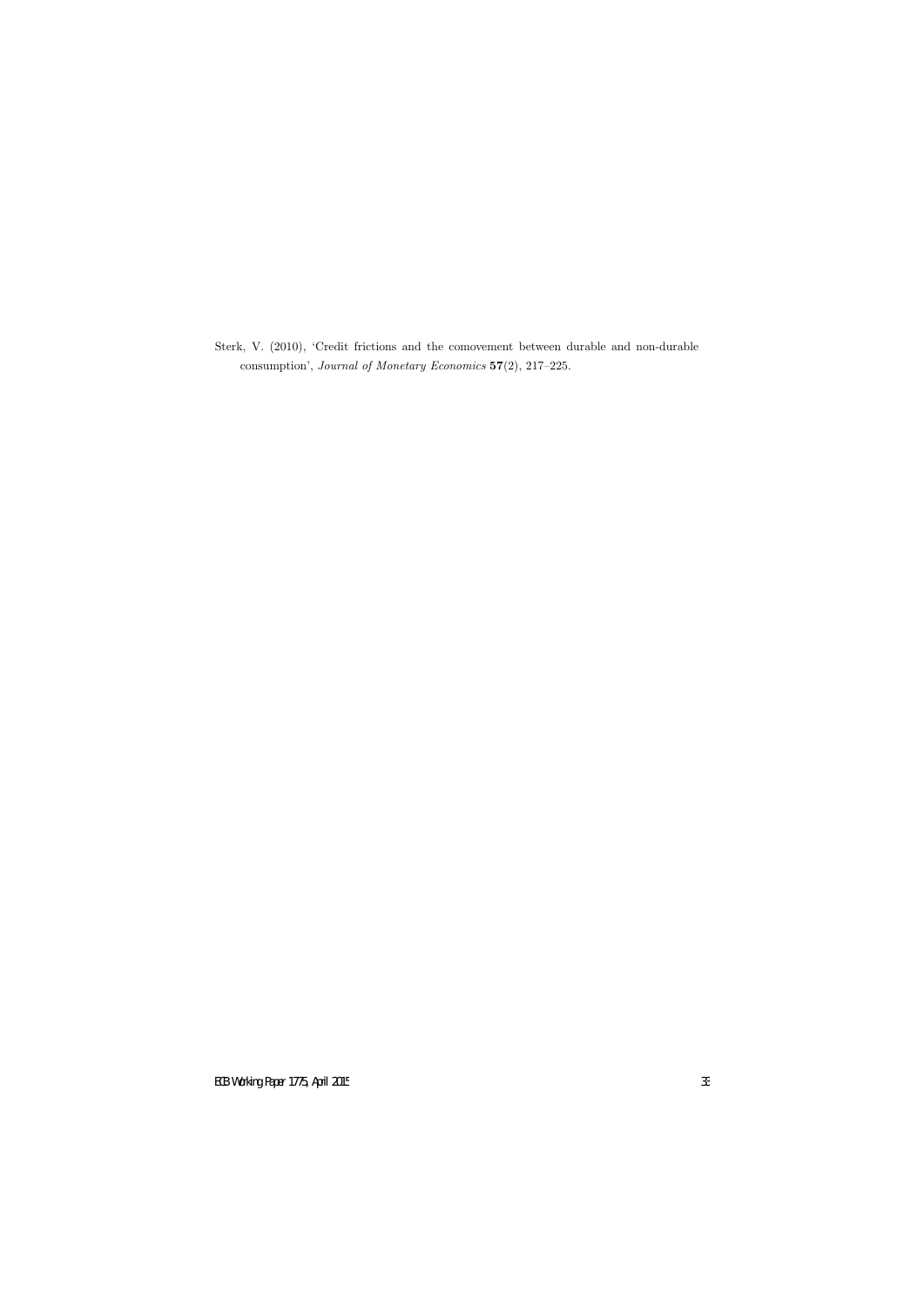|                      |       | <b>Anticipated Shocks</b> |       | <b>Unanticipated Shocks</b> |
|----------------------|-------|---------------------------|-------|-----------------------------|
|                      | Total | 4-quarter<br>8-quarter    |       | Total                       |
| House Prices $(Q)$   | 18.12 | 12.03                     | 6.10  | 81.88                       |
| Housing Inv. $(H)$   | 18.87 | 13.21                     | 5.65  | 81.13                       |
| Consumption $(C)$    | 15.33 | 11.10                     | 4.22  | 84.67                       |
| Business Inv. $(IK)$ | 18.25 | 12.22                     | 6.03  | 81.75                       |
| Inflation $(\pi)$    | 31.99 | 21.86                     | 10.12 | 68.01                       |

Table 1: Variance Decomposition at the Prior Mean: Anticipated vs Unanticipated Shocks

Notes: Parameters set at the prior mean. HP filtered series. The total contribution of anticipated shocks is the sum of the 4 and 8-quarter ahead news shocks contributions.

|               | Technology                            |        |                                             | Preferences                          |        |
|---------------|---------------------------------------|--------|---------------------------------------------|--------------------------------------|--------|
| $\mu_c$       | Non-durable good: capital share       | 0.35   | β                                           | Lenders' discount factor             | 0.9925 |
| $\mu_h$       | Housing: capital share                | 0.10   | $\beta$                                     | Borrowers' discount factor           | 0.97   |
| $\mu_l$       | Housing: land share                   | 0.10   | ξ                                           | Lenders labor weight across sector   | 0.66   |
| $\mu_b$       | Housing: intermediate good share      | 0.10   | Ċ                                           | Borrowers labor weight across sector | 0.97   |
| $\alpha$      | Labor income share of lenders         | 0.79   | $\boldsymbol{\varkappa}$                    | Housing weight in utility            | 0.12   |
| $\delta_h$    | Housing depreciation rate             | 0.01   | $\eta$                                      | Lenders labor supply elasticity      | 0.52   |
| $\delta_{kc}$ | Depreciation rate in cap. good sector | 0.025  | Borrowers labor supply elasticity<br>$\eta$ |                                      | 0.51   |
| $\delta_{kh}$ | Depreciation rate in housing sector   | 0.03   |                                             |                                      |        |
| X             | Price markup                          | 1.15   |                                             | Other                                |        |
| $X_{wc}$      | Wage markup in non-dur. good sector   | 1.15   | $\boldsymbol{m}$                            | Loan-to-value ratio                  | 0.85   |
| $X_{wh}$      | Wage markup in housing sector         | 1.15   | $\rho_s$                                    | AR of inflation objective            | 0.975  |
| $\gamma_{AC}$ | Growth rate in non-dur. good sector   | 0.0032 |                                             |                                      |        |
| $\gamma_{AH}$ | Growth rate in housing sector         | 0.0008 |                                             |                                      |        |
| $\gamma_{AK}$ | Growth rate in business investment    | 0.0027 |                                             |                                      |        |

Table 2: Calibrated Parameters

Source: Iacoviello and Neri (2010).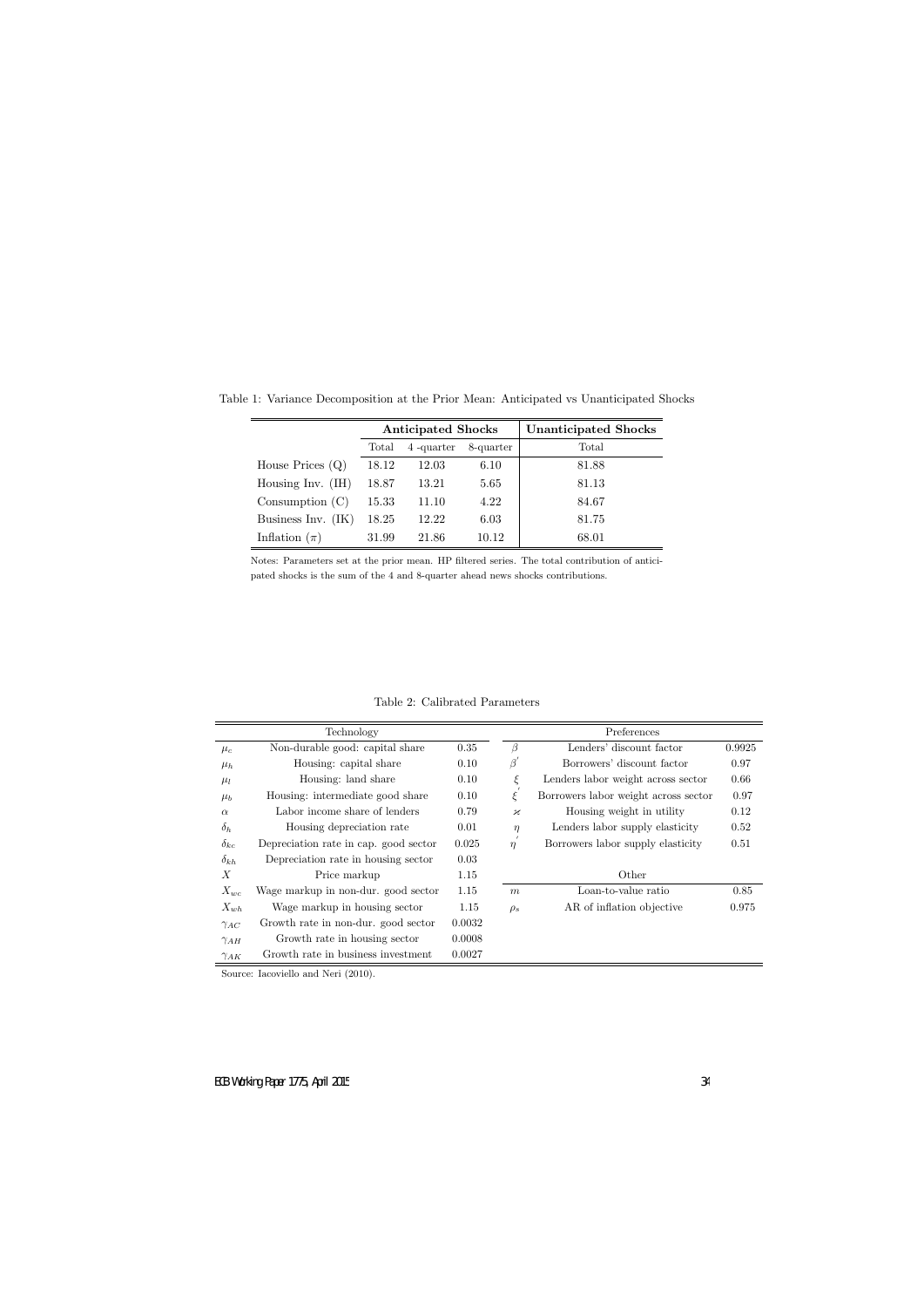|                                   |                 | Prior         |          |          | Posterior  |         |         |
|-----------------------------------|-----------------|---------------|----------|----------|------------|---------|---------|
| Parameter                         |                 | Type          | Mean     | Stdev    | Mean       | $5\%$   | $95\%$  |
| Habits                            | $\varepsilon$   | $\mathcal{B}$ | 0.50     | 0.075    | 0.3263     | 0.2469  | 0.4003  |
|                                   | $\varepsilon$ I | $\mathcal B$  | $0.50\,$ | 0.075    | 0.6018     | 0.5009  | 0.6991  |
| Investment adjustment costs       | $\phi_{k,c}$    | $\mathcal G$  | $10\,$   | 10.01    | 14.9672    | 11.4618 | 18.3434 |
|                                   | $\phi_{k,h}$    | $\mathcal G$  | $10\,$   | 10.46    | 10.7674    | 6.6969  | 14.9466 |
| Calvo prob. - prices              | $\theta_\pi$    | $\mathcal B$  | 0.667    | $0.05\,$ | 0.8997     | 0.8817  | 0.9181  |
| Calvo prob. - wages cons. sector  | $\theta_{w,c}$  | $\mathcal B$  | 0.667    | $0.05\,$ | 0.8580     | 0.8170  | 0.8979  |
| Calvo prob. - wages hous. sector  | $\theta_{w,h}$  | $\mathcal B$  | 0.667    | $0.05\,$ | $0.9020\,$ | 0.8829  | 0.9215  |
| Indexation - prices               | $\iota_\pi$     | $\mathcal B$  | $0.50\,$ | $0.20\,$ | 0.0446     | 0.0058  | 0.0824  |
| Indexation - wages cons. sector   | $\iota_{w,c}$   | $\mathcal{B}$ | $0.50\,$ | 0.20     | 0.0535     | 0.0056  | 0.0982  |
| Indexation - wages hous. sector   | $\iota_{w,h}$   | $\mathcal B$  | $0.50\,$ | $0.20\,$ | 0.4844     | 0.2442  | 0.7238  |
| Cap. utilization adjustment costs | $\zeta$         | $\mathcal{B}$ | $0.50\,$ | 0.20     | 0.6840     | 0.5111  | 0.8622  |
| Taylor rule - Smoothing           | $r_{\cal R}$    | $\mathcal B$  | 0.75     | 0.10     | 0.6552     | 0.5946  | 0.7150  |
| Taylor rule - Inflation response  | $r_\pi$         | ${\cal N}$    | $1.50\,$ | 0.10     | 1.5654     | 1.4664  | 1.6624  |
| Taylor rule - Output gr. response | $r_Y$           | ${\cal N}$    | 0.00     | 0.10     | 0.8025     | 0.7066  | 0.9018  |
| Autoregressive parameters         |                 |               |          |          |            |         |         |
| Prod. consumption sector          | $\rho_C$        | $\mathcal{B}$ | $0.80\,$ | 0.10     | 0.9531     | 0.9289  | 0.9772  |
| Prod. housing sector              | $\rho_H$        | $\mathcal{B}$ | 0.80     | 0.10     | 0.9970     | 0.9943  | 0.9997  |
| Prod. capital sector              | $\rho_K$        | $\mathcal B$  | $0.80\,$ | 0.10     | 0.9756     | 0.9593  | 0.9925  |
| Preferences - housing             | $\rho_j$        | $\mathcal B$  | $0.80\,$ | 0.10     | 0.9454     | 0.9230  | 0.9672  |
| Preferences - labor               | $\rho_{\tau}$   | $\mathcal B$  | $0.80\,$ | 0.10     | 0.9458     | 0.9213  | 0.9707  |
| Preferences - intertemporal       | $\rho_z$        | $\mathcal B$  | $0.80\,$ | 0.10     | 0.8061     | 0.6121  | 0.9600  |

Table 3: Estimation Results

Note:  $\mathcal{B} = \text{Beta}, \mathcal{N} = \text{Normal}, \mathcal{G} = \text{Gamma}.$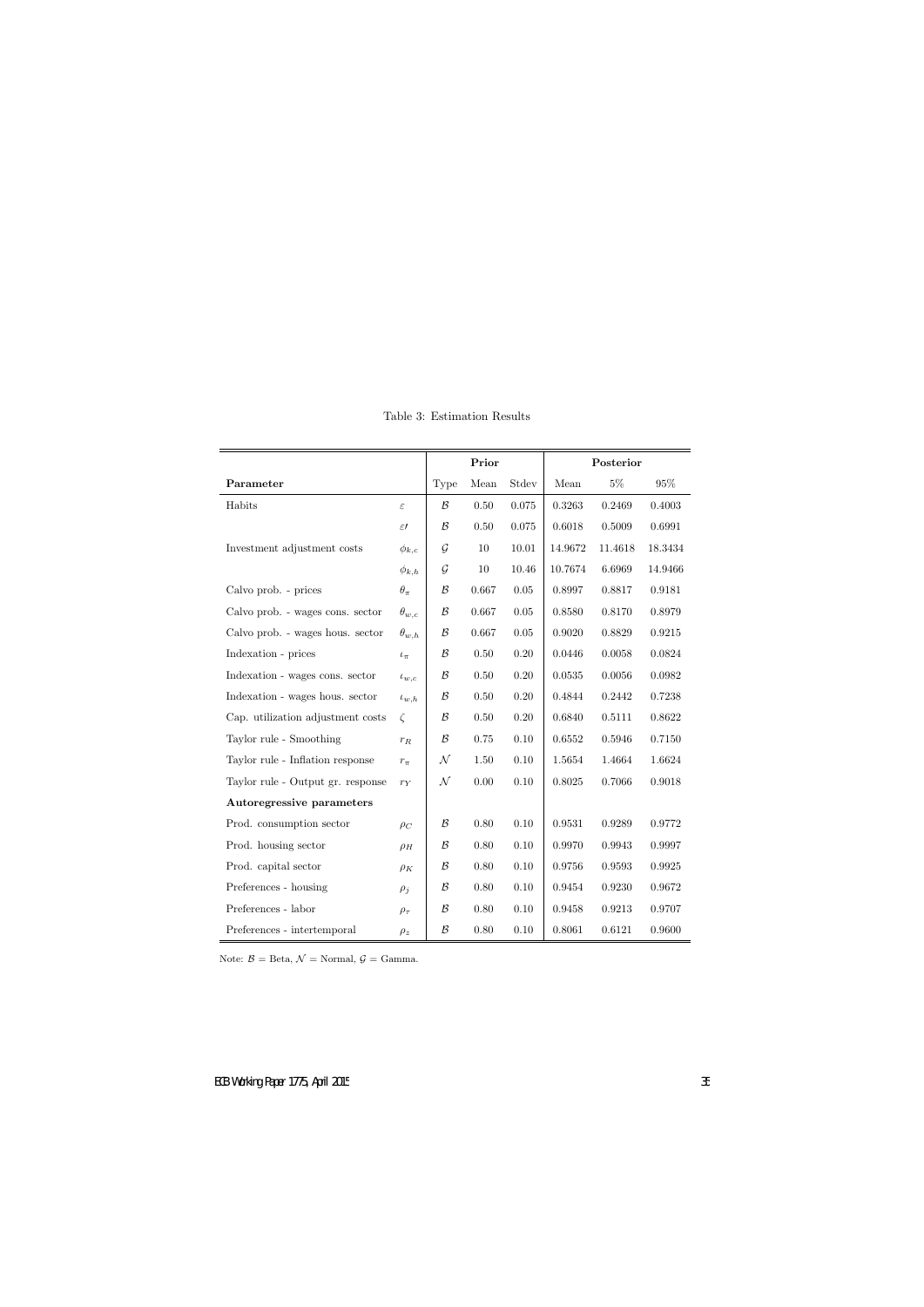|                                  |                 | Prior          |            |          | Posterior             |                       |                       |
|----------------------------------|-----------------|----------------|------------|----------|-----------------------|-----------------------|-----------------------|
| Parameter                        |                 | Type           | Mean       | Stdev    | Mean                  | $5\%$                 | $95\%$                |
| Stand. deviation - unant.shocks  |                 |                |            |          |                       |                       |                       |
| Prod. consumption sector         | $\sigma_C$      | IG             | $0.001\,$  | 0.01     | 0.0096                | 0.0086                | 0.0106                |
| Prod. housing sector             | $\sigma_H$      | IG             | $0.001\,$  | 0.01     | 0.0187                | 0.0162                | 0.0211                |
| Prod. capital sector             | $\sigma_K$      | IG             | 0.001      | 0.01     | 0.0015                | 0.0002                | 0.0036                |
| Preferences - housing            | $\sigma_j$      | $\mathcal{IG}$ | 0.001      | $0.01\,$ | 0.0606                | 0.0431                | 0.0793                |
| Preferences - labor              | $\sigma_{\tau}$ | $\mathcal{IG}$ | $0.001\,$  | 0.01     | 0.0589                | 0.0339                | 0.0826                |
| Preferences - intertemporal      | $\sigma_z$      | $\mathcal{IG}$ | 0.001      | 0.01     | 0.0107                | 0.0074                | 0.0138                |
| Cost push                        | $\sigma_p$      | IG             | $0.001\,$  | 0.01     | 0.0016                | 0.0010                | 0.0022                |
| Monetary policy                  | $\sigma_R$      | $\mathcal{IG}$ | $0.001\,$  | 0.01     | 0.0031                | 0.0024                | 0.0036                |
| Inflation objective              | $\sigma_s$      | $\mathcal{IG}$ | 0.001      | $0.01\,$ | $0.0239\times10^{-2}$ | $0.0178\times10^{-2}$ | $0.0299\times10^{-2}$ |
| St. deviation - ant. shocks 4-q  |                 |                |            |          |                       |                       |                       |
| Prod. consumption sector         | $\sigma_{C4}$   | IG             | 0.0007     | 0.01     | 0.0005                | 0.0002                | 0.0010                |
| Prod. housing sector             | $\sigma_{H4}$   | IG             | 0.0007     | 0.01     | 0.0007                | 0.0002                | 0.0016                |
| Prod. capital sector             | $\sigma_{K4}$   | IG             | 0.0007     | 0.01     | 0.0006                | 0.0002                | 0.0010                |
| Cost push                        | $\sigma_{p4}$   | IG             | 0.0007     | 0.01     | 0.0004                | $0.0002\,$            | 0.0008                |
| Monetary policy                  | $\sigma_{R4}$   | IG             | 0.0007     | 0.01     | 0.0004                | 0.0002                | 0.0006                |
| Inflation objective*100          | $\sigma_{s4}$   | $\mathcal{IG}$ | 0.0007     | 0.01     | $0.0250\times10^{-2}$ | $0.0156\times10^{-2}$ | $0.0344\times10^{-2}$ |
| St. deviation - ant. shocks: 8-q |                 |                |            |          |                       |                       |                       |
| Prod. consumption sector         | $\sigma_{C8}$   | IG             | 0.0007     | 0.01     | 0.0007                | 0.0002                | 0.0014                |
| Prod. housing sector             | $\sigma_{H8}$   | IG             | 0.0007     | 0.01     | 0.0040                | 0.0002                | 0.0103                |
| Prod. capital sector             | $\sigma_{K8}$   | $\mathcal{IG}$ | 0.0007     | 0.01     | 0.0094                | 0.0069                | 0.0120                |
| Cost push                        | $\sigma_{p8}$   | IG             | 0.0007     | $0.01\,$ | 0.0026                | 0.0019                | 0.0034                |
| Monetary policy                  | $\sigma_{R8}$   | $\mathcal{IG}$ | 0.0007     | 0.01     | 0.0004                | $0.0002\,$            | $0.0007\,$            |
| Inflation objective*100          | $\sigma_{s8}$   | $\mathcal{IG}$ | $0.0007\,$ | $0.01\,$ | $0.0323\times10^{-2}$ | $0.0174\times10^{-2}$ | $0.0474\times10^{-2}$ |
| St. deviation - meas. errors     |                 |                |            |          |                       |                       |                       |
| Hours worked - housing           | $\sigma_{n,h}$  | IG             | $0.001\,$  | $0.01\,$ | 0.1445                | $0.1306\,$            | 0.1587                |
| Wages - housing                  | $\sigma_{w,h}$  | $\mathcal{IG}$ | $0.001\,$  | 0.01     | 0.0081                | 0.0071                | 0.0091                |

# Table 4: Estimation Results (cont.)

Note:  $\mathcal{IG}$  = Inverse Gamma.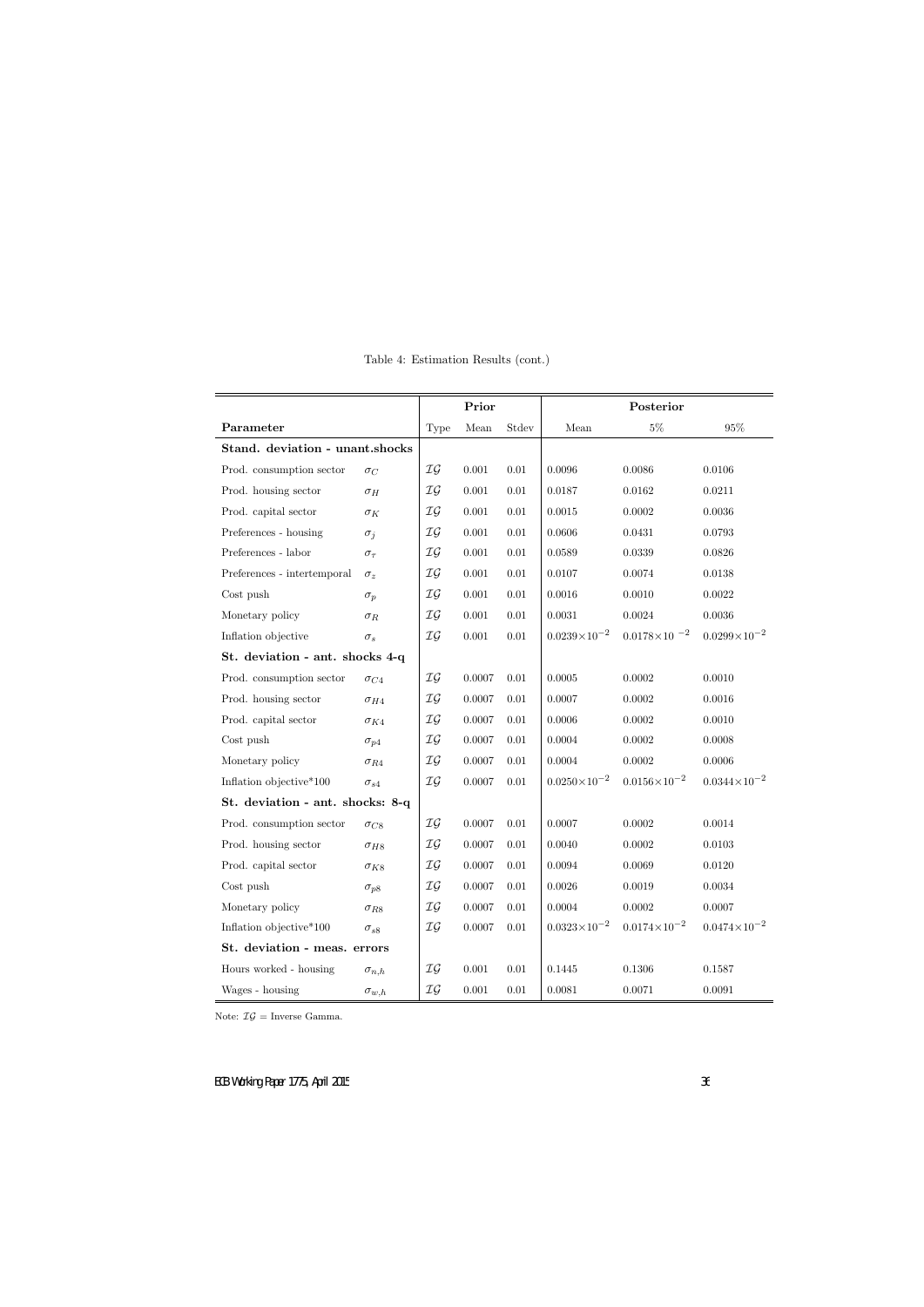|  | Table 5: Model Comparison |
|--|---------------------------|
|  |                           |

|                              | No news      |                      | News $4$ News $4\&8$                      |
|------------------------------|--------------|----------------------|-------------------------------------------|
| Benchmark (1965-2007 sample) |              |                      |                                           |
| Log Marginal Data Density    | 4809.53      | 4838.97              | 4867.60                                   |
| Difference                   |              | 29.45                | 58.08                                     |
| Implied Bayes factor         | $\mathbf{1}$ | $6.1 \times 10^{12}$ | $1.7\times10^{25}$                        |
| Memo:                        |              |                      |                                           |
| I&N data (1965-2006 sample)  |              |                      |                                           |
| Log Marginal Data Density    | 4693.44      | 4720.69              | 4743.12                                   |
| Difference                   |              | 27.25                | 49.67                                     |
| Implied Bayes factor         | 1            |                      | $6.8 \times 10^{11}$ $3.7 \times 10^{21}$ |

Note: Log Marginal Data Density based on the Modified Harmonic Mean Estimator.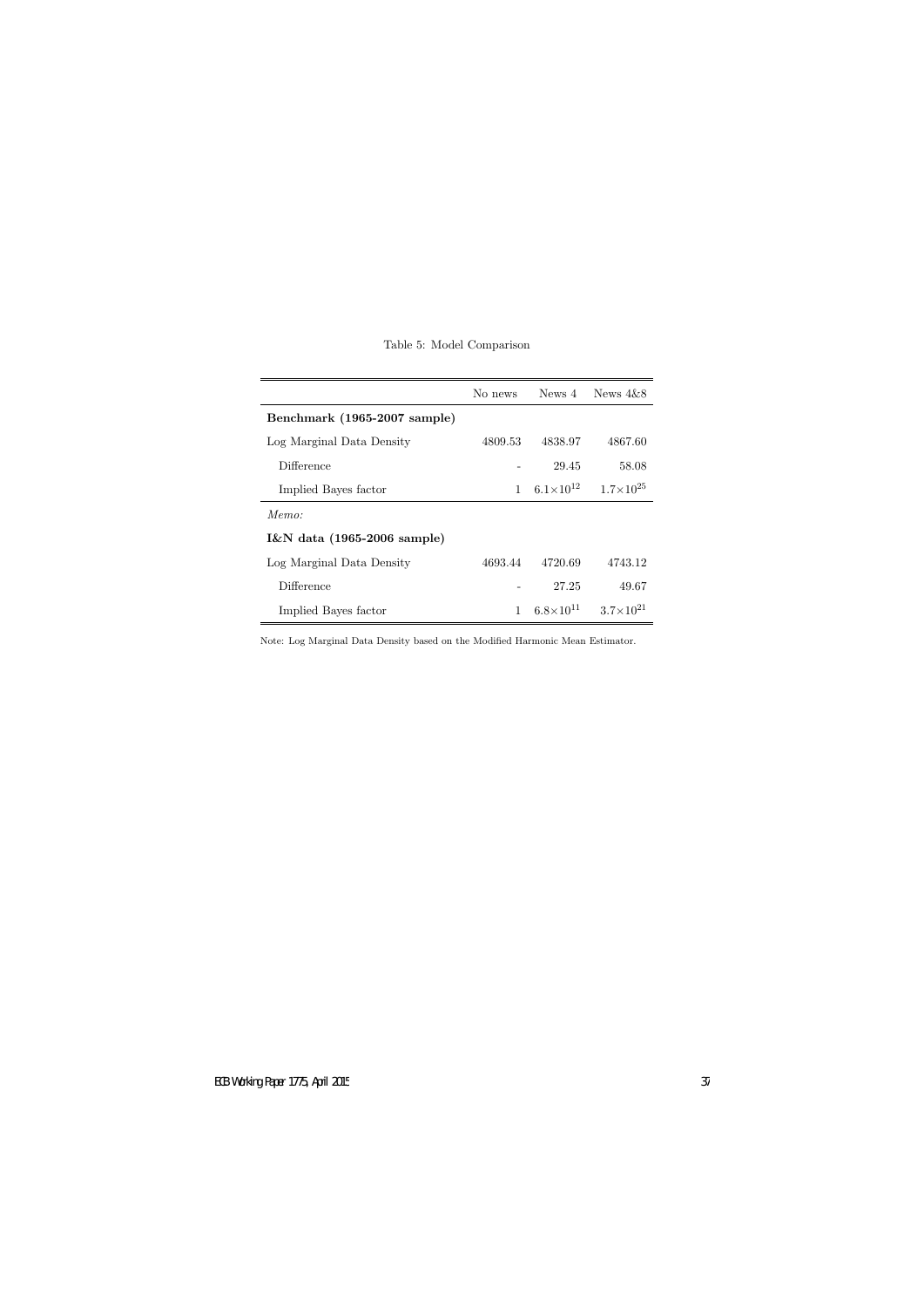|                      | Sources of Fluctuations |                                                                                              |             |  |  |  |  |  |
|----------------------|-------------------------|----------------------------------------------------------------------------------------------|-------------|--|--|--|--|--|
|                      | Real                    | Nominal                                                                                      | Preferences |  |  |  |  |  |
|                      |                         | $v_{c,t} + v_{h,t} + v_{k,t}$ $u_{p,t} + u_{R,t} + v_{S,t}$ $v_{z,t} + v_{j,t} + v_{\tau,t}$ |             |  |  |  |  |  |
| House prices $(Q)$   | 22.16                   | 38.92                                                                                        | 38.93       |  |  |  |  |  |
| Housing Inv. $(H)$   | 28.69                   | 19.80                                                                                        | 51.50       |  |  |  |  |  |
| Consumption $(C)$    | 7.82                    | 65.20                                                                                        | 26.97       |  |  |  |  |  |
| Business Inv. $(IK)$ | 25.92                   | 63.81                                                                                        | 10.24       |  |  |  |  |  |
| Inflation $(\pi)$    | 3.54                    | 85.71                                                                                        | 10.74       |  |  |  |  |  |

Table 6: Variance Decomposition by Type of Shocks

Notes: Parameters set at the posterior mean. HP filtered series. Sum of the contributions of both anticipated and unanticipated components of each type of shocks of real sources of fluctuations (shocks to the productivity in consumption,  $v_{c,t}$ , and housing,  $v_{h,t}$ , production and capital investment specific shocks, *υk,t*), nominal sources of fluctuations (monetary policy shocks, *uR,t* and *υs,t*, and cost push shocks, *up,t*) and preference shocks (shocks to the intertemporal preferences  $v_{z,t}$  housing demand,  $v_{j,t}$ , labor supply,  $v_{t,t}$ ).

Table 7: Variance Decomposition: Anticipated vs Unanticipated Shocks

|                     |       | <b>Anticipated Shocks</b> |           | <b>Unanticipated Shocks</b> |
|---------------------|-------|---------------------------|-----------|-----------------------------|
|                     | Total | 4 -quarter                | 8-quarter | Total                       |
| House Prices $(Q)$  | 33.39 | 1.10                      | 32.29     | 66.62                       |
| Housing Inv. $(IH)$ | 15.00 | 0.62                      | 14.38     | 84.99                       |
| Consumption $(C)$   | 54.73 | 1.65                      | 53.08     | 45.26                       |
| Business Inv. (IK)  | 72.18 | 1.77                      | 70.41     | 27.82                       |
| Inflation $(\pi)$   | 63.35 | 10.62                     | 52.73     | 36.63                       |

Notes: Parameters set at the posterior mean. HP filtered series. The contribution of anticipated shocks is the sum of the 4 and 8-quarter ahead news shocks contributions.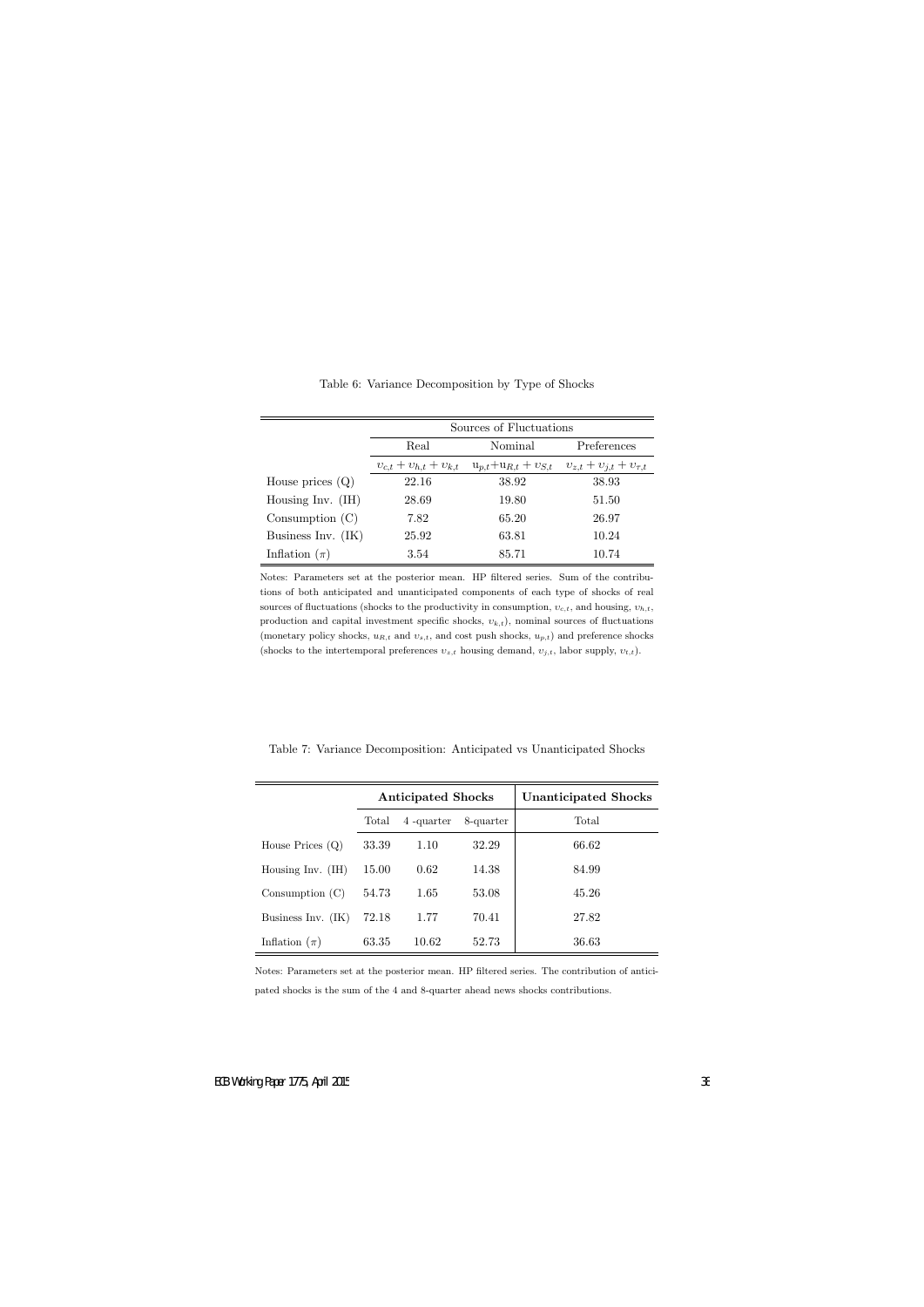|                      |                   | <b>Anticipated Shocks</b> |             | <b>Unanticipated Shocks</b> |           |             |  |
|----------------------|-------------------|---------------------------|-------------|-----------------------------|-----------|-------------|--|
|                      | Product.          | Cost Push                 | Mon.Pol.    | Product.                    | Cost Push | Mon.Pol.    |  |
|                      | $v_k + v_h + v_c$ | $u_p$                     | $u_R + v_S$ | $v_k + v_h + v_c$           | $u_p$     | $u_R + v_S$ |  |
| House Prices $(Q)$   | 3.50              | 25.82                     | 4.07        | 18.66                       | 0.64      | 8.39        |  |
| Housing Inv. $(IH)$  | 6.40              | 6.14                      | 2.46        | 22.29                       | 0.17      | 11.03       |  |
| Consumption $(C)$    | 4.21              | 44.56                     | 5.96        | 3.61                        | 0.76      | 13.92       |  |
| Business Inv. $(IK)$ | 23.94             | 44.57                     | 3.67        | 2.01                        | 0.99      | 14.58       |  |
| Inflation $(\pi)$    | 1.34              | 45.18                     | 16.83       | 2.20                        | 10.09     | 13.61       |  |

Table 8: Variance Decomposition

Note: Parameters set at the posterior mean. HP filtered series. The contribution of anticipated shocks is the sum of the 4 and 8-quarter ahead news shocks contributions.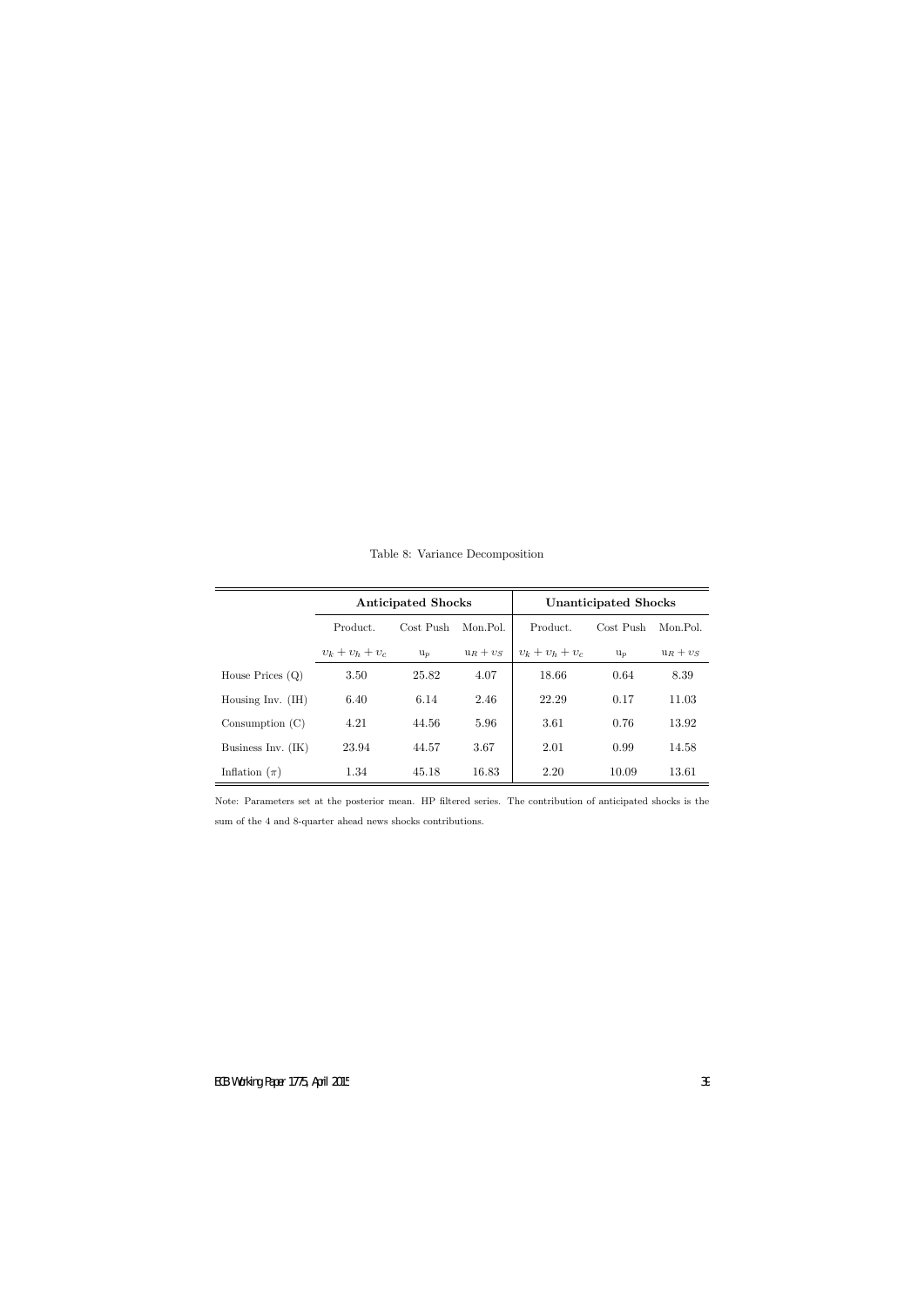|                      | <b>Unanticipated Shocks</b> |                    |             |                      |                   |           |             |                      |  |  |
|----------------------|-----------------------------|--------------------|-------------|----------------------|-------------------|-----------|-------------|----------------------|--|--|
|                      |                             | Model without News |             | Model with News      |                   |           |             |                      |  |  |
|                      | Product.                    | Cost Push          | Mon. Pol.   | Prefer.              | Product.          | Cost Push | Mon.Pol.    | Prefer.              |  |  |
|                      | $v_k + v_h + v_c$           | $u_p$              | $u_R + v_S$ | $v_i + v_z + v_\tau$ | $v_k + v_h + v_c$ | $u_p$     | $u_R + v_S$ | $v_i + v_z + v_\tau$ |  |  |
| House Prices $(Q)$   | 31.05                       | 11.28              | 11.17       | 45.98                | 18.66             | 0.64      | 8.39        | 38.93                |  |  |
| Housing Inv. $(IH)$  | 30.42                       | 2.94               | 11.73       | 54.91                | 22.29             | 0.17      | 11.03       | 51.50                |  |  |
| Consumption $(C)$    | 8.13                        | 30.36              | 33.63       | 27.88                | 3.61              | 0.76      | 13.92       | 26.97                |  |  |
| Business Inv. $(IK)$ | 23.39                       | 29.96              | 37.41       | 9.24                 | 2.01              | 0.99      | 14.58       | 10.24                |  |  |
| Inflation $(\pi)$    | 1.00                        | 81.85              | 10.87       | 6.28                 | 2.20              | 10.09     | 13.61       | 10.73                |  |  |

Table 9: Variance Decomposition: News vs No-News

Notes: Parameters set at the posterior mean. HP filtered series.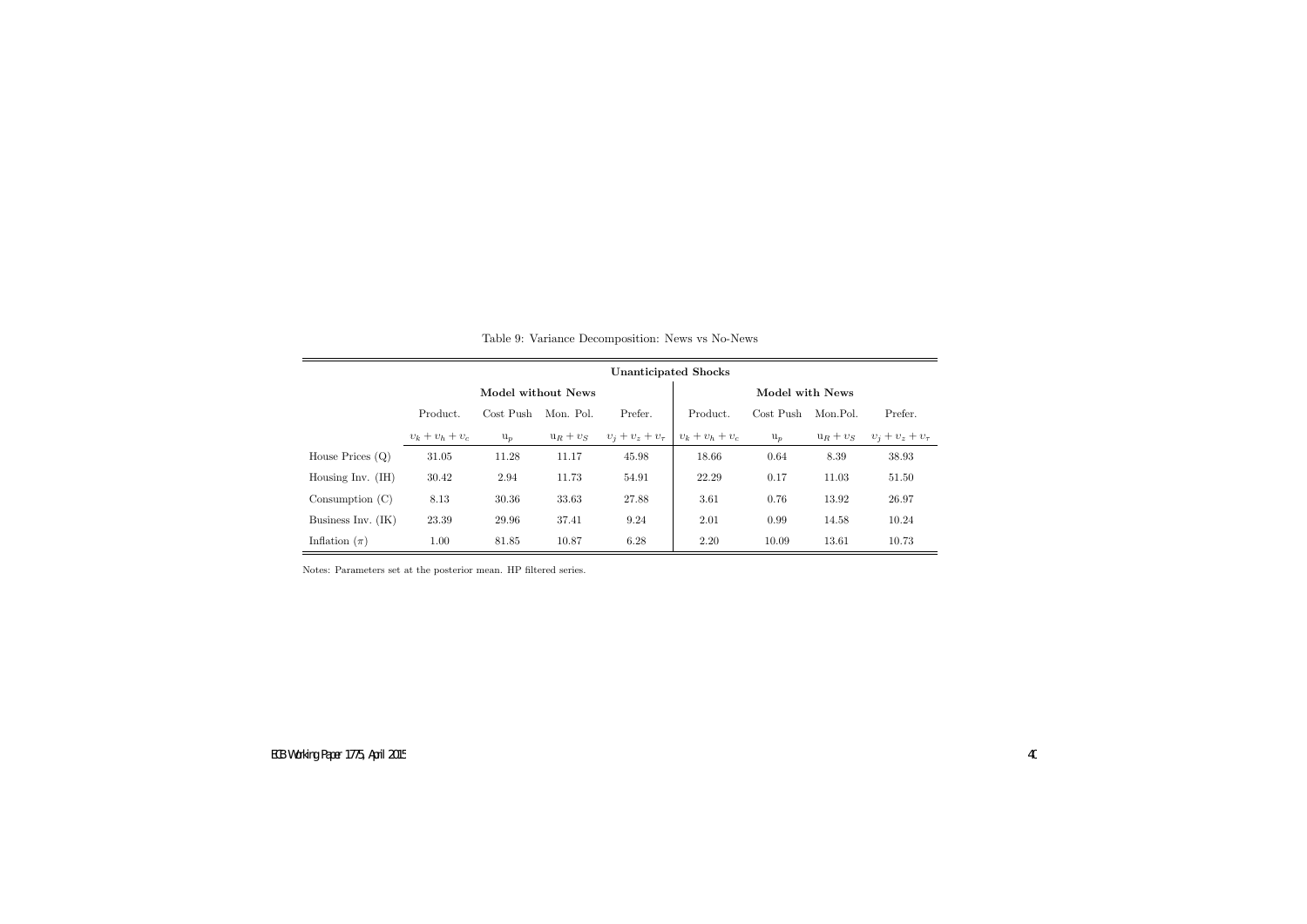|                                               | %        | Productivity      | Cost Push | Mon.Pol.    | Hous. Pref. |
|-----------------------------------------------|----------|-------------------|-----------|-------------|-------------|
| <b>Booms and Busts</b>                        | change   | $v_k + v_h + v_c$ | $u_p$     | $u_R + v_S$ | $v_i$       |
| House prices $(Q)$                            |          |                   |           |             |             |
| 1976 Q2 - 1979 Q4                             | 17.44    | 1.21              | 5.50      | $-1.03$     | 14.81       |
| 1980 Q1 - 1985 Q3                             | $-16.61$ | $-8.62$           | 10.82     | $-4.61$     | $-11.79$    |
| 1992 Q4 - 2005 Q4                             | 20.53    | 14.09             | $-14.22$  | 3.38        | 8.58        |
| $2006$ Q1 - $2007$ Q4                         | $-8.72$  | $-0.49$           | 0.66      | $-3.18$     | $-6.23$     |
| Res. investment (IH)                          |          |                   |           |             |             |
| 1976 Q1 - 1979 Q3                             | 22.09    | 10.62             | 16.24     | 3.40        | 2.21        |
| 1979 Q4 - 1983 Q1                             | $-21.25$ | $-13.66$          | 26.63     | $-23.28$    | $-0.62$     |
| $1992$ Q <sub>2</sub> - $2000$ Q <sub>3</sub> | 48.86    | 38.72             | $-11.81$  | 4.03        | $-0.88$     |
| $2000 \text{ Q}4 - 2003 \text{ Q}1$           | $-25.65$ | $-13.57$          | $-10.84$  | $-1.90$     | 0.21        |
| $2003$ Q <sub>2</sub> - $2007$ Q <sub>4</sub> | 12.81    | 11.70             | $-7.31$   | 2.61        | 1.97        |

Table 10: Shocks Contribution to Booms and Busts

Notes: Parameters set at the posterior mean. Cycles dated by applying the Bry-Boschan algorithm to the real house prices series (Q) and the residential investment series (IH).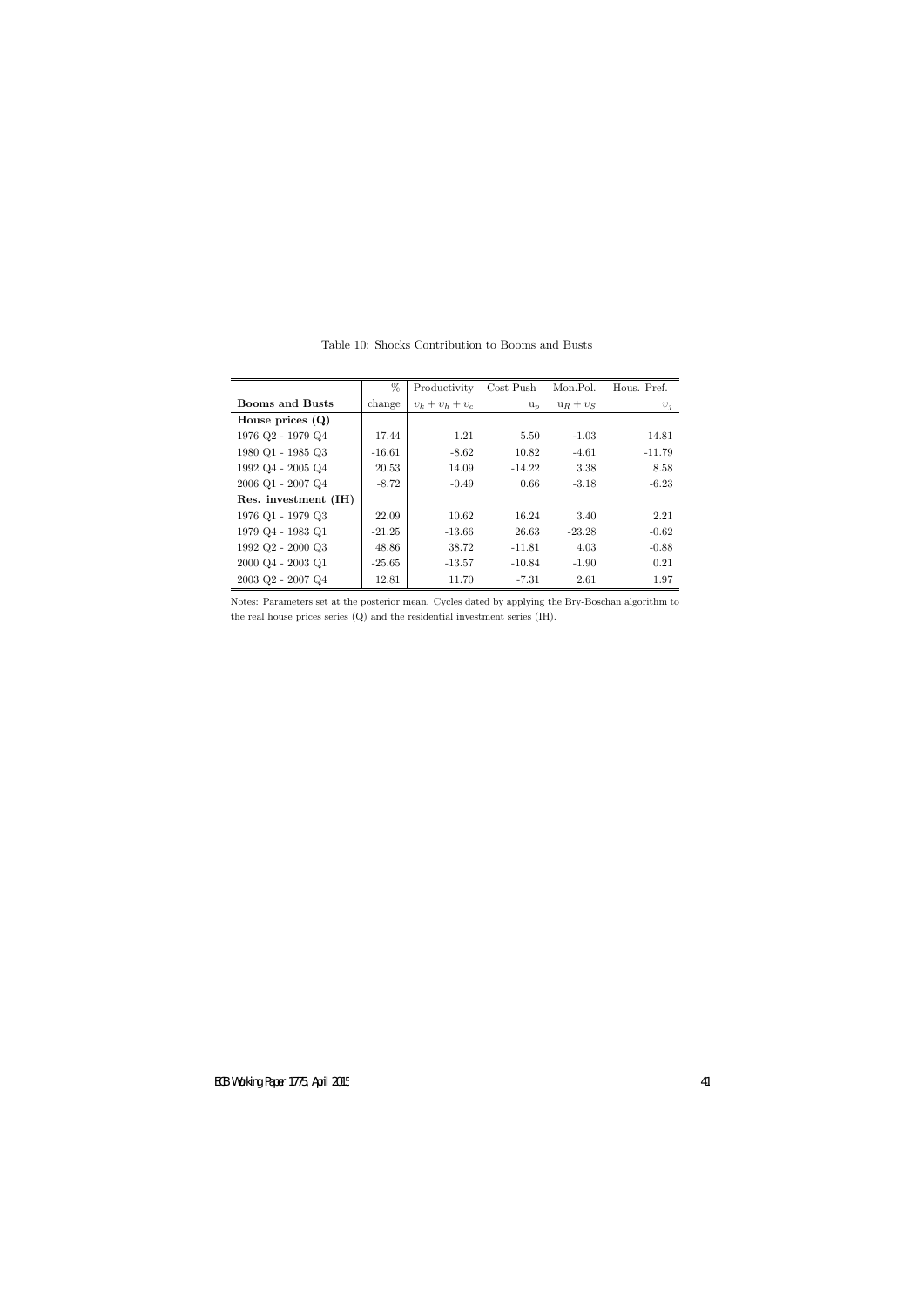|                               |            | <b>Shocks Contribution</b> |         |             |         |             |               |         |         |         |             |
|-------------------------------|------------|----------------------------|---------|-------------|---------|-------------|---------------|---------|---------|---------|-------------|
|                               |            |                            |         | Anticipated |         |             | Unanticipated |         |         |         |             |
| <b>Booms and Busts</b>        | $%$ change | $u_p$                      | $v_h$   | $v_k$       | $v_c$   | $u_R + v_S$ | $u_p$         | $v_h$   | $v_k$   | $v_c$   | $u_R + v_S$ |
| <b>House Prices</b>           |            |                            |         |             |         |             |               |         |         |         |             |
| 1976 Q2 - 1979 Q4             | 17.44      | 5.36                       | 2.04    | $-2.44$     | $-0.01$ | $-1.03$     | 0.14          | 3.31    | $-0.01$ | $-1.69$ | 0.00        |
| 1980 Q1 - 1985 Q3             | $-16.61$   | 10.92                      | $-0.88$ | 2.74        | 0.00    | 1.11        | $-0.11$       | $-8.16$ | 0.00    | $-2.34$ | $-5.71$     |
| <b>Residential Investment</b> |            |                            |         |             |         |             |               |         |         |         |             |
| 1976 Q1 - 1979 Q3             | 22.09      | 16.19                      | 1.56    | 11.33       | $-0.01$ | $-2.24$     | 0.05          | $-0.19$ | 0.02    | $-2.09$ | 5.63        |
| 1979 Q4 - 1983 Q1             | $-21.25$   | 26.40                      | $-1.49$ | $-3.44$     | $-0.01$ | 1.00        | 0.23          | $-0.41$ | 0.02    | $-8.34$ | $-24.28$    |

|  | Table 11: Shocks Contribution to Booms and Busts: 1970's/1980's |  |  |  |
|--|-----------------------------------------------------------------|--|--|--|
|  |                                                                 |  |  |  |

Notes: Parameters set at the posterior mean. Cycles dated by applying the Bry-Boschan algorithm to the real house prices series (Q) and theresidential investment series (IH). The contribution of anticipated shocks is the sum of the <sup>4</sup> and 8-quarter ahead news shocks contributions.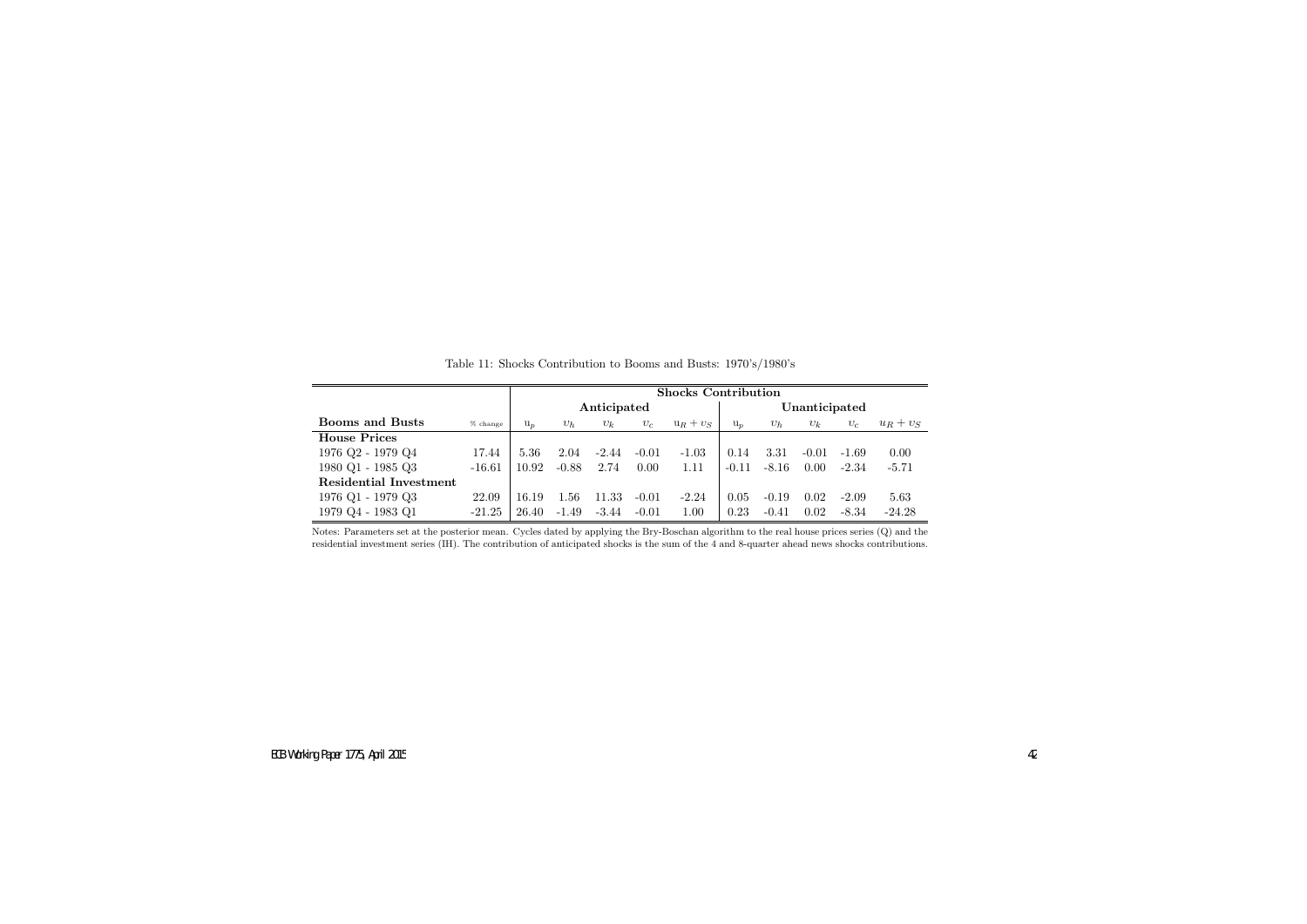|                                     |            |             | <b>Shocks Contribution</b> |          |         |             |         |               |         |         |             |  |
|-------------------------------------|------------|-------------|----------------------------|----------|---------|-------------|---------|---------------|---------|---------|-------------|--|
|                                     |            | Anticipated |                            |          |         |             |         | Unanticipated |         |         |             |  |
| <b>Booms and Busts</b>              | $%$ change | $u_p$       | $v_h$                      | $v_k$    | $v_c$   | $u_R + v_S$ | $u_p$   | $v_h$         | $v_k$   | $v_c$   | $u_R + v_S$ |  |
| <b>House Prices</b>                 |            |             |                            |          |         |             |         |               |         |         |             |  |
| 1992 Q4 - 2005 Q4                   | 20.53      | $-14.06$    | 2.50                       | 1.51     | 0.01    | $-1.01$     | $-0.17$ | 5.57          | 0.01    | 4.50    | 4.38        |  |
| $2006$ Q1 - $2007$ Q4               | $-8.72$    | 0.69        | $-0.39$                    | 0.50     | 0.00    | $-0.09$     | $-0.03$ | $-0.36$       | 0.00    | $-0.23$ | $-3.09$     |  |
| <b>Residential Investment</b>       |            |             |                            |          |         |             |         |               |         |         |             |  |
| 1992 Q1 - 2000 Q3                   | 48.86      | $-11.47$    | 0.10                       | 33.91    | 0.01    | $-0.53$     | $-0.34$ | 0.20          | 0.08    | 4.43    | 4.56        |  |
| $2000 \text{ Q}4 - 2003 \text{ Q}1$ | $-25.65$   | $-10.86$    | $-0.34$                    | $-14.60$ | 0.00    | $-0.38$     | 0.02    | 0.10          | $-0.03$ | 1.29    | $-1.53$     |  |
| $2003$ Q2 - $2007$ Q4               | 12.81      | $-7.06$     | 0.80                       | 9.81     | $-0.00$ | 0.09        | $-0.26$ | $-0.43$       | 0.01    | 1.52    | 2.52        |  |

Table 12: Shocks Contribution to Booms and Busts: 1990's/2000's

Notes: Parameters set at the posterior mean. Cycles dated by applying the Bry-Boschan algorithm to the real house prices series (Q)and the residential investment series (IH). The contribution of anticipated shocks is the sum of the <sup>4</sup> and 8-quarter ahead news shockscontributions.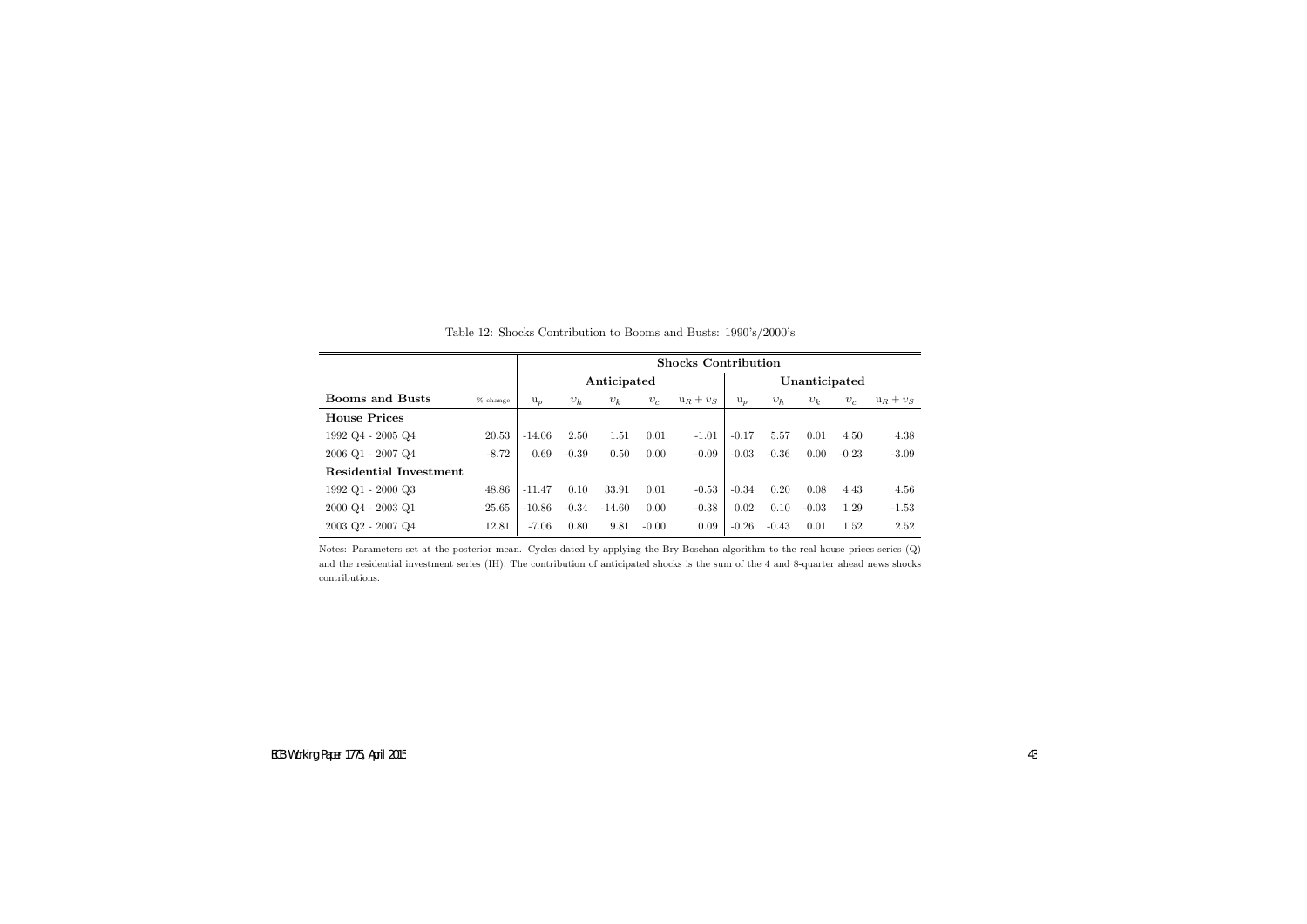|                 | Anticipated shocks |                   |           |                     |           |                       |           |       |  |  |
|-----------------|--------------------|-------------------|-----------|---------------------|-----------|-----------------------|-----------|-------|--|--|
|                 | Total              | Cost Push $(u_p)$ |           | Inf. target $(v_S)$ |           | Inv. specific $(v_k)$ | shocks    |       |  |  |
|                 |                    | 4-quarter         | 8-quarter | 4-quarter           | 8-quarter | 4-quarter             | 8-quarter | Total |  |  |
| Inflation exp.  |                    |                   |           |                     |           |                       |           |       |  |  |
| 1 quarter ahead | 72.20              | 1.64              | 49.26     | 10.21               | 9.13      |                       |           | 27.77 |  |  |
| 4 quarter ahead | 79.01              | 0.86              | 53.21     | 11.26               | 12.11     |                       |           | 20.98 |  |  |
| Int. rate exp.  |                    |                   |           |                     |           |                       |           |       |  |  |
| 1 quarter ahead | 72.48              | 0.11              | 14.70     | 14.98               | 15.41     | 0.06                  | 22.34     | 27.48 |  |  |
| 4 quarter ahead | 80.62              | 0.05              | 7.44      | 18.82               | 27.20     | 0.01                  | 23.67     | 19.39 |  |  |

Table 13: Model-Based Expectations: Variance Decomposition

Note: Parameters set at the posterior mean.

Table 14: Granger Causality Tests - Inflation Expectations

|                 |             |                 | <b>Michigan Survey</b> |             |                 |       |                 |          |     |
|-----------------|-------------|-----------------|------------------------|-------------|-----------------|-------|-----------------|----------|-----|
|                 |             | 1-quarter ahead |                        |             | 4-quarter ahead |       | 4-quarter ahead |          |     |
| <b>Shock</b>    | F-statistic | p-value         |                        | F-statistic | p-value         |       | F-statistic     | p-value  |     |
| 4 quarter ahead | 6.8299      | [0.0000]        | $***$                  | 3.2492      | [0.0417]        | $***$ | 15.743          | [0.0000] | *** |
| 8 quarter ahead | 14.570      | [0.0000]        | $***$                  | 11.8680     | [0.0000]        | $***$ | 31.954          | [0.0000] | *** |

Notes: The null hypothesis is that the shock does not Granger cause inflation expectations. \*\*\*  $1\%,$   $^{**}$  5%,  $^{*}$  10% significance.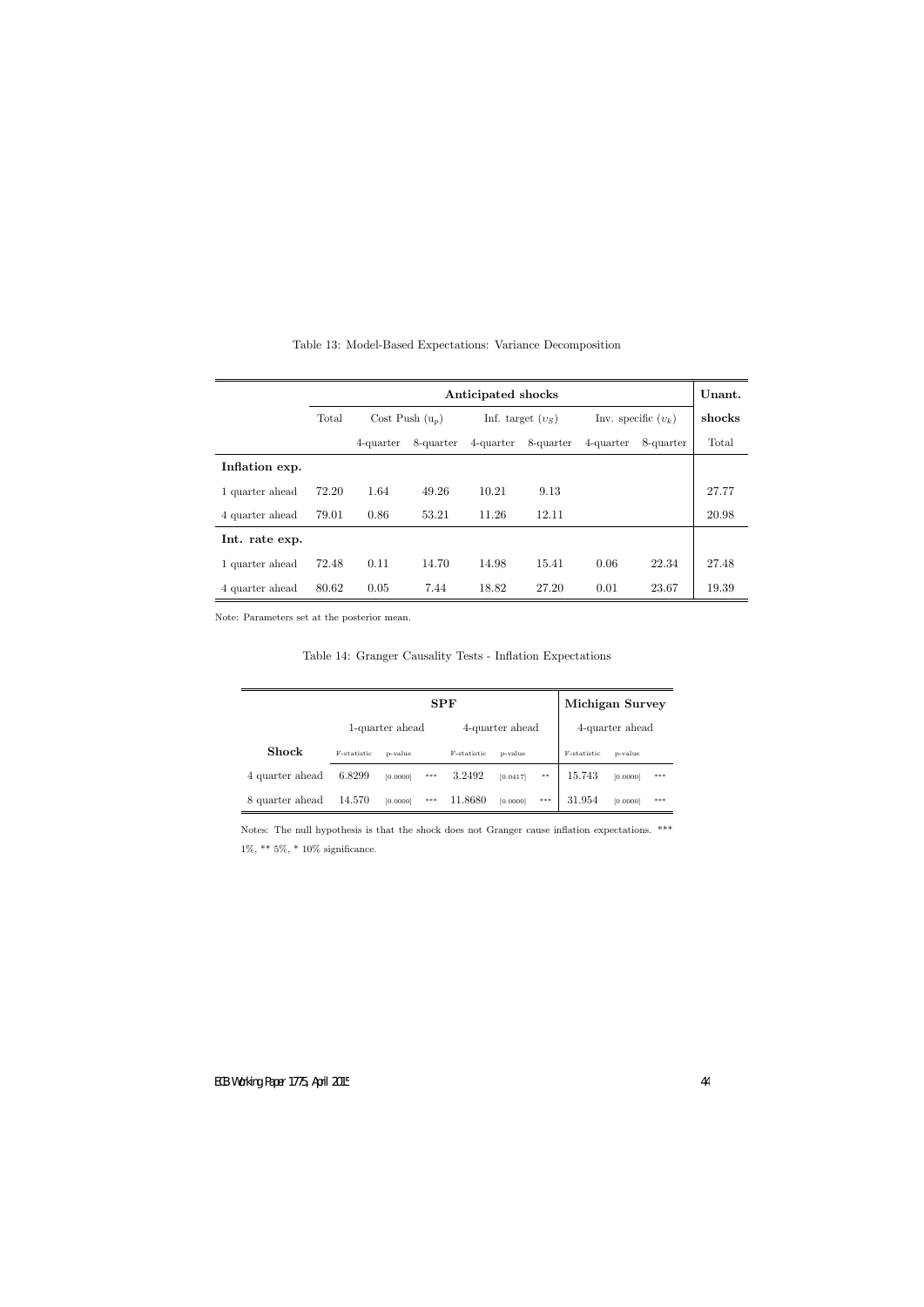|                       | 1-quarter ahead |          |                | 4-quarter ahead |          |        |
|-----------------------|-----------------|----------|----------------|-----------------|----------|--------|
| Shocks                | F-statistic     | p-value  |                | F-statistic     | p-value  |        |
| Cost-push $(u_p)$     |                 |          |                |                 |          |        |
| 4-quarter ahead       | 20.569          | [0.0000] | $\ast\ast\ast$ | 11.603          | [0.0000] | **     |
| 8-quarter ahead       | 19.380          | [0.0000] | $***$          | 8.431           | [0.0000] | $***$  |
| Inv. specific $(v_k)$ |                 |          |                |                 |          |        |
| 4-quarter ahead       | 25.476          | [0.0000] | $***$          | 26.500          | [0.0000] | ***    |
| 8-quarter ahead       | 30.842          | [0.0000] | $***$          | 51.915          | [0.0000] | ***    |
| Inf. target $(vS)$    |                 |          |                |                 |          |        |
| 4-quarter ahead       | 15.685          | [0.0000] | $***$          | 4.451           | [0.0011] | $***$  |
| 8-quarter ahead       | 17.377          | [0.0000] | ***            | 2.435           | [0.0928] | $\ast$ |

Table 15: Granger Causality tests - Interest Rate Expectations (SPF Data)

Notes: The null hypothesis is that the shock does not Granger cause inflation expectations. \*\*\* 1%, \*\* 5%, \* 10% significance.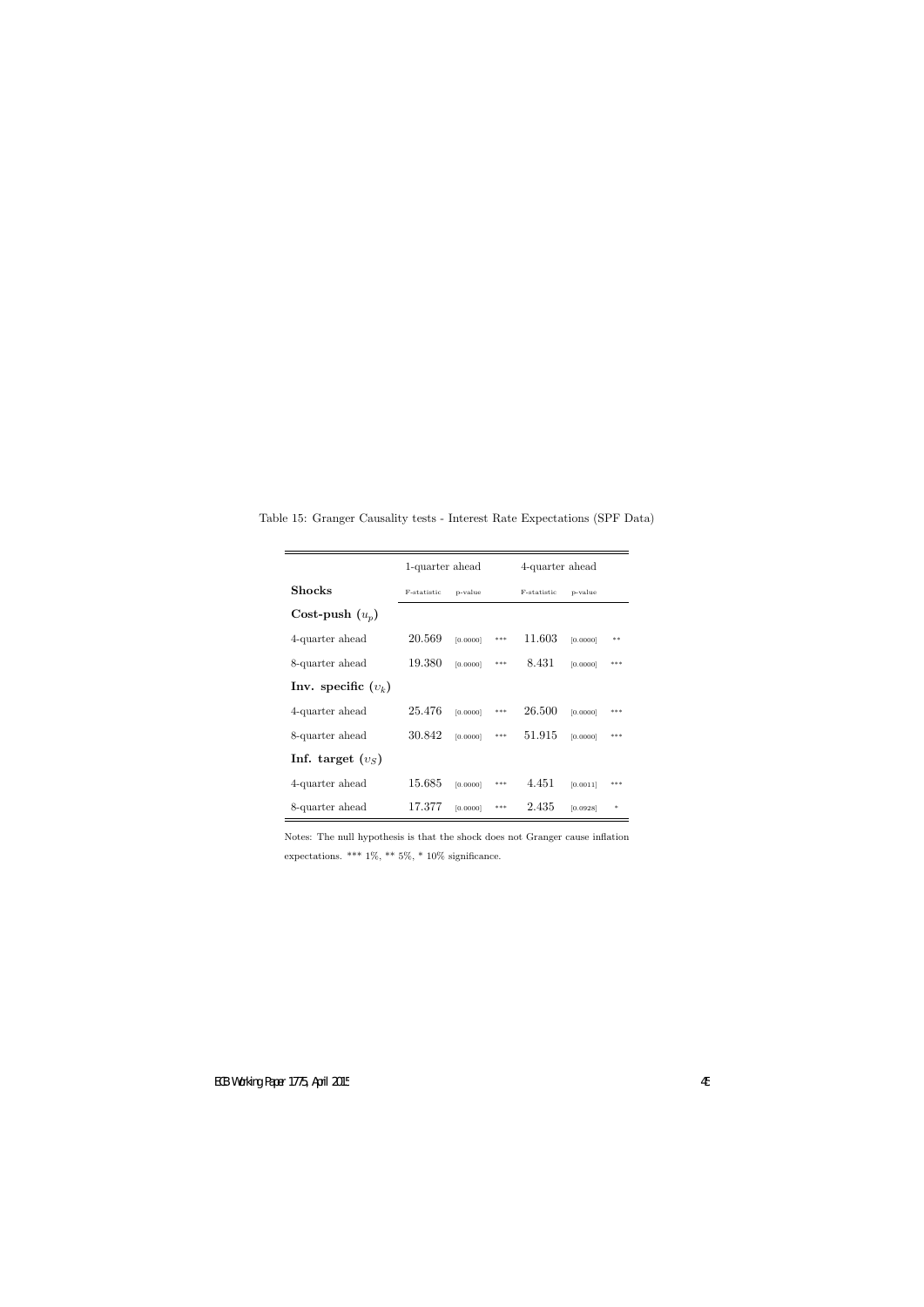|                                     |                        | Correlation with House Prices |                                 |               |                          |           |               |           |  |  |  |  |
|-------------------------------------|------------------------|-------------------------------|---------------------------------|---------------|--------------------------|-----------|---------------|-----------|--|--|--|--|
|                                     |                        |                               | Survey-based Expectations (SPF) |               | Model-based Expectations |           |               |           |  |  |  |  |
|                                     |                        | Inflation                     |                                 | Interest Rate |                          | Inflation | Interest Rate |           |  |  |  |  |
|                                     | 1-quarter<br>4-quarter |                               | 1-quarter                       | 4-quarter     | 1-quarter                | 4-quarter | 1-quarter     | 4-quarter |  |  |  |  |
| <b>Booms and Busts</b>              |                        |                               |                                 |               |                          |           |               |           |  |  |  |  |
| 1976 Q2 - 1979 Q4                   | 0.885                  | 0.782                         |                                 |               | 0.839                    | 0.836     | 0.946         | 0.941     |  |  |  |  |
| 1980 Q1 - 1985 Q3                   | 0.938                  | 0.922                         | 0.873                           | 0.880         | 0.926                    | 0.873     | 0.741         | 0.833     |  |  |  |  |
| 1992 Q4 - 2005 Q4                   | $-0.356$               | $-0.482$                      | $-0.551$                        | $-0.512$      | 0.553                    | $-0.101$  | $-0.513$      | $-0.333$  |  |  |  |  |
| $2006$ Q1 - $2007$ Q4 $\,$          | $-0.144$               | 0.317                         | 0.631                           | 0.601         | 0.915                    | 0.803     | 0.773         | 0.471     |  |  |  |  |
| Overall sample                      |                        |                               |                                 |               |                          |           |               |           |  |  |  |  |
| $1970 \text{ Q}4 - 2007 \text{ Q}4$ | 0.967                  | 0.495                         |                                 |               | 0.486                    | 0.465     | 0.461         | 0.501     |  |  |  |  |
| $1980$ Q1 - $2007$ Q4               |                        |                               | 0.223                           | 0.176         |                          |           | 0.193         | 0.242     |  |  |  |  |

| Table 16: Expectations and House Prices |  |
|-----------------------------------------|--|
|-----------------------------------------|--|

Notes: 1- and 4-quarter ahead expectations. Cycles dated by applying the the Bry-Boschan algorithm to the real house price series(Q).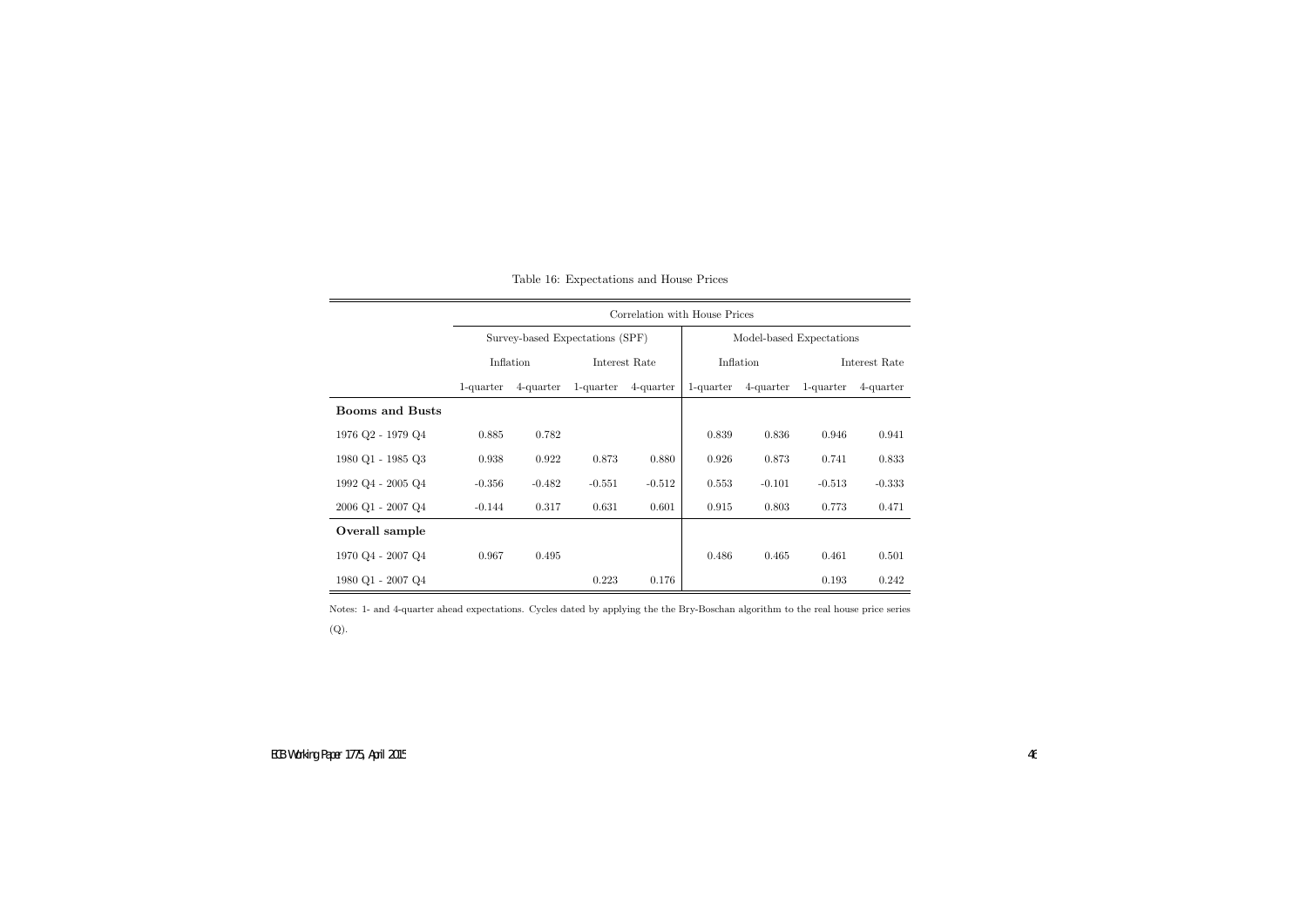

Figure 1: House Prices Run Ups and Expectations of Rising House Prices

Notes: Solid line (y-axis labeling on the right): Real House Prices - Census Bureau House Price Index (new one-family houses sold including value of lot) deflated with the implicit price deflator for the nonfarm business sector. Real house prices are normalized to zero in 1965Q1. Bars (y-axis labeling on the left): fraction of households in the Michigan Survey of Consumers that express the view that it is a good time to buy a house due to an expected future appreciation in house prices.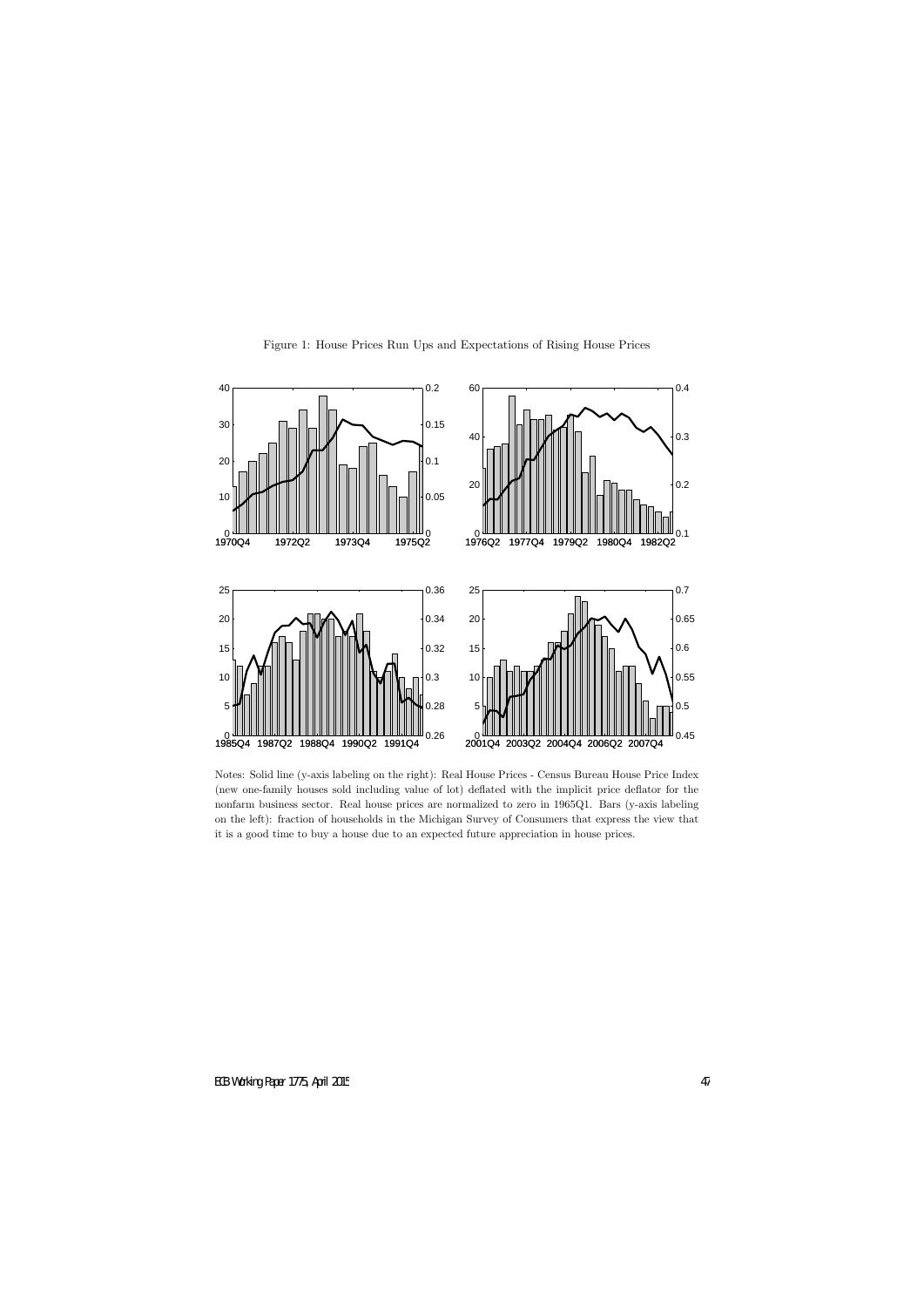Figure 2: Parameters identification



Notes: Pairs of shocks' parameters with the highest correlation among the columns of the Jacobians. Filled cells indicate the parameter reported in the x-axis that displays the higher correlation with a particular parameter reported in the y-axis. The scale on the right indicated the degree of correlation between the pairs of shocks' parameters with the highest cosine, ranging from 0 (no correlation) to 1 (collinearity).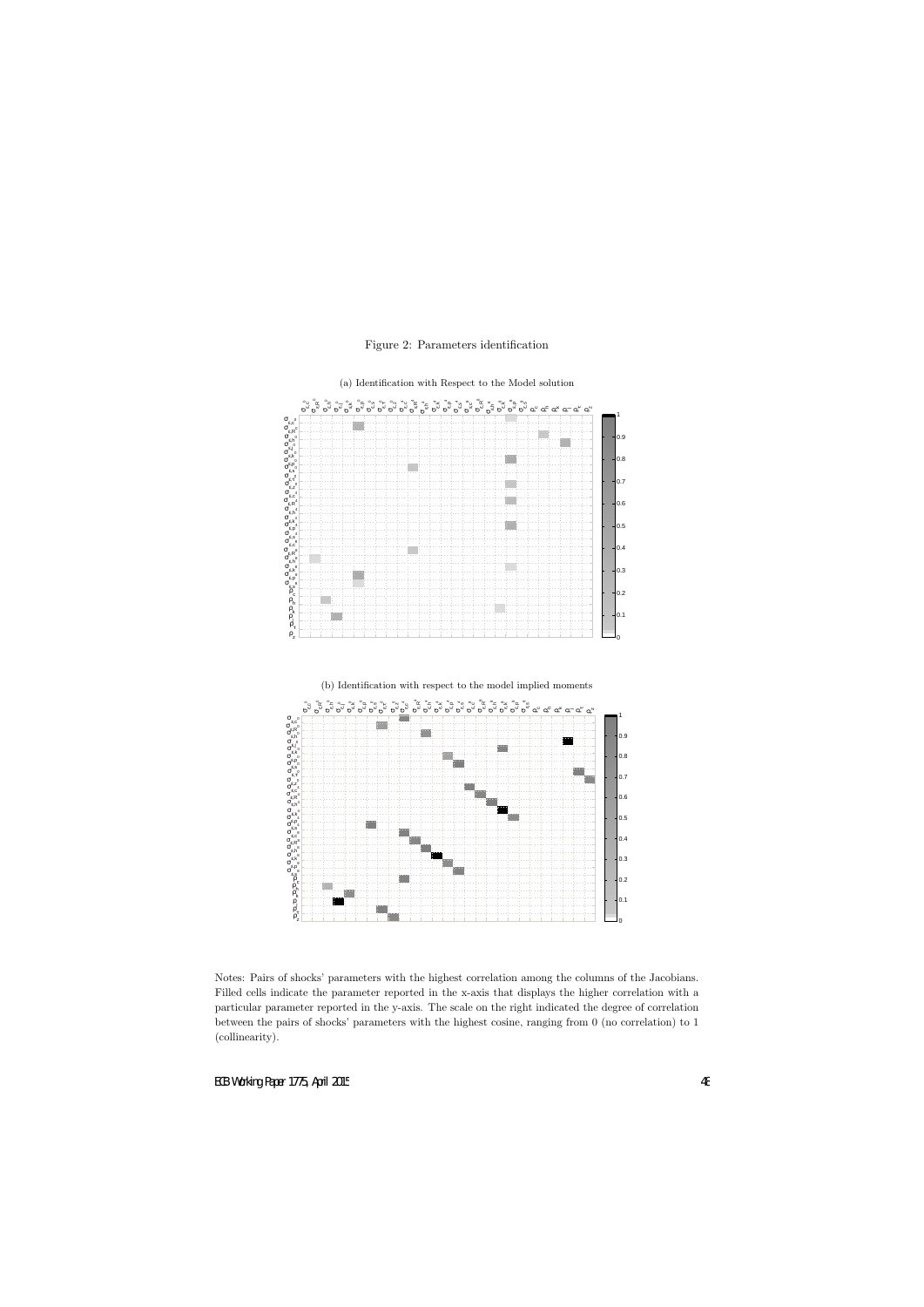

Figure 3: Sensitivity in the Moments

Notes: Y-axis reports the sensitivity of the first and second order moments of the observables to each shock parameter. X-axis reports the shocks parameters.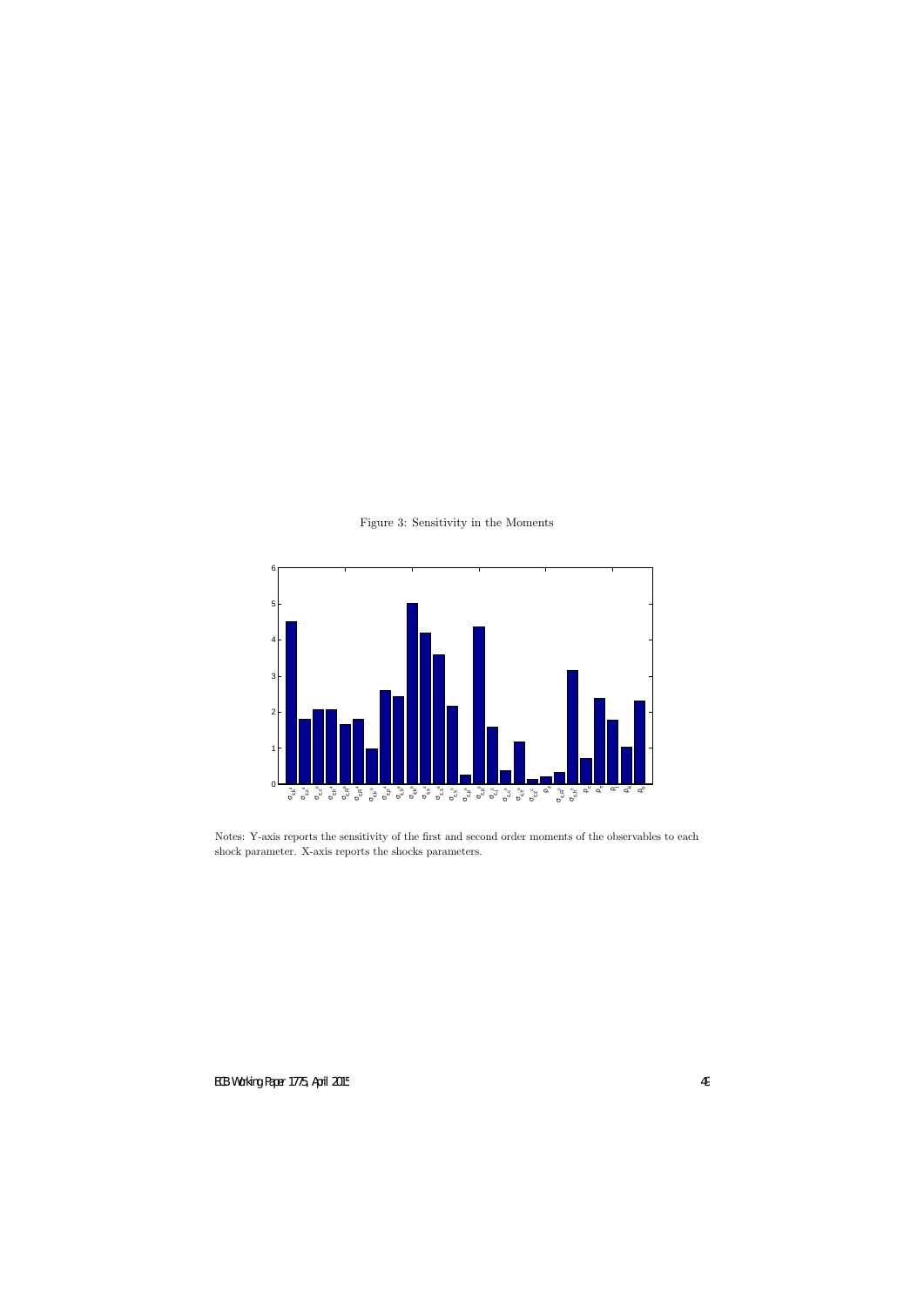

Figure 4: Real House Prices – Impulse-Response Functions to Monetary Policy News Shocks

Notes: Percent deviations from the steady state. Top panel: House Price responses to shocks to unanticipated and to 4- and 8-quarter ahead news shocks; Bottom panel: corresponding simulated monetary policy shocks: unanticipated  $(\varepsilon_0)$  and anticipated 4  $(\varepsilon_4)$  and 8  $(\varepsilon_8)$  quarters in advance.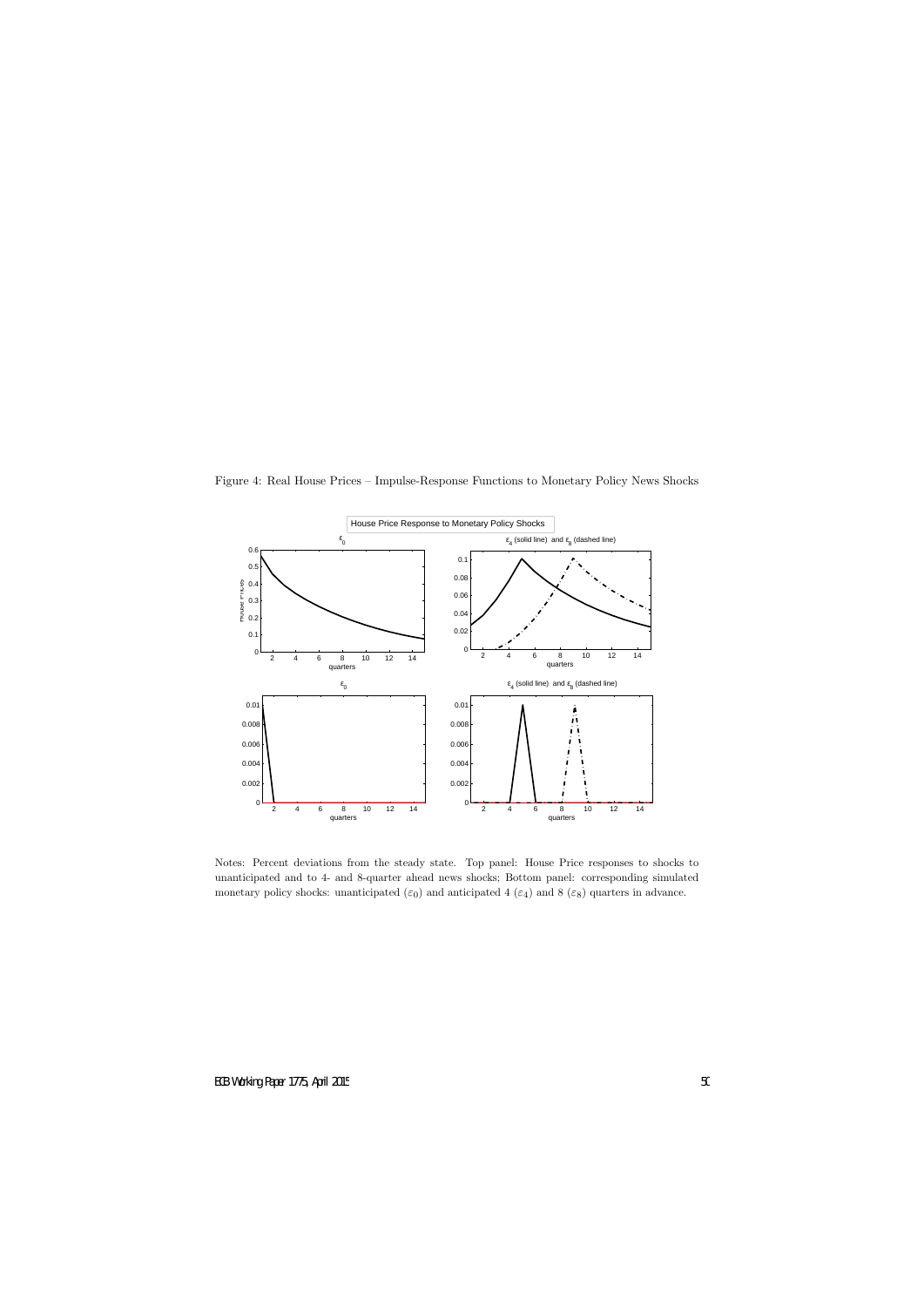

Figure 5: Impulse-Response Functions – 4-Quarter Ahead Monetary Policy News Shock *versus* Unanticipated Monetary Policy Shock

Note: Percent deviations from the steady state except for inflation and the policy rate where percentage points deviations from the steady state are reported. Solid line: 4-quarter ahead monetary policy news shock; dashed line: unanticipated monetary policy shock.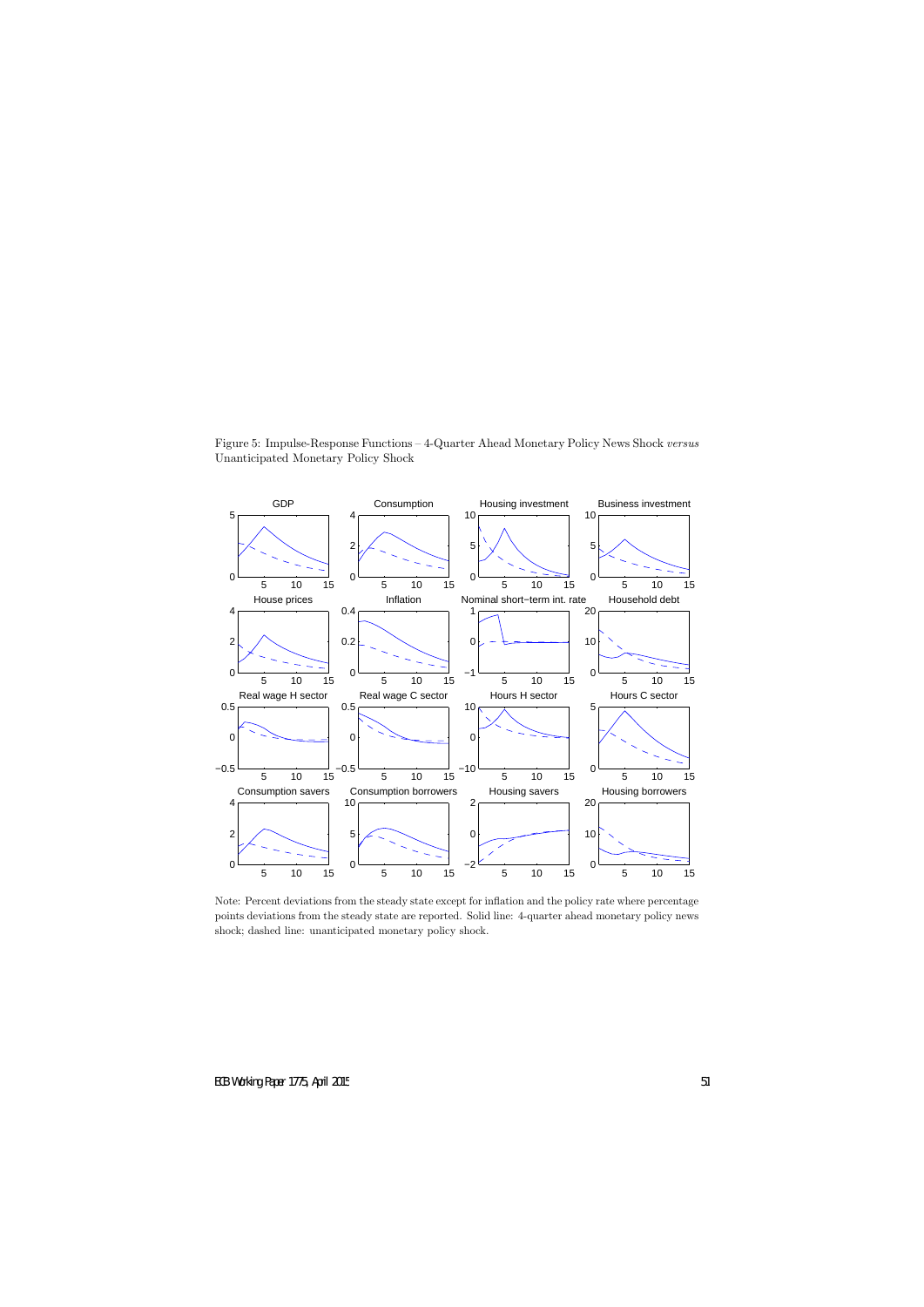

Figure 6: Impulse-Response Functions – Unanticipated Shocks

Note: Percent deviations from the steady state. Model responses to shocks to consumption technology  $(v_c)$ , housing technology  $(v_h)$ , investment specific technology  $(v_k)$  monetary policy  $(u_R)$ , inflation target  $(u<sub>S</sub>)$  and cost push  $(u<sub>p</sub>)$ .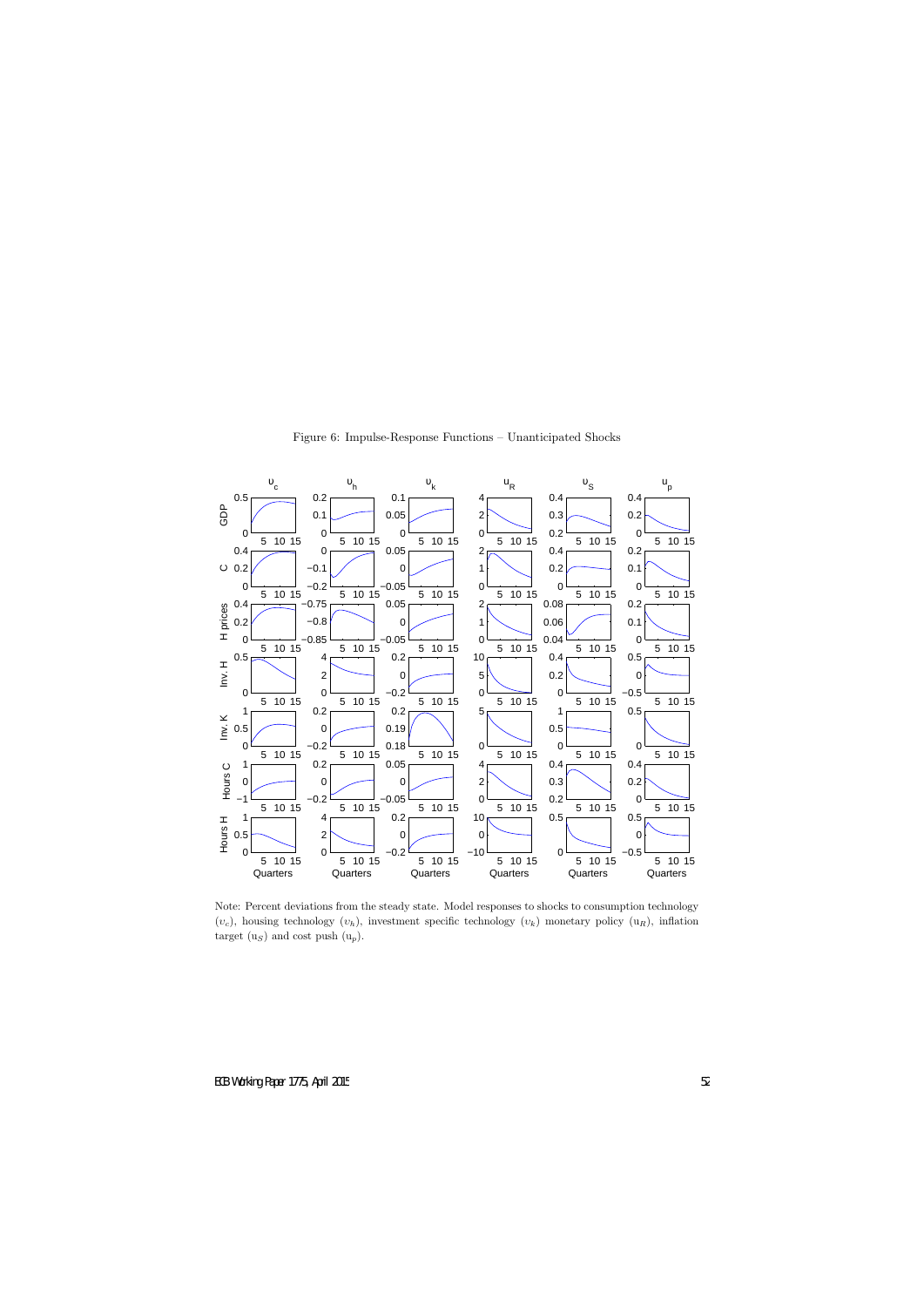

Figure 7: Impulse-Response Functions – 8-Quarter Ahead News Shocks

Note: Percent deviations from the steady state. Model responses to shocks to consumption technology  $(v_c)$ , housing technology  $(v_h)$ , investment specific technology  $(v_k)$  monetary policy  $(u_R)$ , inflation target  $(u<sub>S</sub>)$  and cost push  $(u<sub>p</sub>)$ .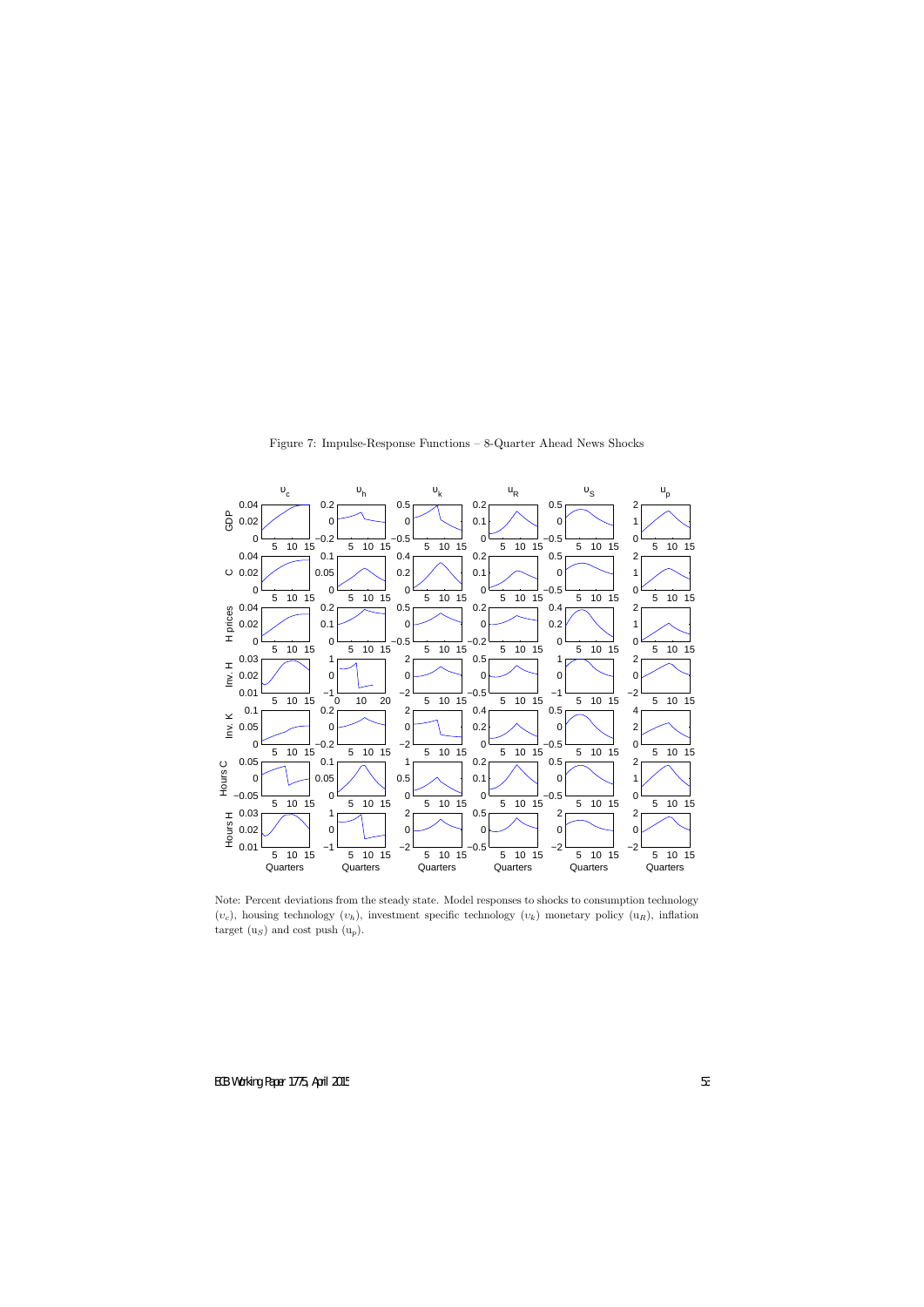



Notes: Real house prices in deviation from model trend. Vertical lines indicate real house prices series (Q) peaks dated based on the Bry-Boschan algorithm.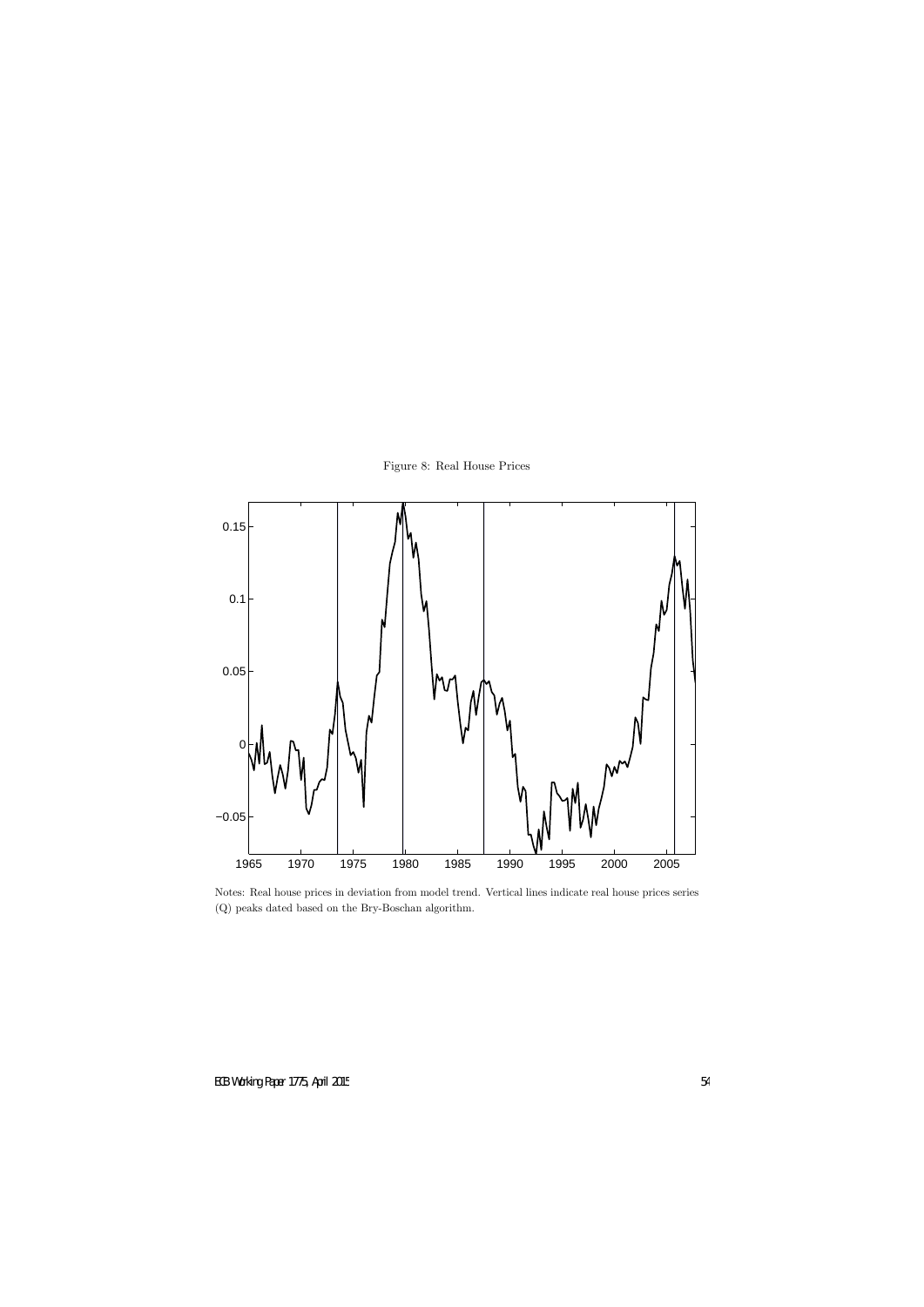



Notes: 1-quarter ahead inflation (left panel) and interest rate (right panel) expectations: Model-based expectations (solid line), Survey of Professional Forecasters (dashed line), Michigan Survey (starred line). Vertical lines indicate real house prices series (Q) peaks dated based on the Bry-Boschan algorithm.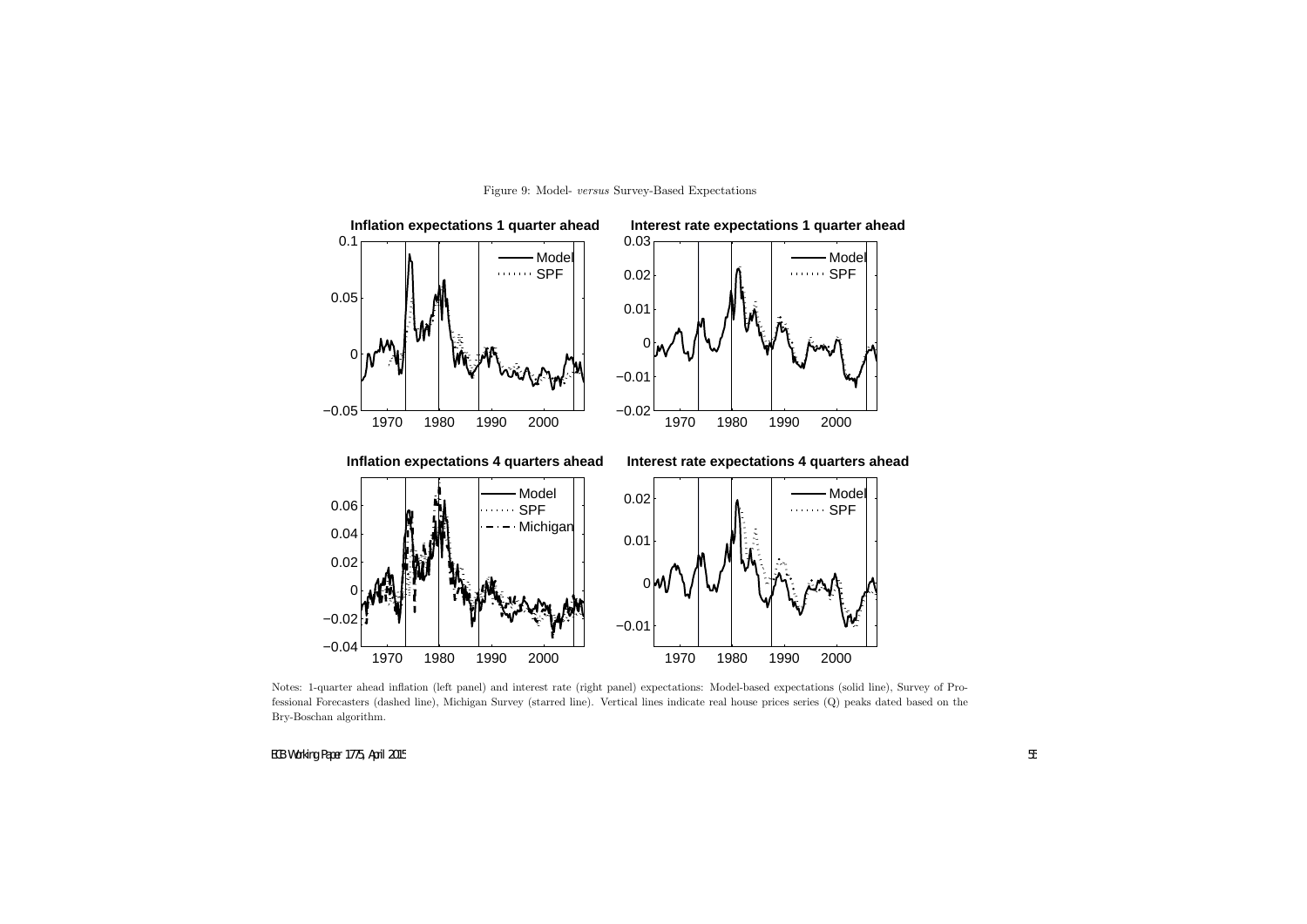

Figure 10: Housing Booms and Expectations

Notes:1-quarter ahead inflation(left panel) and interest rate (right panel) expectations: Model-based expectations (solid line) Survey of Professional Forecasters (dashed line). Vertical lines indicate real house prices series (Q) peaks dated based on the Bry-Boschan algorithm.